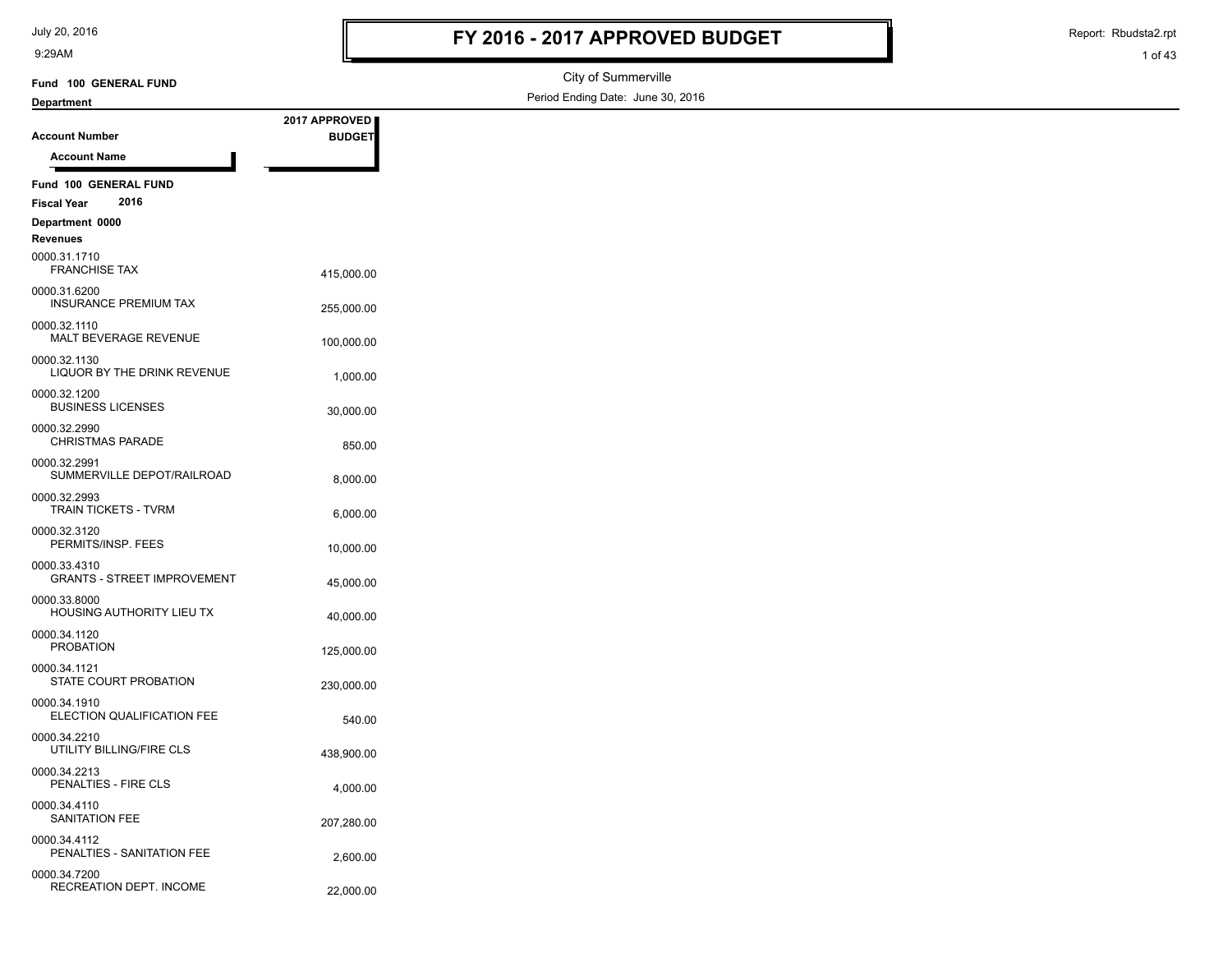July 20, 2016

9:29AM

# **FY 2016 - 2017 APPROVED BUDGET**

Report: Rbudsta2.rpt

```
2 of 43
```

| J. Z J N N I                                        |               |                                   | 2 UI 45 |
|-----------------------------------------------------|---------------|-----------------------------------|---------|
| Fund 100 GENERAL FUND                               |               | City of Summerville               |         |
| <b>Department</b>                                   |               | Period Ending Date: June 30, 2016 |         |
|                                                     | 2017 APPROVED |                                   |         |
| <b>Account Number</b>                               | <b>BUDGET</b> |                                   |         |
| <b>Account Name</b>                                 |               |                                   |         |
| 0000.35.1171<br><b>COURT FINES &amp; CASH BONDS</b> | 100,000.00    |                                   |         |
| 0000.36.1000<br><b>INTEREST-FROM BANKS</b>          | 3,000.00      |                                   |         |
| 0000.37.1001<br>CONTB.-CHATT CO REC DEPT            | 75,000.00     |                                   |         |
| 0000.37.1002<br>CONTB.-CHATT CO. FIRE DPT           | 9,000.00      |                                   |         |
| 0000.37.1004<br>PUBLIC DONATIONS/4TH OF JULY        | 7,500.00      |                                   |         |
| 0000.37.1005<br>CELEBRATE IND./TILLOTSON GRANT      | 8,500.00      |                                   |         |
| 0000.38.1000<br><b>RENT</b>                         | 10,656.84     |                                   |         |
| 0000.38.9001<br>ST. TILE                            | 200.00        |                                   |         |
| 0000.38.9002<br><b>REIMBURSEMENTS</b>               | 45,000.00     |                                   |         |
| 0000.38.9003<br><b>RESTITUTION</b>                  | 3,600.00      |                                   |         |
| 0000.38.9005<br>SUMMERVILLE MAIN STREET             | 9,800.00      |                                   |         |
| 0000.38.9007<br><b>SERVICE CHARGES</b>              | 25,000.00     |                                   |         |
| 0000.38.9008<br><b>INSURANCE RECOVERY</b>           | 3,000.00      |                                   |         |
| 0000.39.1300<br>Residual Equity Transfer in GF      | 83,372.84     |                                   |         |
| 0000.39.2100<br>SALE OF FIXED ASSETS                | 10,000.00     |                                   |         |
| <b>Revenues Total</b>                               | 2,334,799.68  |                                   |         |
| <b>Dept Total</b>                                   | 2,334,799.68  |                                   |         |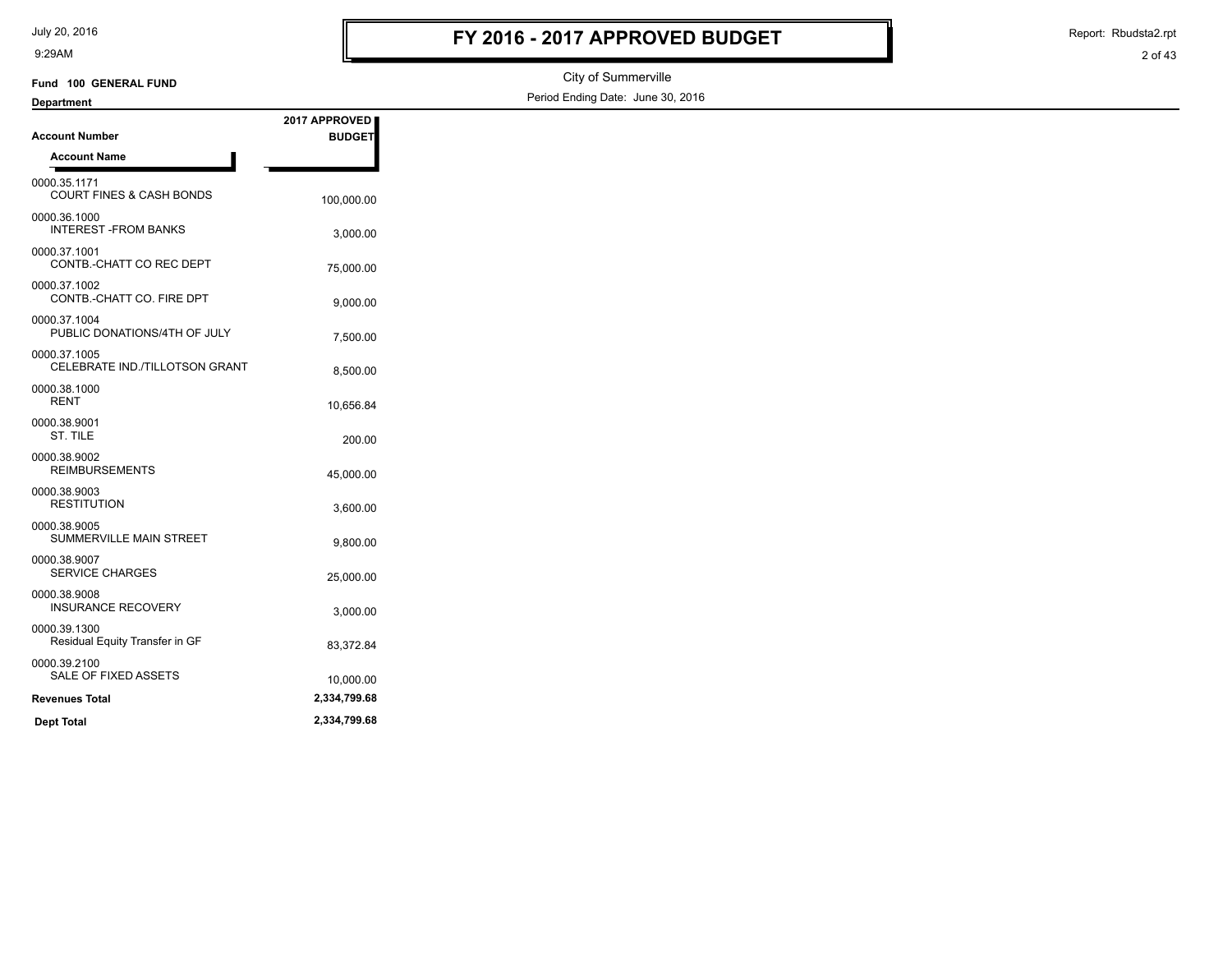| July 20, 2016 |  |  |  |
|---------------|--|--|--|
|---------------|--|--|--|

Report: Rbudsta2.rpt

#### 3 of 43

#### **Department 1110 CITY COUNCIL Fund 100 GENERAL FUND**

City of Summerville Period Ending Date: June 30, 2016

| <b>Account Number</b>                                  | 2017 APPROVED<br><b>BUDGET</b> |  |
|--------------------------------------------------------|--------------------------------|--|
| <b>Account Name</b>                                    |                                |  |
| Department 1110 CITY COUNCIL<br><b>Expenses</b>        |                                |  |
| 1110.51.1100<br>SALARY - COUNCIL                       | 18,000.00                      |  |
| 1110 51 2100<br><b>INSURANCE - MAYOR &amp; COUNCIL</b> | 42.205.34                      |  |
| 1110.51.2200<br>SOCIAL SECURITY - CITY                 | 1,377.00                       |  |
| 1110.52.3500<br><b>TRAVEL EXP -MAYOR&amp;COUNCIL</b>   | 14,000.00                      |  |
| <b>Expenses Total</b>                                  | 75,582.34                      |  |
| <b>CITY COUNCIL Dept Total</b>                         | 75,582.34                      |  |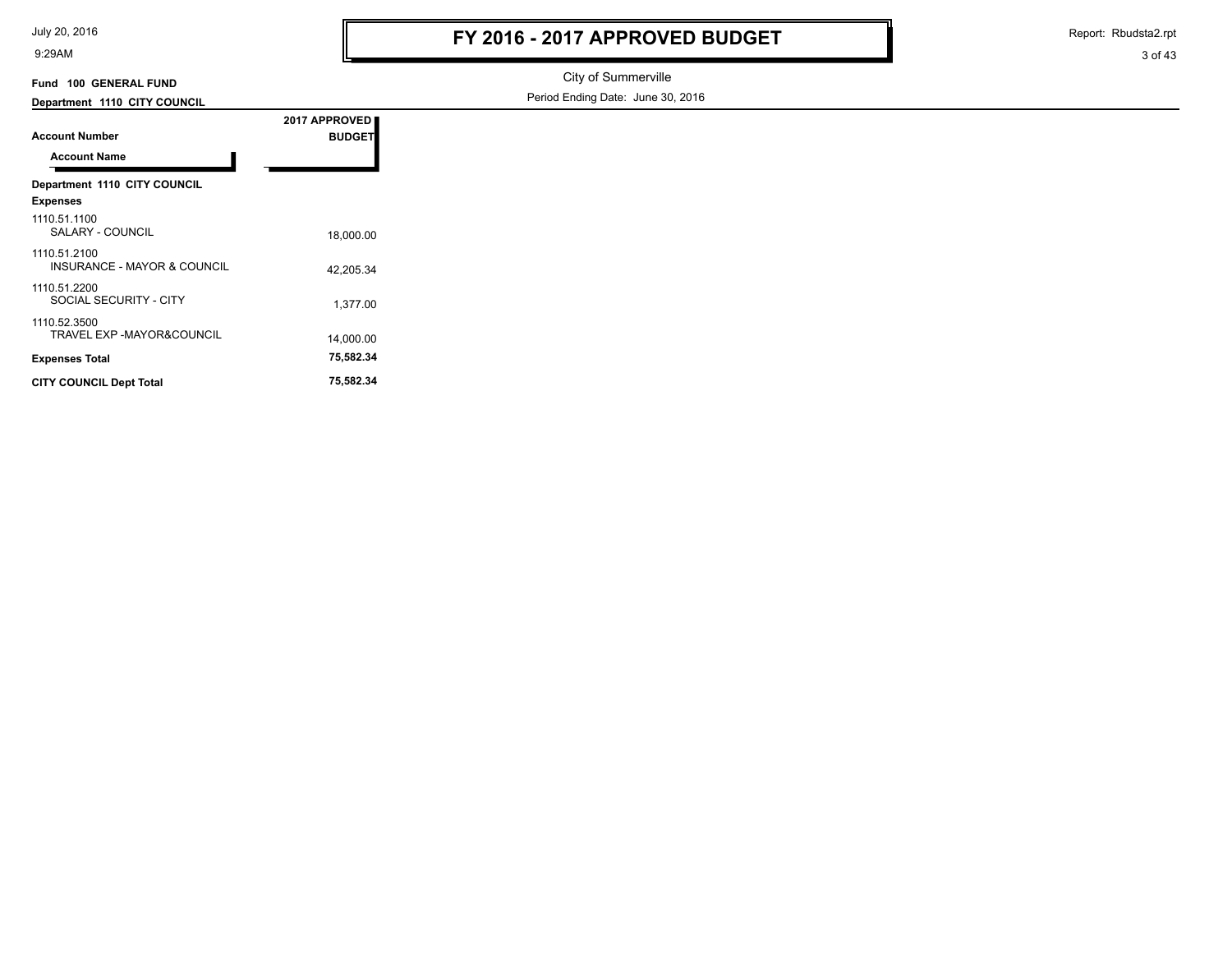July 20, 2016

9:29AM

Report: Rbudsta2.rpt

4 of 43

## **Fund 100 GENERAL FUND**

City of Summerville Period Ending Date: June 30, 2016

| Department 1300 MAYOR                  |               |
|----------------------------------------|---------------|
|                                        | 2017 APPROVED |
| <b>Account Number</b>                  | <b>BUDGET</b> |
| <b>Account Name</b>                    |               |
| Department 1300 MAYOR                  |               |
| <b>Expenses</b>                        |               |
| 1300.51.1100<br>SALARY - MAYOR         | 7.200.00      |
| 1300.51.2200<br>SOCIAL SECURITY - CITY | 551.00        |
| <b>Expenses Total</b>                  | 7,751.00      |
| <b>MAYOR Dept Total</b>                | 7,751.00      |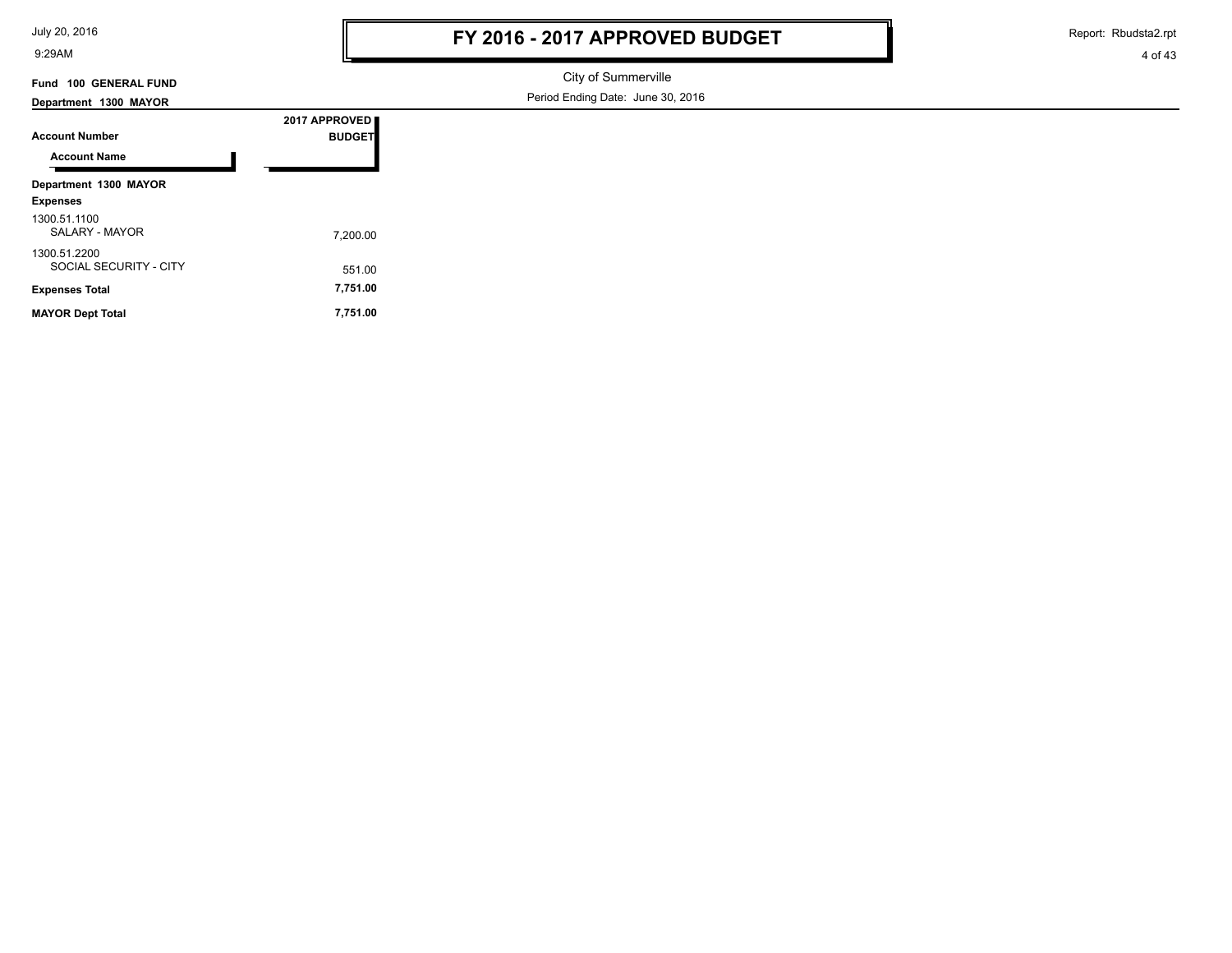| July 20, 2016 |
|---------------|
|---------------|

Report: Rbudsta2.rpt

5 of 43

#### **Fund 100 GENERAL FUND**

### **Department 1400 ELECTION EXPENSE**

City of Summerville Period Ending Date: June 30, 2016

| Department 1400 ELECTION EXPENSE |               |
|----------------------------------|---------------|
|                                  | 2017 APPROVED |
| <b>Account Number</b>            | <b>BUDGET</b> |
| <b>Account Name</b>              |               |
| Department 1400 ELECTION EXPENSE |               |
| <b>Expenses</b>                  |               |
| 1400.51.0000                     |               |

ELECTION EXPENSE 1,200.00 **Expenses Total 1,200.00 ELECTION EXPENSE Dept Total 1,200.00**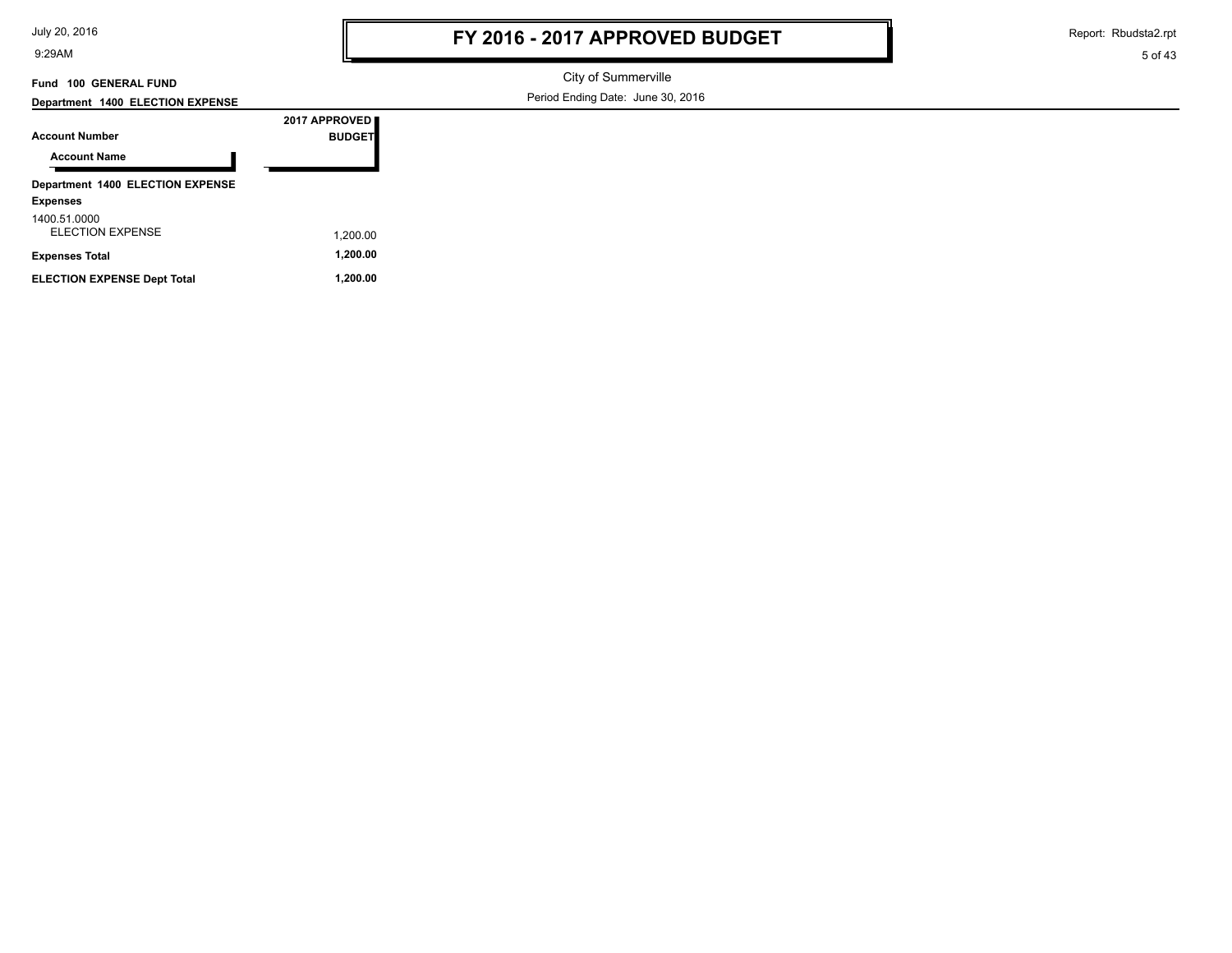Report: Rbudsta2.rpt

# **Account Number Department 1500 ADMINISTRATION Fund 100 GENERAL FUND**

1,000.00 ADVERTISMENTS

**2017 APPROVED BUDGET**

City of Summerville Period Ending Date: June 30, 2016

| <b>Account Name</b>                                 |            |
|-----------------------------------------------------|------------|
| Department 1500 ADMINISTRATION<br><b>Expenses</b>   |            |
| 1500.51.1100<br><b>SALARIES</b>                     | 260,319.00 |
| 1500.51.1101<br>CARL VINSON INSTITUTE               | 55,000.00  |
| 1500.51.1300<br><b>OVERTIME</b>                     | 5,000.00   |
| 1500.51.2100<br>EMP INS/LIFE, HEALTH, ACC           | 65,614.10  |
| 1500.51.2101<br>ATTORNEY INS- LIFE/HEALTH/ACC       | 7,206.50   |
| 1500.51.2102<br>RETIREE LIFE INSURANCE              | 1,431.48   |
| 1500.51.2200<br>SOCIAL SECURITY - CITY              | 26,034.41  |
| 1500.51.2400<br>PENSION PLAN - CITY                 | 33,997.00  |
| 1500.51.2600<br><b>UNEMPLOYMENT</b>                 | 5,000.00   |
| 1500.51.2700<br>LIAB/DISAB/WORKERS COMP             | 1,401.47   |
| 1500.51.2900<br><b>EMPLOYEE RELATIONS</b>           | 4,000.00   |
| 1500.52.1201<br><b>LEGAL FEES</b>                   | 15,000.00  |
| 1500.52.1202<br><b>AUDITOR FEE</b>                  | 10,000.00  |
| 1500.52.1203<br>DRUG SCREENING/INNOCULATIONS        | 200.00     |
| 1500.52.1301<br><b>WEB SITE</b>                     | 1,500.00   |
| 1500.52.2200<br>MAINTENANCE & MATERIALS             | 2,500.00   |
| 1500.52.2201<br><b>BUILDING MAINTENANCE</b>         | 5,000.00   |
| 1500.52.2202<br><b>AUTO REPAIRS &amp; EQUIPMENT</b> | 4,000.00   |
| 1500.52.3100<br>PROPERTY/CASUALTY/LIABILI           | 42,268.97  |
| 1500.52.3200<br><b>TELEPHONE</b>                    | 12,250.00  |
| 1500.52.3300                                        |            |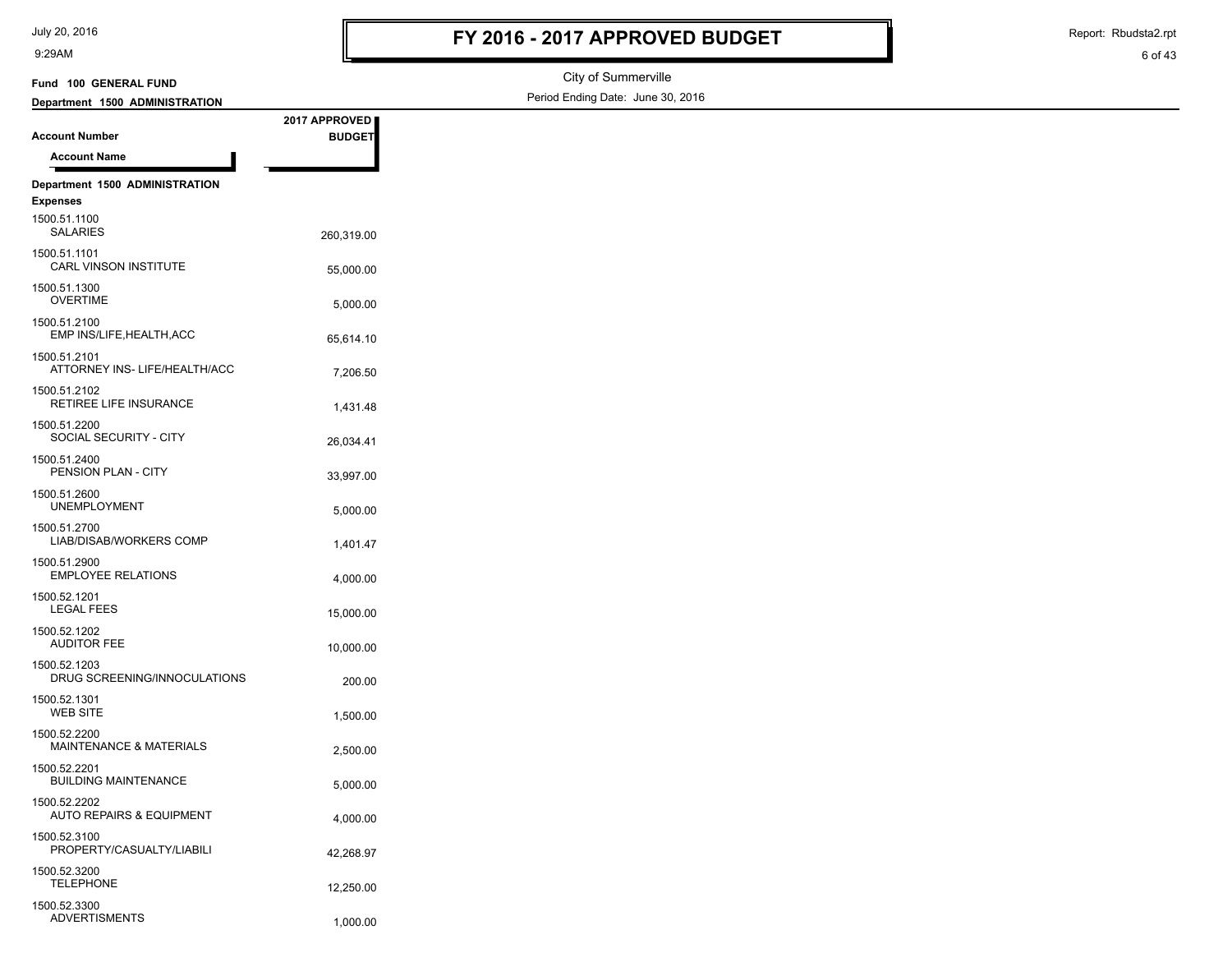GAS & OIL 4,500.00

1500.53.1270

9:29AM

Report: Rbudsta2.rpt

#### City of Summerville Period Ending Date: June 30, 2016 **Account Number Department 1500 ADMINISTRATION Fund 100 GENERAL FUND 2017 APPROVED BUDGET Account Name** CITY MANAGER EXPENSES 8,500.00 1500.52.3500 DUES & REGISTRATION 2,500.00 1500.52.3600 TRAVEL & TRAINING 3,000.00 1500.52.3700 ANIMAL CONTROL SERVICES 25,200.00 1500.52.3851 PUBLIC RELATIONS 11,000.00 1500.52.3902 2,205.00 TELECOMMUNICATION MGMT 1500.52.3904 550.00 ANNUAL CHRISTMAS PARADE 1500.52.3905 SERVICE CHARGES 15,000.00 1500.52.3906 SAVE Program 300.00 1500.52.3907 PENN CREDIT COLLECTION FEE<br>
100.00 1500.52.3908 SUMMERVILLE DEPOT/RAILROAD 10,000.00 1500.53.1100 OFFICE SUPPLIES 18,000.00 1500.53.1101 1,600.00 JANITOR SUPPLIES 1500.53.1102 4TH JULY FIREWORKS & OTHER EXP.  $7.000.00$ 1500.53.1103 POSTAGE 600.00 1500.53.1104 TRAIN TICKETS - TVRM<br>6,000.00 1500.53.1106 SPECIAL EVENTS/HOLIDAY EVENTS 7,000.00 1500.53.1110 CELEBRATE IND./TILLOTSON GRANT 8,500.00 1500.53.1111 COUEY HOUSE 420.00 1500.53.1113 HEAT / WATER 6,000.00 1500.53.1220 7,000.00 POWER 1500.53.1230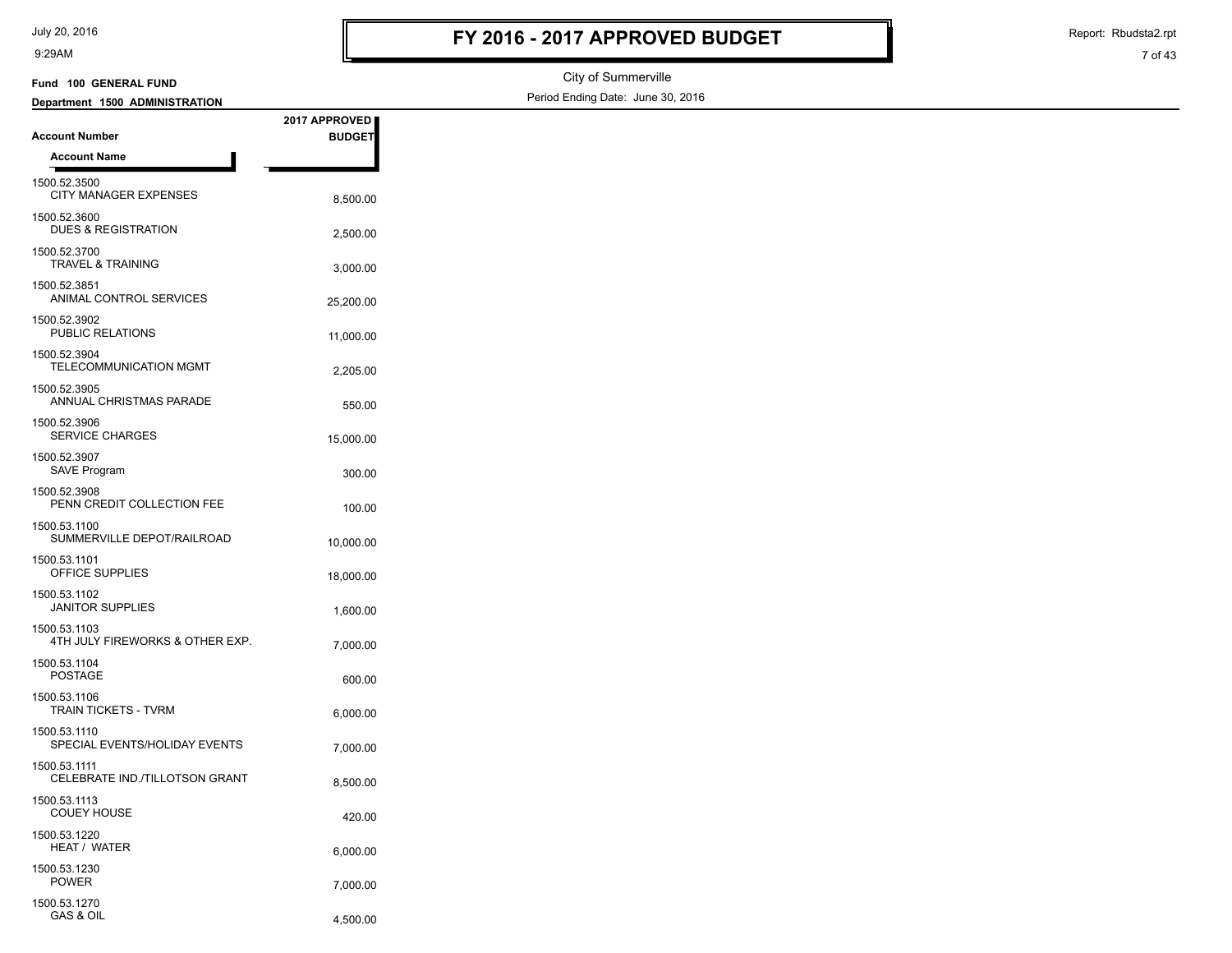| July 20, 2016 |  |  |  |
|---------------|--|--|--|
|---------------|--|--|--|

Report: Rbudsta2.rpt

```
8 of 43
```
#### **Fund 100 GENERAL FUND**

### City of Summerville Period Ending Date: June 30, 2016

| Department 1500 ADMINISTRATION                 |                                |
|------------------------------------------------|--------------------------------|
| <b>Account Number</b>                          | 2017 APPROVED<br><b>BUDGET</b> |
| <b>Account Name</b>                            |                                |
| 1500.54.2300<br><b>OFFICE FURNITURE</b>        | 500.00                         |
| 1500.54.2400<br>COMPUTER UPGRADE & EQUIP.      | 18,000.00                      |
| 1500.57.1002<br>DISPATCH/911                   | 100.000.00                     |
| 1500.57.3002<br><b>CLAIMS SETTLEMENT</b>       | 5,000.00                       |
| 1500.57.3003<br><b>SUMMERVILLE MAIN STREET</b> | 11,025.00                      |
| <b>Expenses Total</b>                          | 838,222.93                     |
| <b>ADMINISTRATION Dept Total</b>               | 838,222.93                     |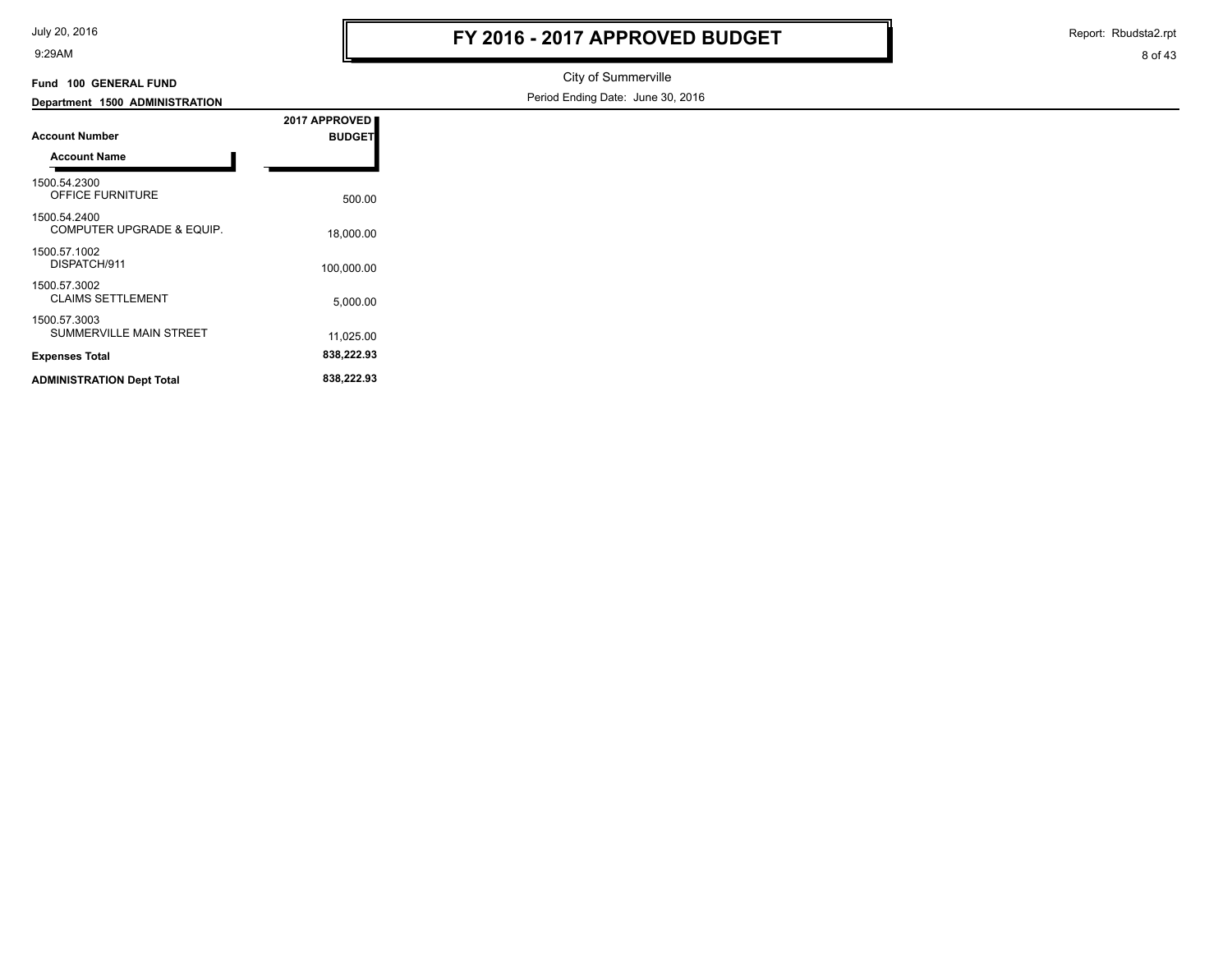100.00 TOOLS & SMALL EQUIPMENT

2650.53.1600

9:29AM

Report: Rbudsta2.rpt

```
9 of 43
```
#### City of Summerville Period Ending Date: June 30, 2016 **Account Number Department 2650 MUNICIPAL COURT & PROBATION Fund 100 GENERAL FUND 2017 APPROVED BUDGET Account Name Department 2650 MUNICIPAL COURT & PROBATION Expenses** 49,690.00 SALARIES 2650.51.1100 STATE COURT PROBATION SALARY 31.708.00 2650.51.1101 OVERTIME 500.00 2650.51.1300 STATE COURT PROBATION OVERTIME 600.00 2650.51.1303 12,895.43 EMPLOYEE INS./LIFE/HEALTH 2650.51.2100 STATE COURT PROBATION INSURANCE 7,174.56 2650.51.2101 3,839.54 SOC. SEC. - CITY 2650.51.2200 STATE COURT PROBATION SOC SEC 2,463.92 2650.51.2201 PENSION PLAN - CITY 10,763.03 2650.51.2400 4,484.67 LIAB/DISAB/WORKERS COMP 2650.51.2700 BUILDING MAINTENANCE 1,000.00 2650.52.2201 AUTO REPAIRS & EQUIPMENT 1,000.00 2650.52.2202 600.00 TIRES & TUBES 2650.52.2204 5,000.00 TELEPHONE 2650.52.3200 TRAVEL & TRAINING 1,000.00 2650.52.3700 STATE COURT TRAVEL EXP 1,000.00 2650.52.3701 OFFICE SUPPLIES 2,000.00 2650.53.1101 300.00 JANITORIAL SUPPLIES 2650.53.1102 HEAT / WATER 1,000.00 2650.53.1220 2,000.00 POWER 2650.53.1230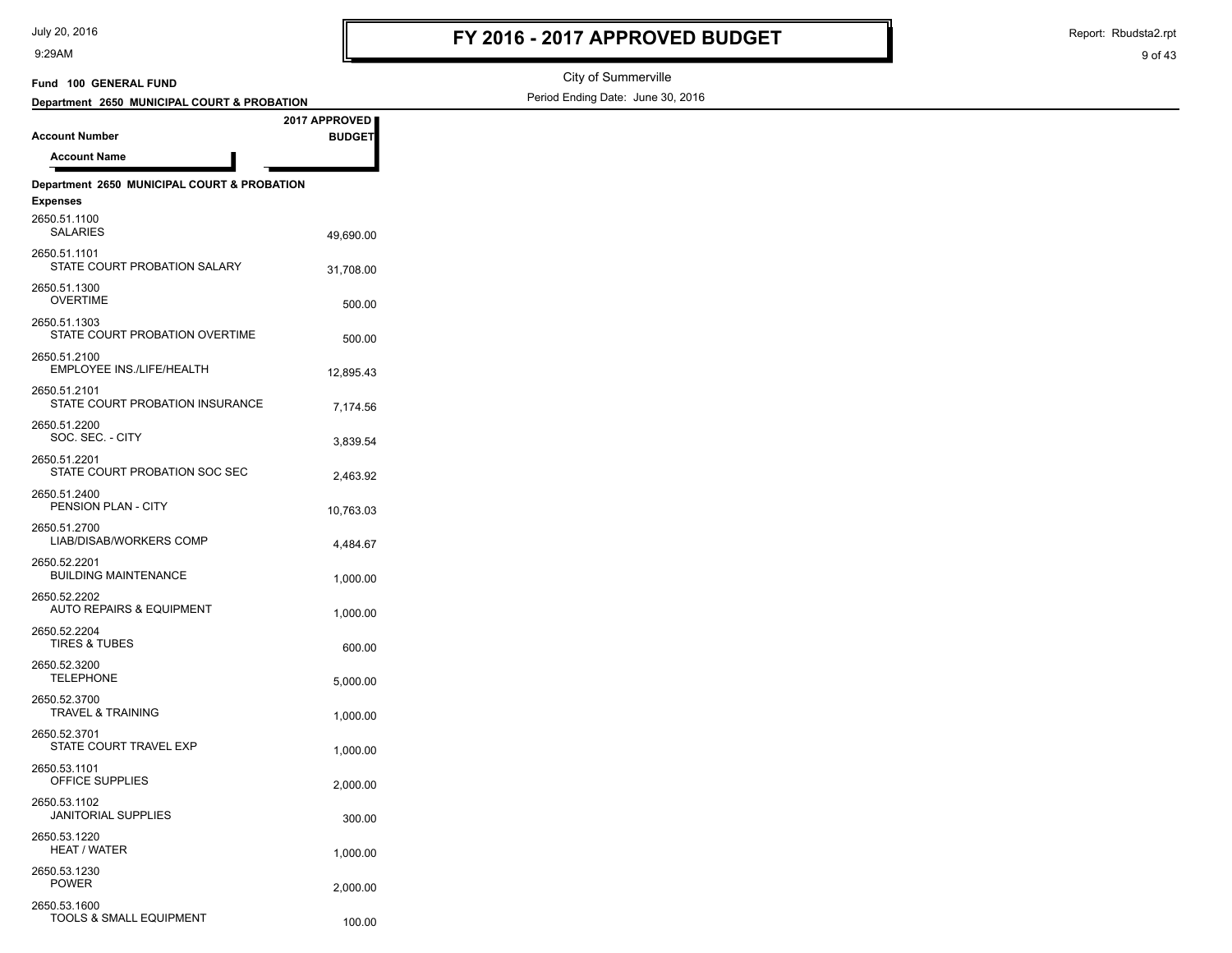| July 20, 2016 |
|---------------|
|---------------|

Report: Rbudsta2.rpt

| 9:29AM                                                  |               |                                   | 10 of 43 |
|---------------------------------------------------------|---------------|-----------------------------------|----------|
| Fund 100 GENERAL FUND                                   |               | City of Summerville               |          |
| Department 2650 MUNICIPAL COURT & PROBATION             |               | Period Ending Date: June 30, 2016 |          |
|                                                         | 2017 APPROVED |                                   |          |
| <b>Account Number</b>                                   | <b>BUDGET</b> |                                   |          |
| <b>Account Name</b>                                     |               |                                   |          |
| 2650.53.1700<br><b>COURT SUPPLIES</b>                   | 5,000.00      |                                   |          |
| 2650.53.1701<br><b>UNIFORMS</b>                         | 500.00        |                                   |          |
| 2650.53.1702<br>DRUG SCREEN SUPPLIES                    | 800.00        |                                   |          |
| 2650.53.1704<br>STATE COURT DRUG SCREEN SUPPLIE!        | 800.00        |                                   |          |
| 2650.54.2300<br>OFFICE FURNITURE                        | 500.00        |                                   |          |
| 2650.54.2400<br><b>COMPUTER UPGRADE &amp; EQUIPMENT</b> | 4,000.00      |                                   |          |
| 2650.57.2001<br><b>COURT FEES &amp; COST</b>            | 73,000.00     |                                   |          |
| 2650.57.2002<br>STATE COURT FEES & COST                 | 164,000.00    |                                   |          |

**Expenses Total 387,619.15 MUNICIPAL COURT & PROBATION Dept Total 387,619.15**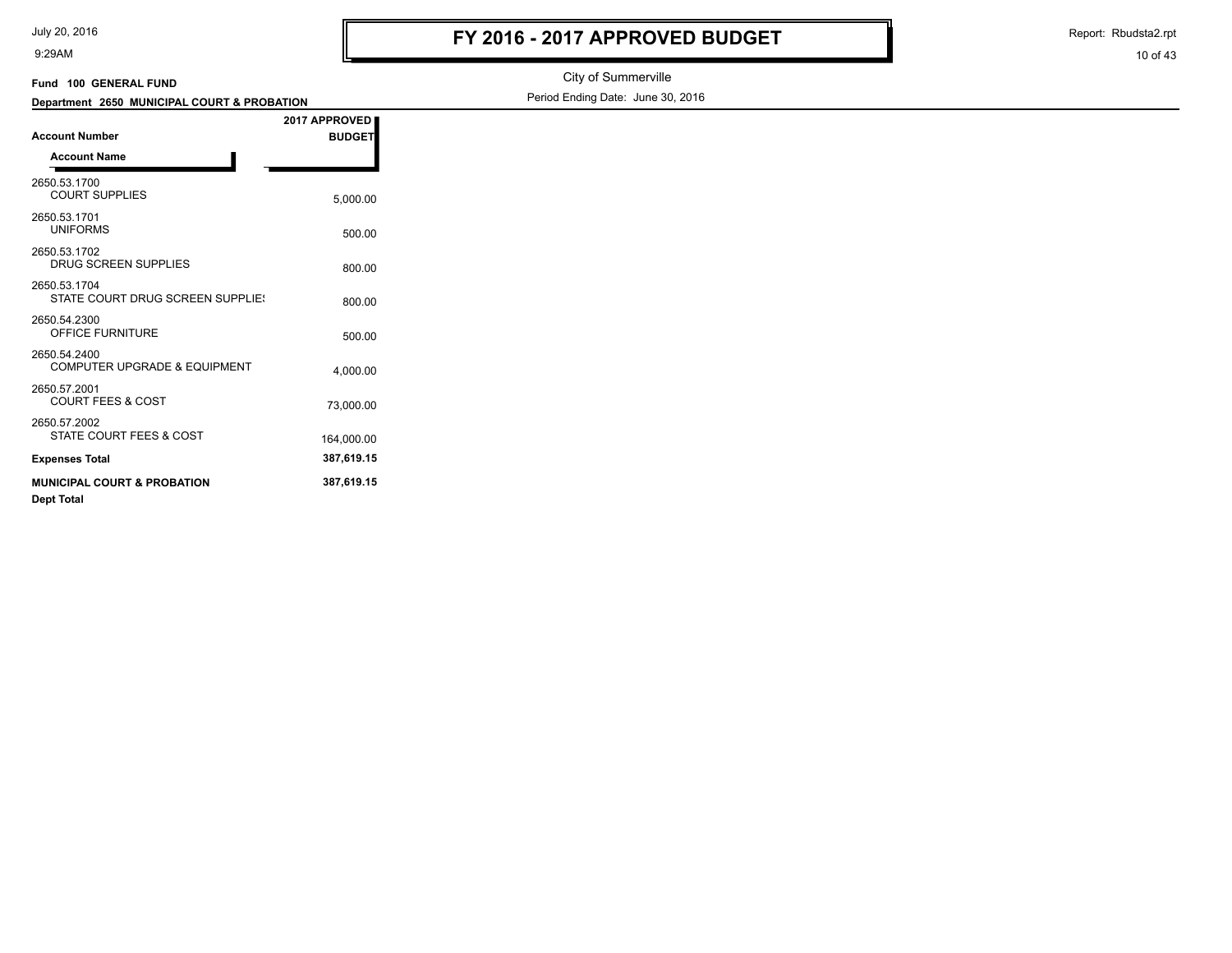| July 20, 2016 |  |  |  |
|---------------|--|--|--|
|---------------|--|--|--|

Report: Rbudsta2.rpt

#### 11 of 43

#### City of Summerville Period Ending Date: June 30, 2016 **Account Number Department 3200 POLICE DEPARTMENT Fund 100 GENERAL FUND 2017 APPROVED BUDGET Account Name Department 3200 POLICE DEPARTMENT Expenses** 706,027.00 SALARIES 3200.51.1100 OVERTIME 10,000.00 3200.51.1300 155,383.23 EMP INS/LIFE,HEALTH,ACC 3200.51.2100 SOC. SEC - CITY 54,776.07 3200.51.2200 PENSION PLAN - CITY 80,584.01 3200.51.2400 36,437.96 LIAB/DISAB/WORKERS COMP 3200.51.2700 3,000.00 LEGAL FEES 3200.52.1201 3,000.00 AUDITORS' FEE 3200.52.1202 DRUG SCREENING/INNOCULATIONS 500.00 3200.52.1203 MAINTENANCE & MATERIALS 1,500.00 3200.52.2200 BUILDING MAINTENANCE 3,500.00 3200.52.2201 AUTO REPAIRS & EQUIPMENT 10,000.00 3200.52.2202 3,500.00 TIRES & TUBES 3200.52.2204 RADIOS, REPAIRS & SERVICES 3,000.00 3200.52.2205 PROPERTY & CASUALTY INS. 19,402.15 3200.52.3100 13,000.00 TELEPHONE 3200.52.3200 100.00 ADVERTISEMENT 3200.52.3300 DUES & REGISTRATION 1.000.00 3200.52.3600 45.00 AUTO TAGS & TITLES 3200.52.3602 5,000.00 TRAVEL & TRAINING 3200.52.3700 OFFICE SUPPLIES 2,000.00 3200.53.1101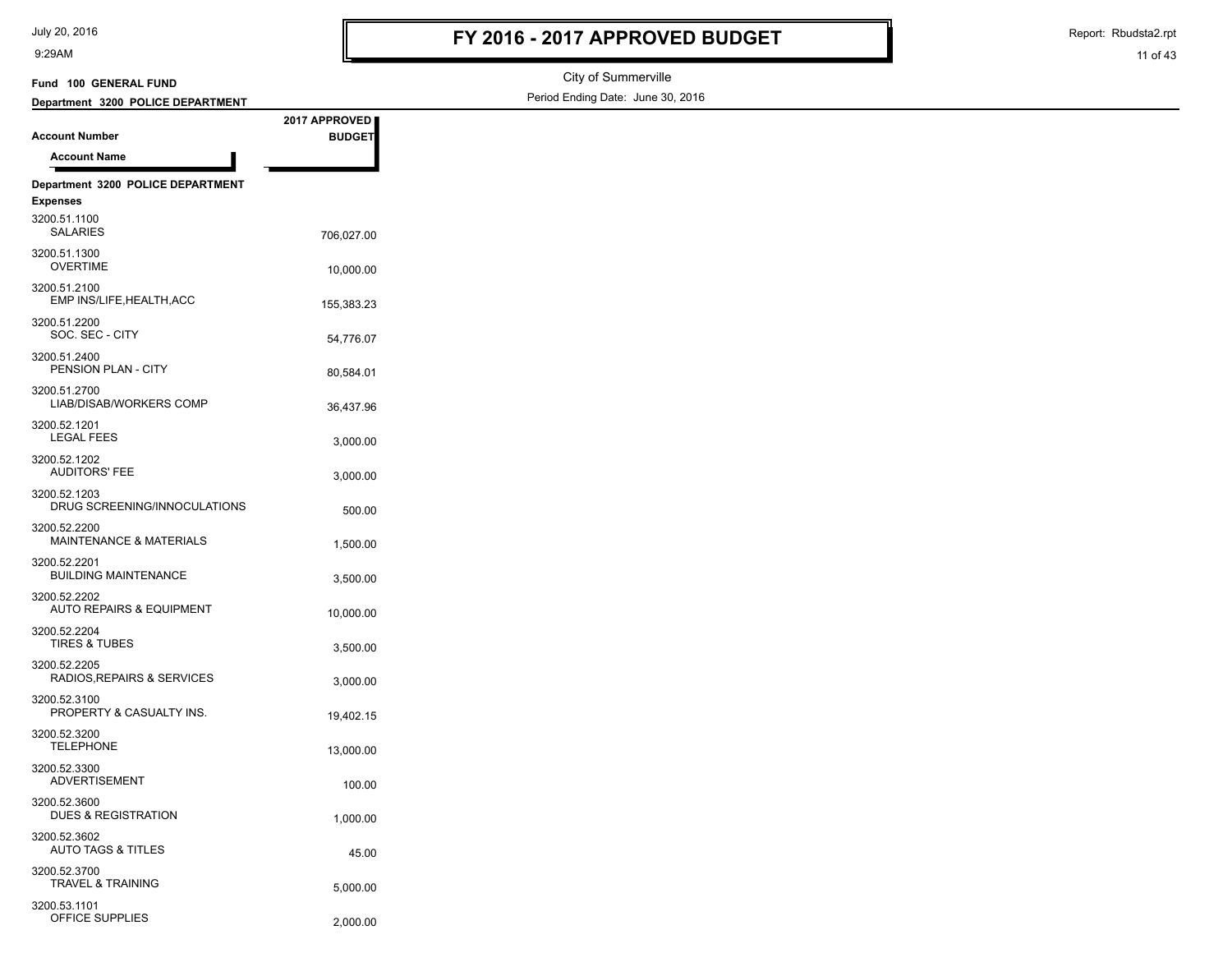| July 20, 2016 |  |
|---------------|--|
|---------------|--|

Report: Rbudsta2.rpt

| Fund 100 GENERAL FUND                                   |               | City of Summerville               |
|---------------------------------------------------------|---------------|-----------------------------------|
| Department 3200 POLICE DEPARTMENT                       |               | Period Ending Date: June 30, 2016 |
| <b>Account Number</b>                                   | 2017 APPROVED |                                   |
| <b>Account Name</b>                                     | <b>BUDGET</b> |                                   |
|                                                         |               |                                   |
| 3200.53.1102<br><b>JANITOR SUPPLIES</b>                 | 1,500.00      |                                   |
| 3200.53.1104<br>POSTAGE                                 | 20.00         |                                   |
| 3200.53.1109<br><b>INVESTIGATIONS</b>                   | 2,000.00      |                                   |
| 3200.53.1220<br><b>HEAT</b>                             | 2,000.00      |                                   |
| 3200.53.1230<br>POWER                                   | 6,750.00      |                                   |
| 3200.53.1270<br><b>GAS &amp; OIL</b>                    | 38,000.00     |                                   |
| 3200.53.1600<br><b>TOOLS &amp; SMALL EQUIPMENT</b>      | 10,826.00     |                                   |
| 3200.53.1701<br><b>UNIFORMS</b>                         | 5,000.00      |                                   |
| 3200.54.2300<br>OFFICE FURNITURE                        | 1,000.00      |                                   |
| 3200.54.2400<br><b>COMPUTER UPGRADE &amp; EQUIPMENT</b> | 2,000.00      |                                   |
| 3200.57.3004<br>WITNESS FEE MUNIC.COURT                 | 100.00        |                                   |
| <b>Expenses Total</b>                                   | 1,180,951.42  |                                   |
| POLICE DEPARTMENT Dept Total                            | 1,180,951.42  |                                   |
|                                                         |               |                                   |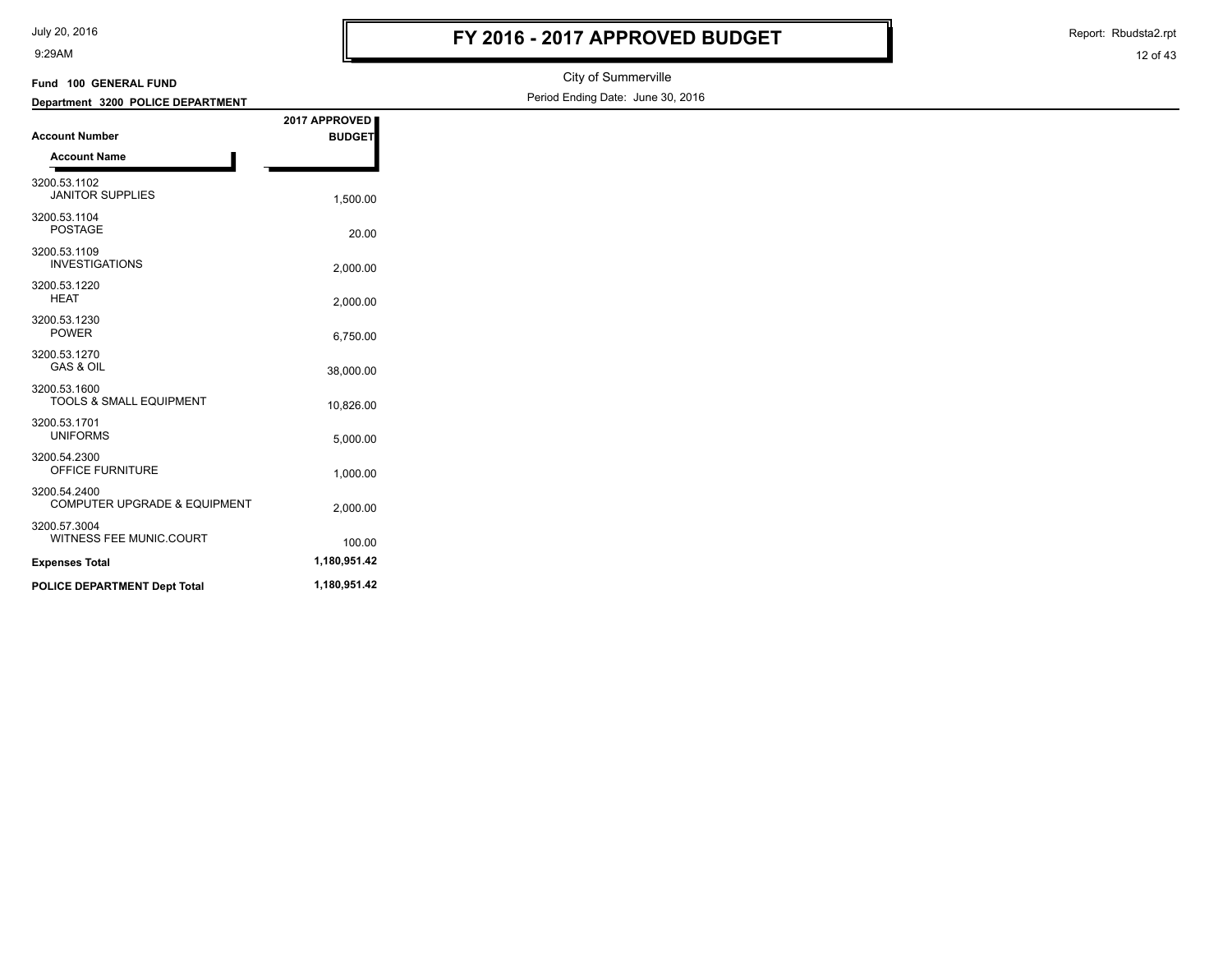Report: Rbudsta2.rpt

13 of 43

### **Fund 100 GENERAL FUND**

**Department 3226 HOUSING & BOARDING INMATES**

City of Summerville Period Ending Date: June 30, 2016

|                                                            | 2017 APPROVED |  |
|------------------------------------------------------------|---------------|--|
| <b>Account Number</b>                                      | <b>BUDGET</b> |  |
| <b>Account Name</b>                                        |               |  |
| Department 3226 HOUSING & BOARDING INMATES                 |               |  |
| <b>Expenses</b>                                            |               |  |
| 3226.57.2001<br><b>HOUSING&amp;BORDING INMATES</b>         | 20,000.00     |  |
| 3226.57.2002<br><b>INMATE MEDICAL TREATMENT</b>            | 500.00        |  |
| <b>Expenses Total</b>                                      | 20,500.00     |  |
| <b>HOUSING &amp; BOARDING INMATES Dept</b><br><b>Total</b> | 20.500.00     |  |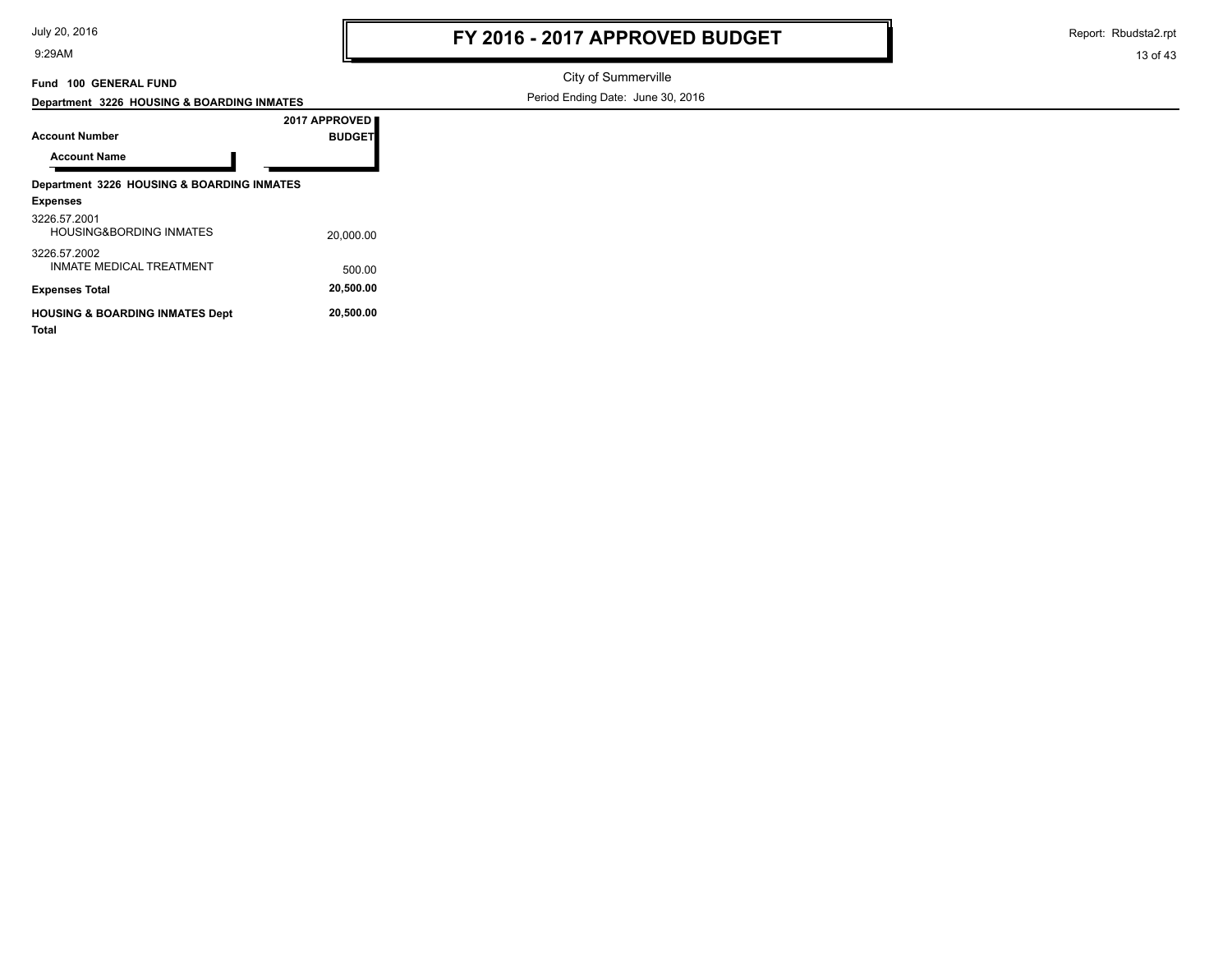| July 20, 2016 |  |  |  |
|---------------|--|--|--|
|---------------|--|--|--|

OFFICE SUPPLIES 500.00

3500.53.1101

9:29AM

Report: Rbudsta2.rpt

14 of 43

#### City of Summerville Period Ending Date: June 30, 2016 **Account Number Department 3500 FIRE DEPARTMENT Fund 100 GENERAL FUND 2017 APPROVED BUDGET Account Name Department 3500 FIRE DEPARTMENT Expenses** 141,434.00 SALARY - FIREMEN 3500.51.1100 88,000.00 SALARY-VOLT. FIREMEN 3500.51.1101 OVERTIME 2,000.00 3500.51.1300 24,819.06 EMP INS/LIFE,HEALTH,ACC. 3500.51.2100 SOC. SEC - CITY 17,704.71 3500.51.2200 PENSION PLAN - CITY 22,675.00 3500.51.2400 LIAB/DISAB/WORKERS COMP 8.548.91 3500.51.2700 FIRE SAFETY -PBLC AWARNES 2,000.00 3500.52.1101 3,000.00 AUDITORS' FEE 3500.52.1202 DRUG SCREENING/INNOCULATIONS 800.00 3500.52.1203 MAINTENANCE & MATERIALS 7,000.00 3500.52.2200 BUILDING MAINTENANCE 1,500.00 3500.52.2201 AUTO REPAIRS & EQUIPMENT 8.000.00 3500.52.2202 2,000.00 TIRES & TUBES 3500.52.2204 RADIOS, PAGERS & REPAIRS 4,500.00 3500.52.2205 25,883.13 PROPERTY & CASUALTY INS. 3500.52.3100 2,800.00 TELEPHONE 3500.52.3200 100.00 ADVERTISING 3500.52.3300 DUES & REGISTRATION 1,800.00 3500.52.3600 TRAVEL & TRAINING 6,000.00 3500.52.3700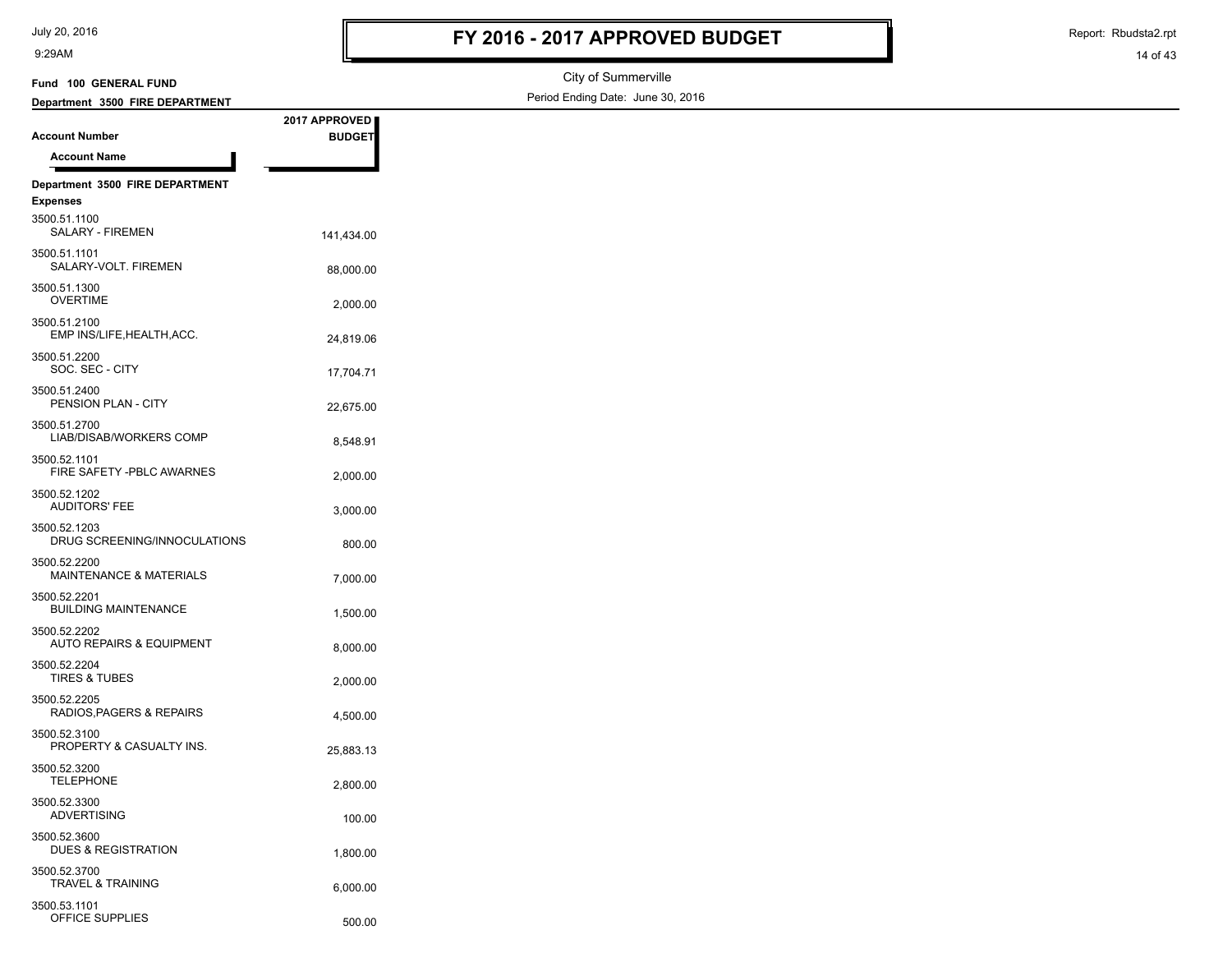| July 20, 2016 |  |
|---------------|--|
|---------------|--|

Report: Rbudsta2.rpt

| Fund 100 GENERAL FUND                                |                                | City of Summerville               |
|------------------------------------------------------|--------------------------------|-----------------------------------|
| Department 3500 FIRE DEPARTMENT                      |                                | Period Ending Date: June 30, 2016 |
| <b>Account Number</b><br><b>Account Name</b>         | 2017 APPROVED<br><b>BUDGET</b> |                                   |
| 3500.53.1102<br><b>JANITOR SUPPLIES</b>              | 1,000.00                       |                                   |
| 3500.53.1103<br><b>FREIGHT &amp; EXPRESS</b>         | 50.00                          |                                   |
| 3500.53.1220<br><b>HEAT</b>                          | 1,600.00                       |                                   |
| 3500.53.1230<br>POWER                                | 5,500.00                       |                                   |
| 3500.53.1270<br>GAS & OIL                            | 10,000.00                      |                                   |
| 3500.53.1300<br>MUTUAL AID DINNER                    | 650.00                         |                                   |
| 3500.53.1600<br>TOOLS & SMALL EQUIPMENT              | 2,500.00                       |                                   |
| 3500.53.1701<br><b>UNIFORMS</b>                      | 3,000.00                       |                                   |
| 3500.54.2300<br>OFFICE FURNITURE                     | 3,000.00                       |                                   |
| 3500.54.2400<br><b>COMPUTER UPGRADE &amp; EQUIP.</b> | 2,000.00                       |                                   |
| 3500.58.1200<br><b>LEASE PAYMENTS</b>                | 32,859.39                      |                                   |
| 3500.58.2200<br><b>LEASE INTEREST</b>                | 4,499.70                       |                                   |
| <b>Expenses Total</b>                                | 437,723.90                     |                                   |
| FIRE DEPARTMENT Dept Total                           | 437,723.90                     |                                   |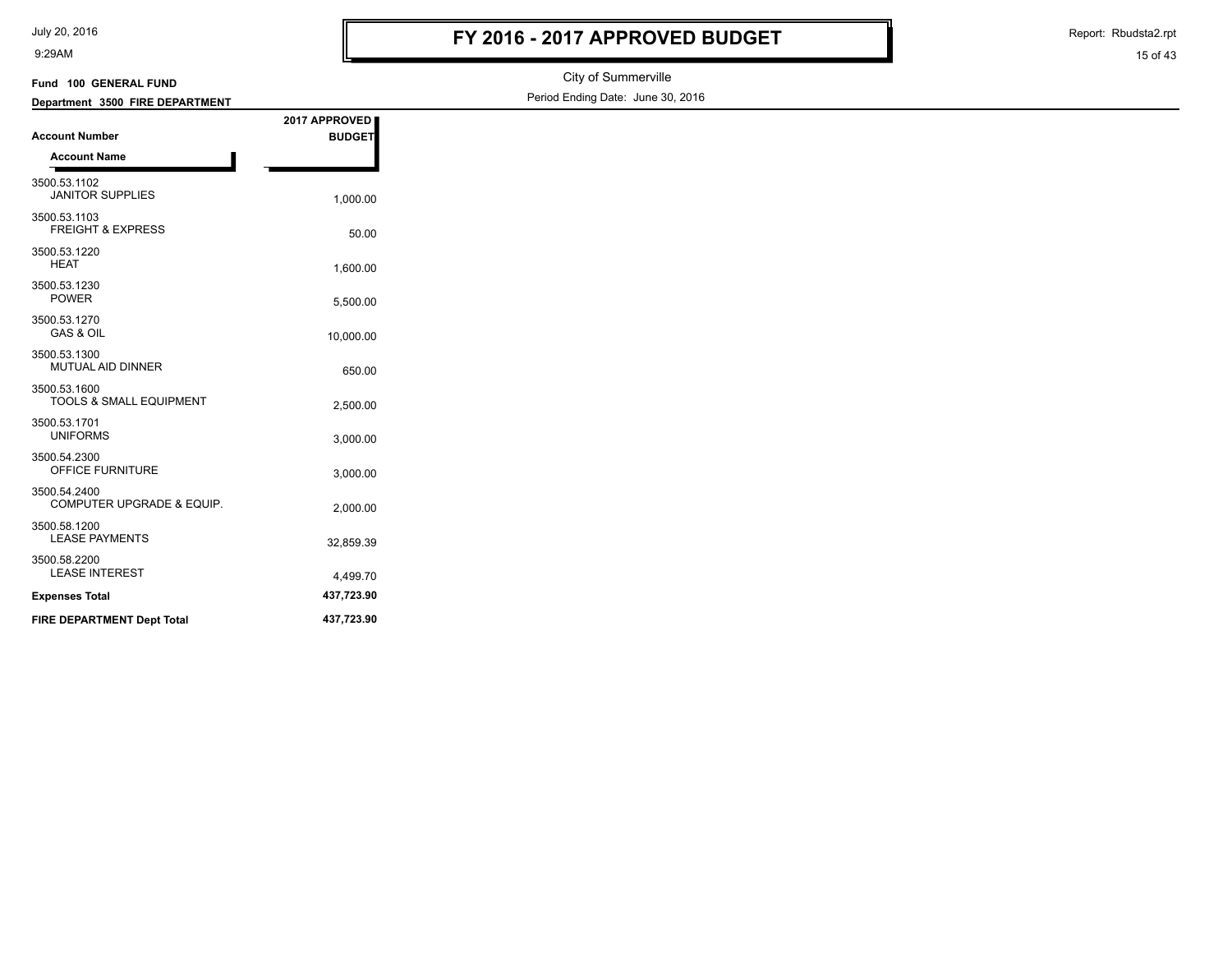100.00 POSTAGE,EXPRESS&FREIGHT

4200.53.1104

9:29AM

Report: Rbudsta2.rpt

16 of 43

#### City of Summerville Period Ending Date: June 30, 2016 **Account Number Department 4200 PUBLIC WORKS/STREET & SANITATN Fund 100 GENERAL FUND 2017 APPROVED BUDGET Account Name Department 4200 PUBLIC WORKS/STREET & SANITATN Expenses** 273,424.00 SALARIES 4200.51.1100 OVERTIME 8.000.00 4200.51.1300 48,062.67 EMP INS/LIFE,HEALTH,ACC. 4200.51.2100 21,528.94 SOC. SEC - CITY 4200.51.2200 PENSION PLAN - CITY 47,659.33 4200.51.2400 29,851.09 LIAB/DISAB/WORKERS COMP 4200.51.2700 3,000.00 AUDITOR'S FEE 4200.52.1202 DRUG SCREENING/INNOCULATIONS 400.00 4200.52.1203 WASTE & DISPOSAL 220,000.00 4200.52.2110 MAINTENANCE & MATERIALS 45,000.00 4200.52.2200 21,000.00 AUTO REPAIRS & EQUIPMENT 4200.52.2202 25,000.00 SIDEWALK REPAIRS & REPLACEMENT 4200.52.2203 3,500.00 TIRES & TUBES 4200.52.2204 PROPERTY & CASUALTY INS. 15,479.96 4200.52.3100 1,400.00 TELEPHONE 4200.52.3200 250.00 ADVERTISEMENT 4200.52.3300 AUTO TAGS & TITLES 75.00 4200.52.3602 TRAVEL & TRAINING 800.00 4200.52.3700 OFFICE SUPPLIES 200.00 4200.53.1101 800.00 JANITOR SUPPLIES 4200.53.1102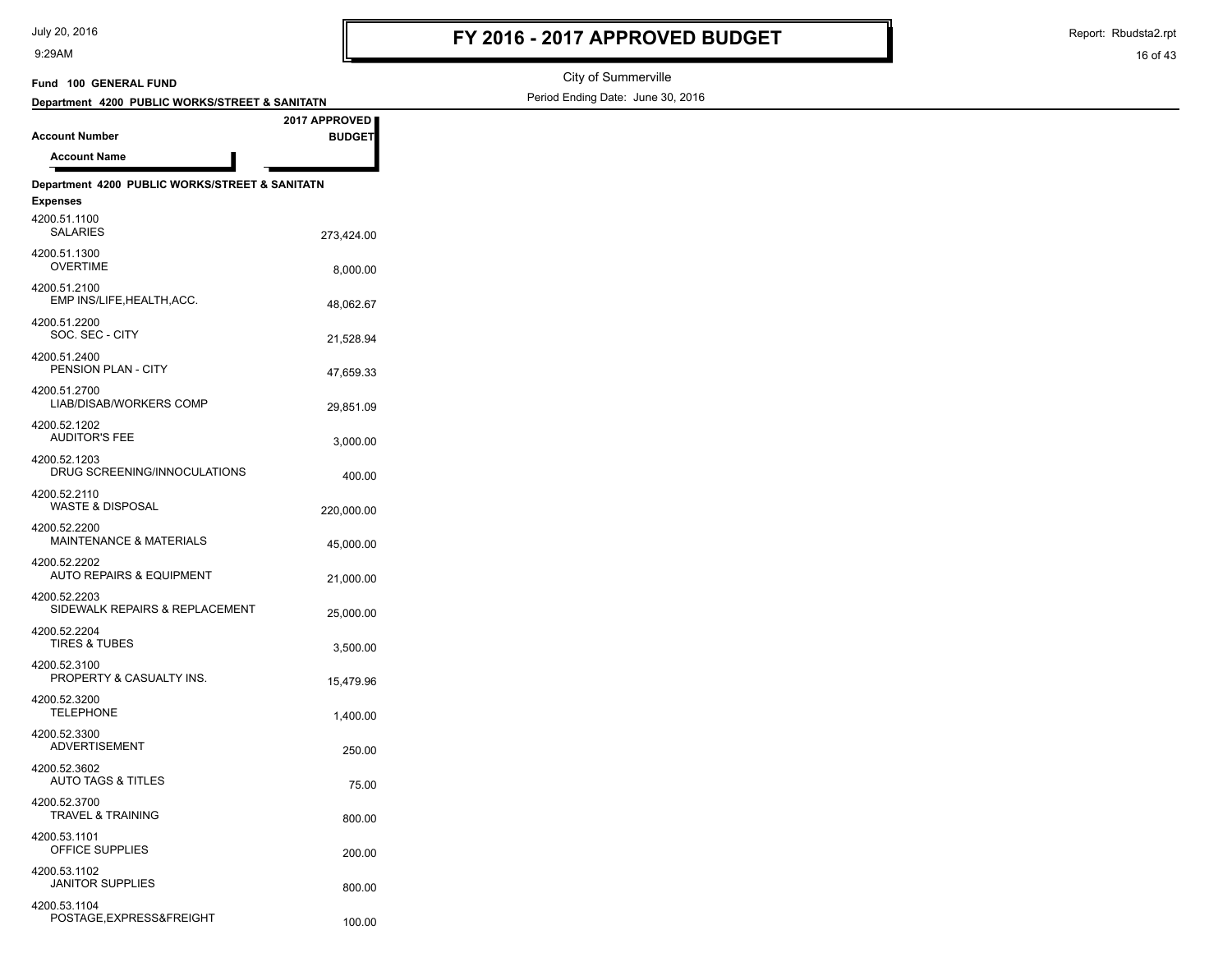17 of 43 Report: Rbudsta2.rpt

| Fund 100 GENERAL FUND                               |               | City of Summerville               |
|-----------------------------------------------------|---------------|-----------------------------------|
| Department 4200 PUBLIC WORKS/STREET & SANITATN      |               | Period Ending Date: June 30, 2016 |
|                                                     | 2017 APPROVED |                                   |
| <b>Account Number</b>                               | <b>BUDGET</b> |                                   |
| <b>Account Name</b>                                 |               |                                   |
| 4200.53.1230<br><b>POWER</b>                        | 145,000.00    |                                   |
| 4200.53.1270<br><b>GAS &amp; OIL</b>                | 23,000.00     |                                   |
| 4200.53.1600<br>TOOLS & SMALL EQUIPMENT             | 6,500.00      |                                   |
| 4200.53.1701<br><b>UNIFORMS</b>                     | 2,250.00      |                                   |
| 4200.54.1400<br><b>SIGNS</b>                        | 3,000.00      |                                   |
| 4200.54.1401<br><b>GRANTS - STREET IMPROVEMENT</b>  | 50,000.00     |                                   |
| <b>Expenses Total</b>                               | 995,280.99    |                                   |
| PUBLIC WORKS/STREET & SANITATN<br><b>Dept Total</b> | 995,280.99    |                                   |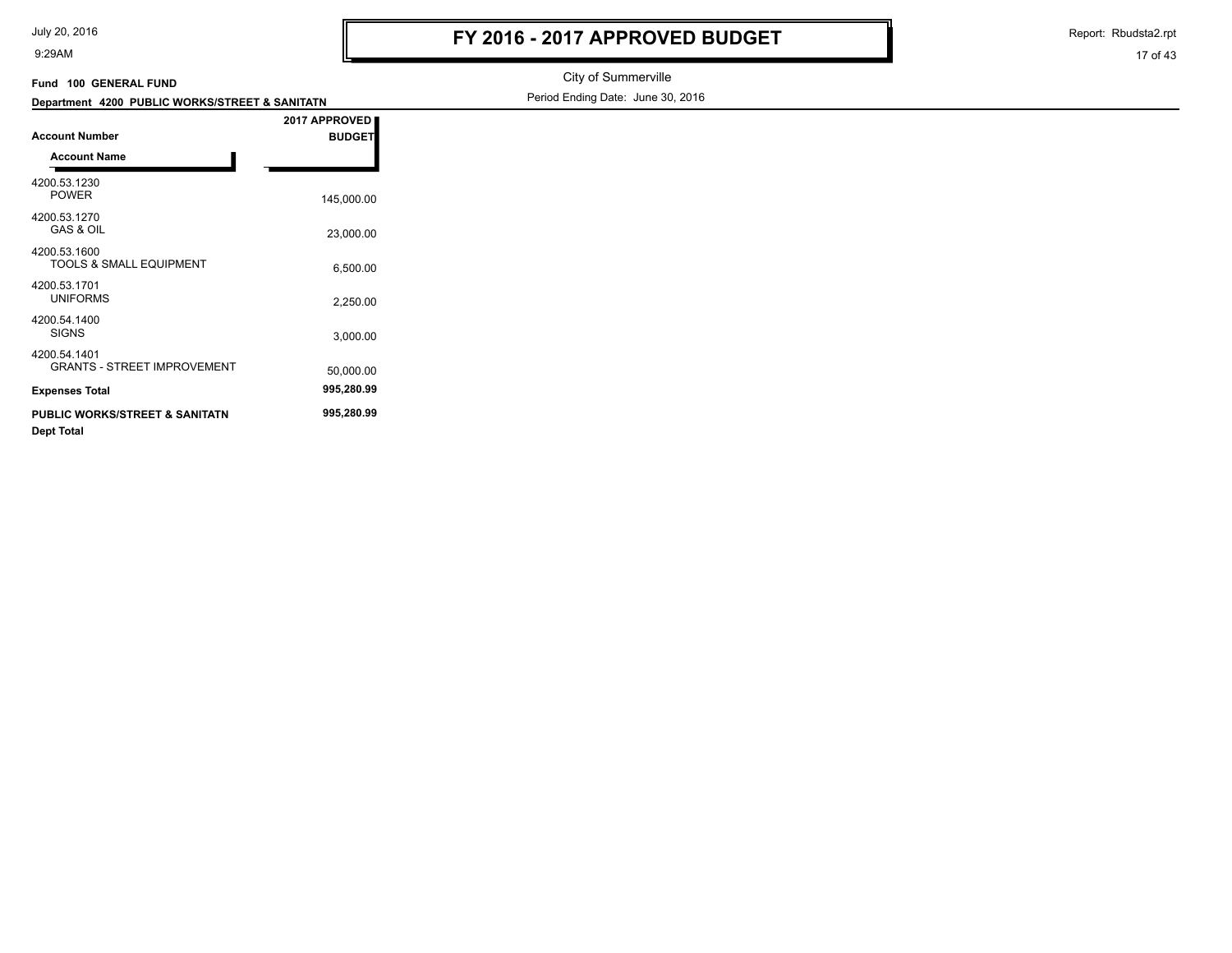| July 20, 2016 |
|---------------|
|---------------|

Report: Rbudsta2.rpt

18 of 43

#### **Fund 100 GENERAL FUND**

**Department 4950 CEMETERY UPKEEP**

City of Summerville Period Ending Date: June 30, 2016

|                     | Department 4990 OLIMETERT OF REEF |  |
|---------------------|-----------------------------------|--|
|                     |                                   |  |
| Annatival Millenbau |                                   |  |

| <b>Account Number</b>                              | 2017 APPROVED<br><b>BUDGET</b> |
|----------------------------------------------------|--------------------------------|
| <b>Account Name</b>                                |                                |
| Department 4950 CEMETERY UPKEEP<br><b>Expenses</b> |                                |
| 4950.52.2212<br><b>CEMETERY UPKEEP</b>             | 10,500.00                      |
| <b>Expenses Total</b>                              | 10,500.00                      |
| <b>CEMETERY UPKEEP Dept Total</b>                  | 10,500.00                      |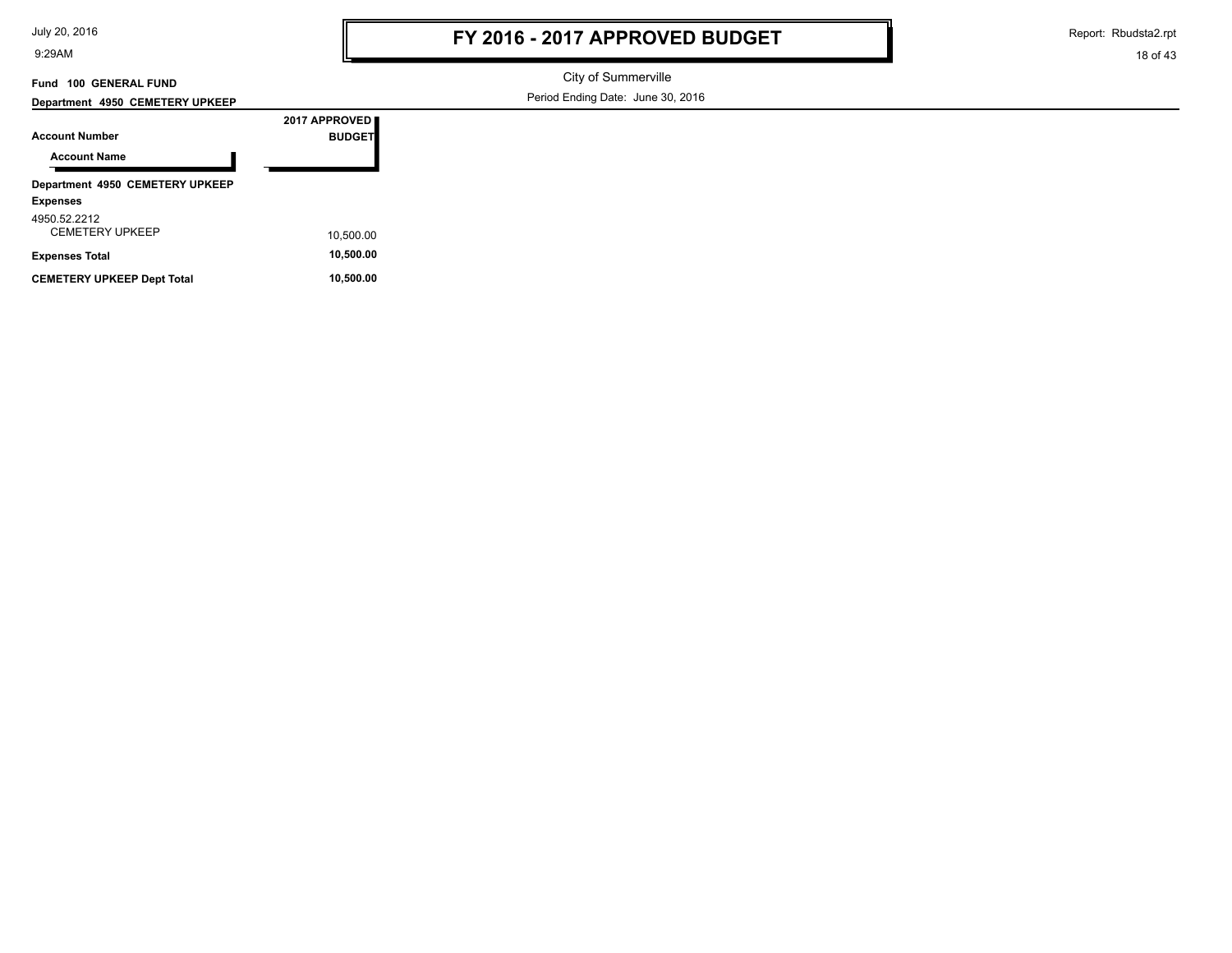Report: Rbudsta2.rpt

| Fund 100 GENERAL FUND                        |               | City of Summerville               |
|----------------------------------------------|---------------|-----------------------------------|
| Department 6100 RECREATION DEPARTMENT        |               | Period Ending Date: June 30, 2016 |
|                                              | 2017 APPROVED |                                   |
| <b>Account Number</b>                        | <b>BUDGET</b> |                                   |
| <b>Account Name</b>                          |               |                                   |
| Department 6100 RECREATION DEPARTMENT        |               |                                   |
| <b>Expenses</b>                              |               |                                   |
| 6100.51.1105<br><b>SALARIES</b>              | 281,800.00    |                                   |
| 6100.51.1300<br><b>OVERTIME</b>              | 8,000.00      |                                   |
| 6100.51.2100<br>EMP INS/LIFE, HEALTH, ACC.   | 56,560.52     |                                   |
| 6100.51.2200<br>SOC. SEC - CITY              | 22,169.70     |                                   |
| 6100.51.2400<br>PENSION PLAN - CITY          | 37,889.11     |                                   |
| 6100.51.2700<br>LIAB/DISAB/WORKERS COMP      | 7,147.44      |                                   |
| 6100.52.1201<br><b>LEGAL FEES</b>            | 100.00        |                                   |
| 6100.52.1202<br><b>AUDITORS' FEE</b>         | 3,000.00      |                                   |
| 6100.52.1203<br>DRUG SCREENING/INNOCULATIONS | 200.00        |                                   |
| 6100.52.2200<br>MAINTENANCE & MATERIALS      | 3,500.00      |                                   |
| 6100.52.2201<br><b>BUILDING MAINTENANCE</b>  | 8,200.00      |                                   |
| 6100.52.2202<br>AUTO REPAIRS & EQUIPMENT     | 4,150.00      |                                   |
| 6100.52.2204<br><b>TIRES &amp; TUBES</b>     | 1,100.00      |                                   |
| 6100.52.2210<br>PARKS MAINT & EQUIPMENT      | 4,500.00      |                                   |
| 6100.52.2211<br>FIELD MAINTENANCE            | 4,500.00      |                                   |
| 6100.52.3100<br>PROPERTY & CASUALTY INS.     | 6,375.00      |                                   |
| 6100.52.3200<br><b>TELEPHONE</b>             | 4,900.00      |                                   |
| 6100.52.3300<br>ADVERTISEMENT                | 200.00        |                                   |
| 6100.52.3600<br>DUES & REGISTRATION          | 6,600.00      |                                   |
| 6100.52.3700<br>TRAVEL & TRAINING            | 20,000.00     |                                   |
| 6100.52.3850<br>UMPIRES/REFEREES/SCORERS     | 19,000.00     |                                   |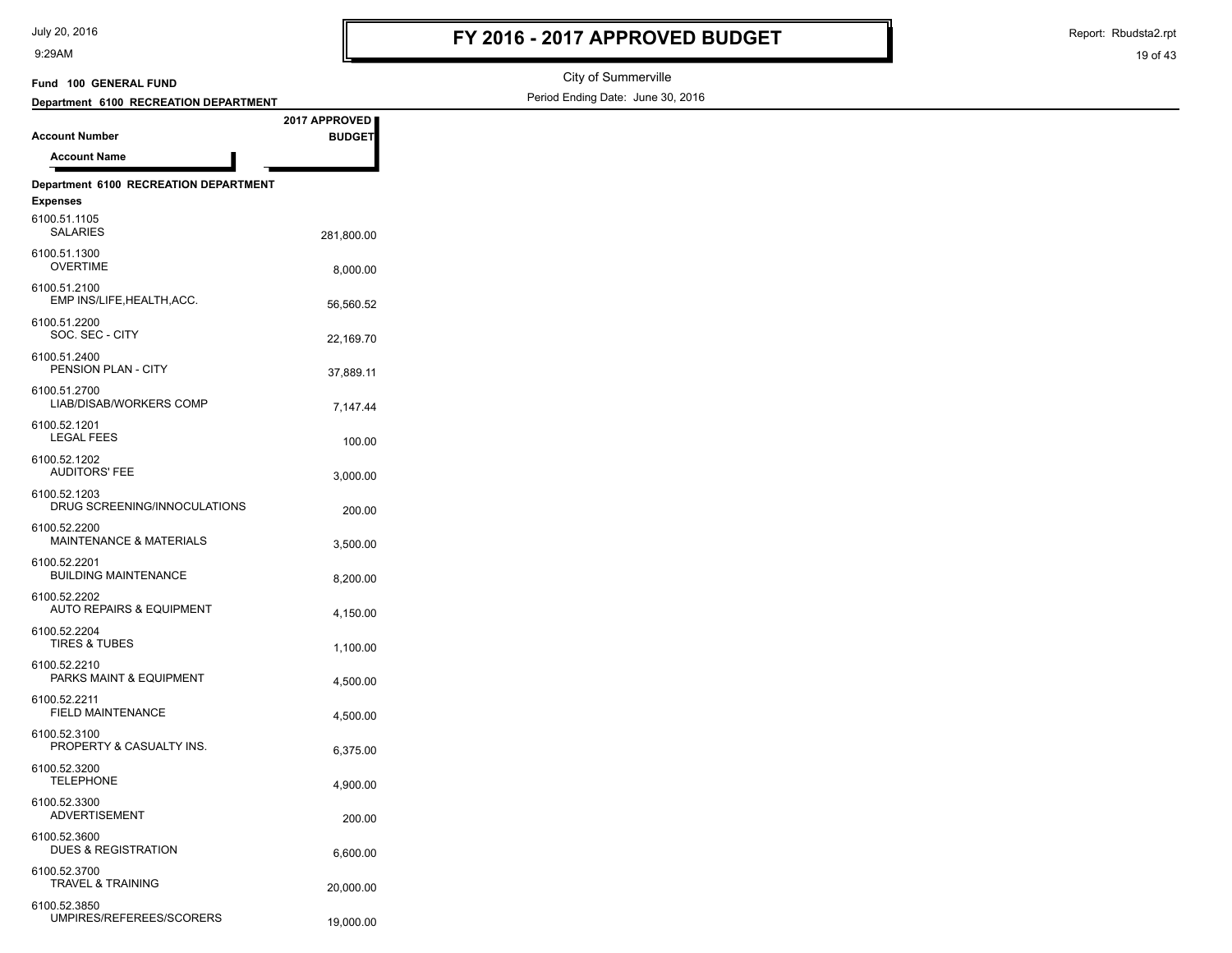| July 20, 2016 |  |
|---------------|--|
|---------------|--|

Report: Rbudsta2.rpt

| Fund 100 GENERAL FUND                             |               | City of Summerville               |
|---------------------------------------------------|---------------|-----------------------------------|
| Department 6100 RECREATION DEPARTMENT             |               | Period Ending Date: June 30, 2016 |
|                                                   | 2017 APPROVED |                                   |
| <b>Account Number</b>                             | <b>BUDGET</b> |                                   |
| <b>Account Name</b>                               |               |                                   |
| 6100.53.1101<br>OFFICE SUPPLIES                   | 1,800.00      |                                   |
| 6100.53.1102<br><b>JANITOR SUPPLIES</b>           | 3,200.00      |                                   |
| 6100.53.1104<br>POSTAGE                           | 100.00        |                                   |
| 6100.53.1107<br>TROPHIES & PLAQUES                | 2,400.00      |                                   |
| 6100.53.1220<br><b>HEAT</b>                       | 24,000.00     |                                   |
| 6100.53.1230<br><b>POWER</b>                      | 38,000.00     |                                   |
| 6100.53.1270<br>GAS & OIL                         | 8,000.00      |                                   |
| 6100.53.1600<br>TOOLS & SMALL EQUIPMENT           | 1,500.00      |                                   |
| 6100.53.1601<br>NON-CAPITALIZED ATHLETIC EQUIPMEN | 18,000.00     |                                   |
| 6100.53.1701<br><b>UNIFORMS</b>                   | 1,200.00      |                                   |
| 6100.54.2300<br>OFFICE FURNITURE                  | 2,000.00      |                                   |
| 6100.54.2400<br>COMPUTER UPGRADE & EQUIP.         | 1,000.00      |                                   |
| <b>Expenses Total</b>                             | 601,091.77    |                                   |
| <b>RECREATION DEPARTMENT Dept Total</b>           | 601,091.77    |                                   |
|                                                   |               |                                   |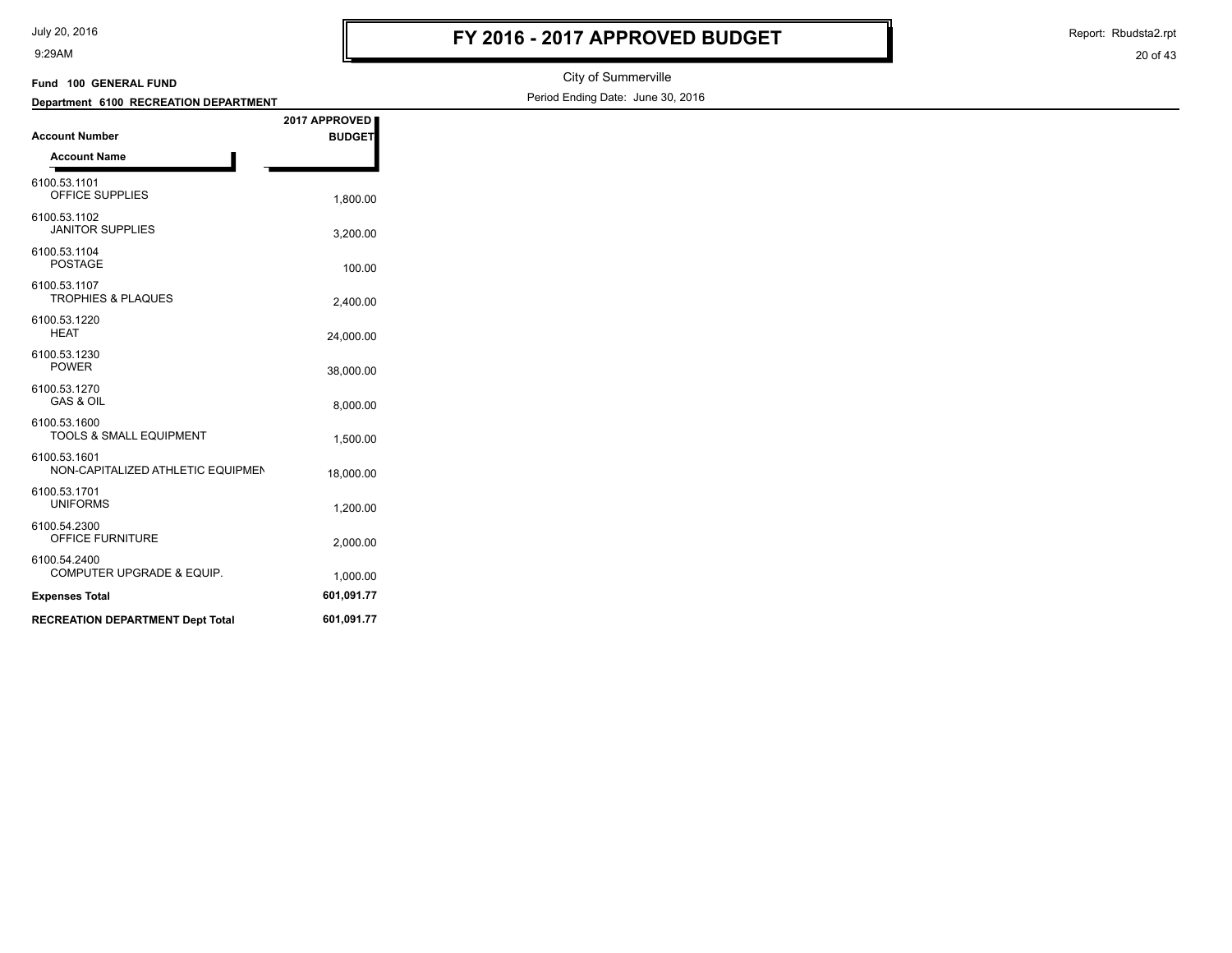| July 20, 2016 |  |  |  |  |
|---------------|--|--|--|--|
|---------------|--|--|--|--|

Report: Rbudsta2.rpt

21 of 43

# **Fund 100 GENERAL FUND**

City of Summerville

**Department 6510 LIBRARY**

Period Ending Date: June 30, 2016

| <b>Account Number</b>                     | 2017 APPROVED<br><b>BUDGET</b> |
|-------------------------------------------|--------------------------------|
| <b>Account Name</b>                       |                                |
| Department 6510 LIBRARY                   |                                |
| <b>Expenses</b>                           |                                |
| 6510.57.1001<br><b>LIBRARY ALLOCATION</b> | 50,000.00                      |
| <b>Expenses Total</b>                     | 50,000.00                      |
| <b>LIBRARY Dept Total</b>                 | 50.000.00                      |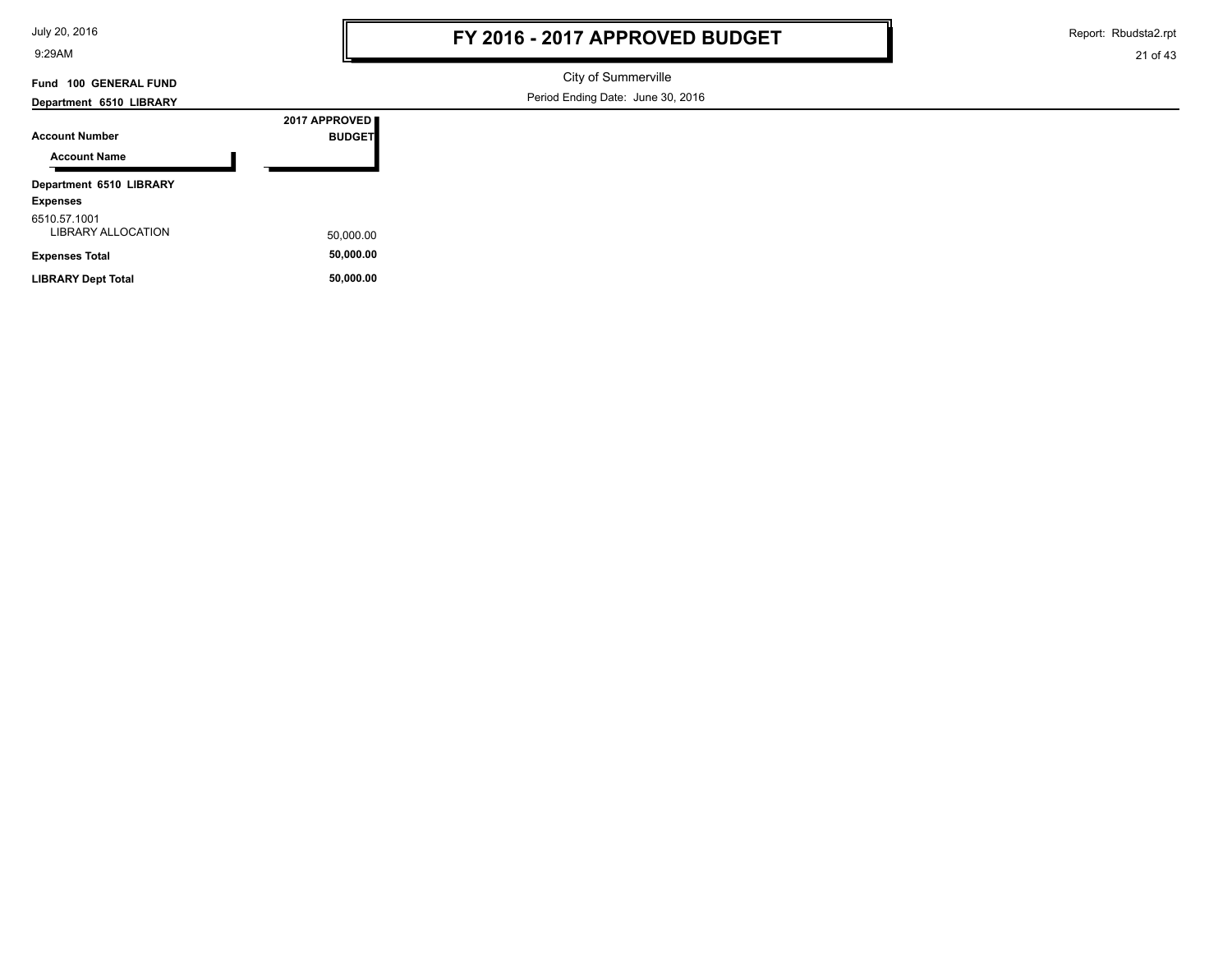7200.52.3700

7200.53.1101

7200.53.1220

7200.53.1230

7200.54.2400

9:29AM

City of Summerville

Period Ending Date: June 30, 2016

Report: Rbudsta2.rpt

#### 22 of 43

#### **Account Number Department 7200 CODES ENF./BLDG. INSP. Fund 100 GENERAL FUND 2017 APPROVED BUDGET Account Name Department 7200 CODES ENF./BLDG. INSP. Expenses** 26,000.00 SALARY - BLDG INSPECTOR 7200.51.1100 1,989.00 SOC. SEC. - CITY 7200.51.2200 5,000.00 LEGAL FEES 7200.52.1201 2,000.00 AUDITORS' FEE 7200.52.1202 BUILDING MAINTENANCE 1,000.00 7200.52.2201 2,650.00 AUTO REPAIRS & EQUIPMENT 7200.52.2202 TELEPHONE 1,100.00 7200.52.3200 250.00 ADVERTISEMENT 7200.52.3300 7200.52.3600

DUES & REGISTRATION 150.00

200.00 TRAVEL & TRAINING

OFFICE SUPPLIES 500.00

HEAT/WATER 600.00

1,000.00 POWER

COMPUTER UPGRADE & EQUIP. 3,000.00

**Expenses Total 45,439.00 CODES ENF./BLDG. INSP. Dept Total 45,439.00 Revenues Total 2,334,799.68 Expenses Fund Total 4,651,862.50 Net (Rev/Exp) -2,317,062.82**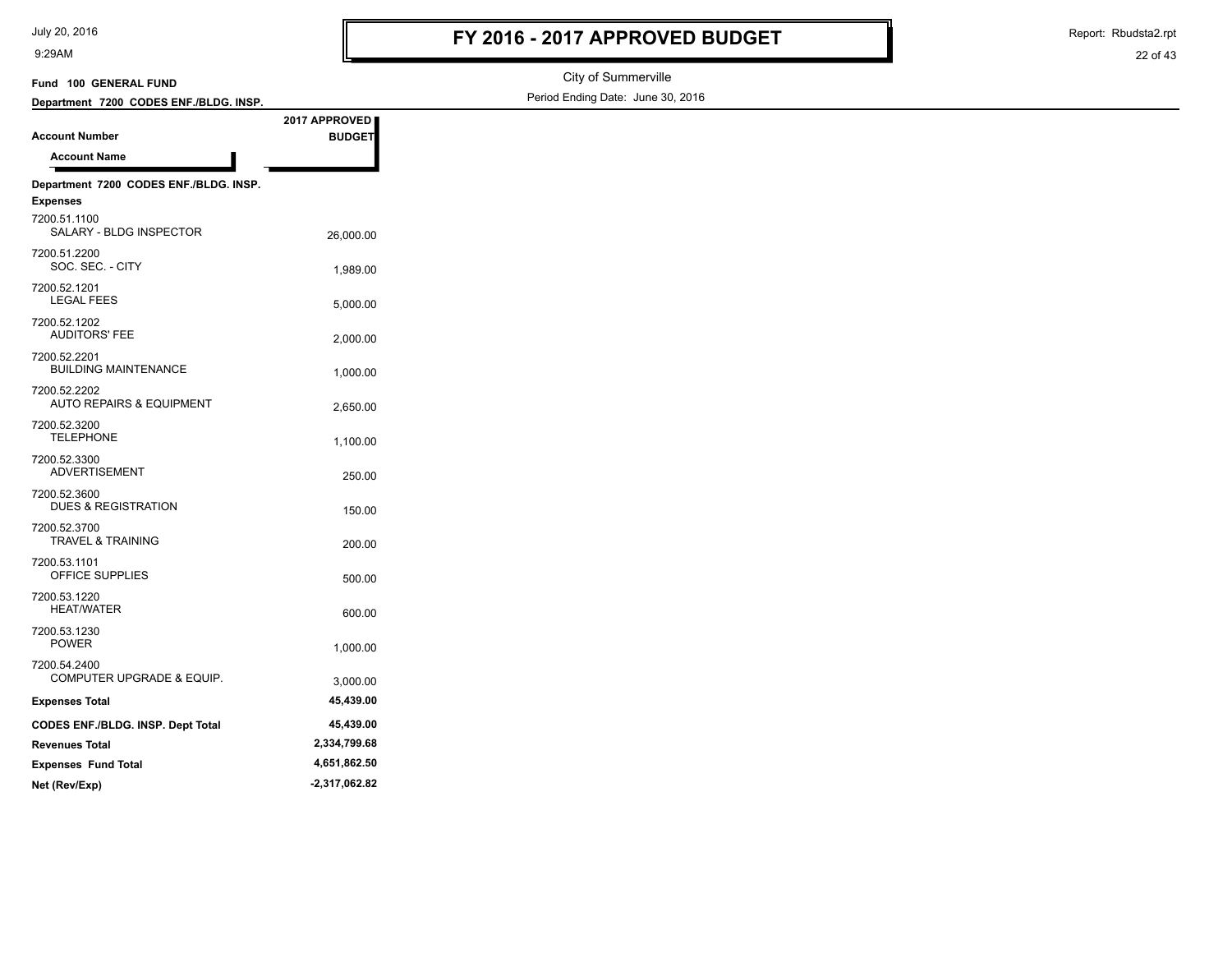July 20, 2016

9:29AM

Report: Rbudsta2.rpt

23 of 43

**Fund 210 CONFISCATED DRUG FUND**

City of Summerville Period Ending Date: June 30, 2016

#### **Department**

**Account Number**

**Department 0000 Revenues**

0000.35.1300

0000.36.2000

**Account Name**

**2017 APPROVED BUDGET Fund 210 CONFISCATED DRUG FUND Fiscal Year 2016**

7,980.00 CONFISCATIONS

20.00 INTEREST

**Revenues Total 8,000.00 Dept Total 8,000.00**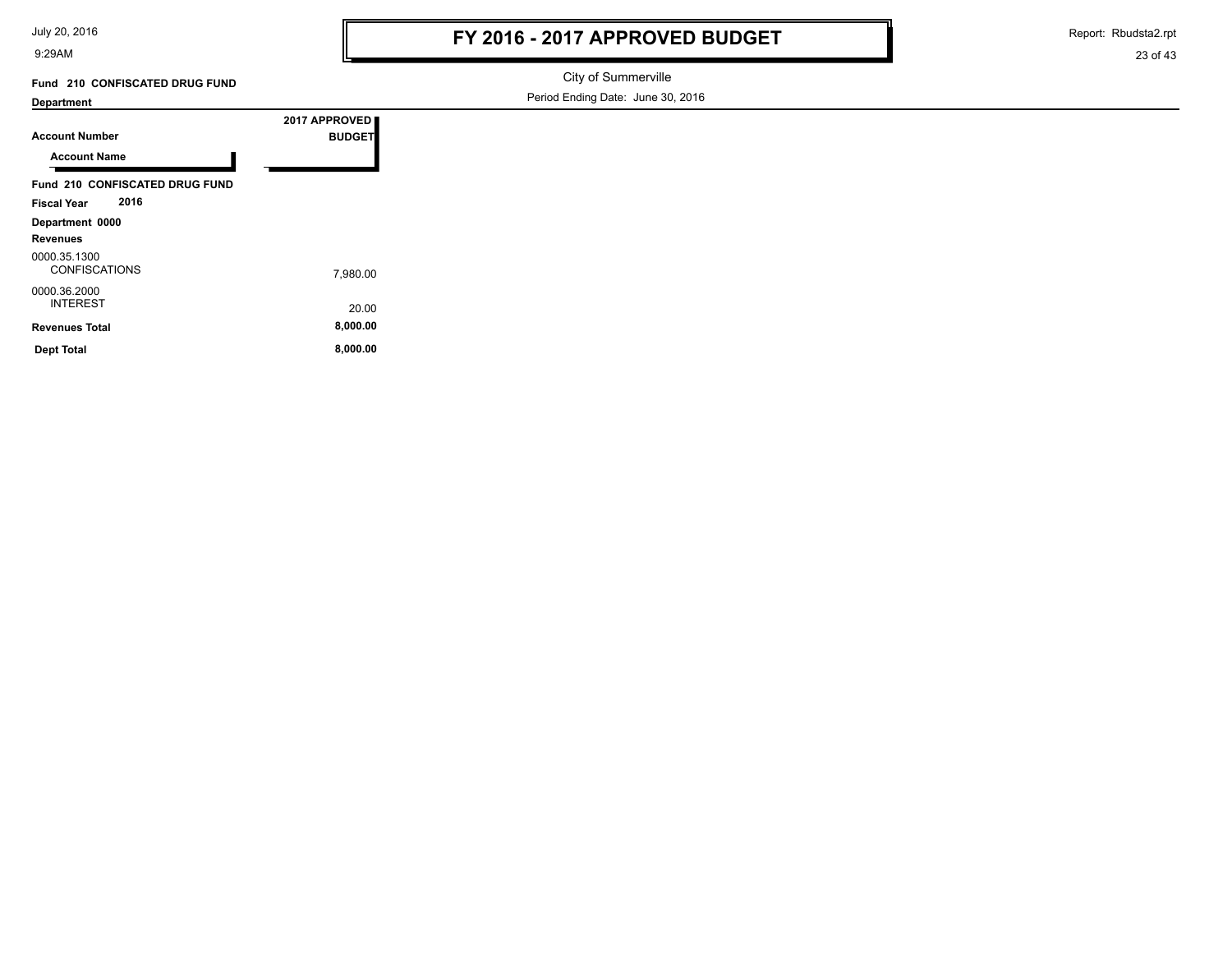| July 20, 2016 |  |
|---------------|--|
|---------------|--|

Report: Rbudsta2.rpt

24 of 43

| Fund 210 CONFISCATED DRUG FUND      |               | City of Summerville               |
|-------------------------------------|---------------|-----------------------------------|
| Department 3290 CONFISCATED DRUGS   |               | Period Ending Date: June 30, 2016 |
|                                     | 2017 APPROVED |                                   |
| <b>Account Number</b>               | <b>BUDGET</b> |                                   |
| <b>Account Name</b>                 |               |                                   |
| Department 3290 CONFISCATED DRUGS   |               |                                   |
| <b>Expenses</b>                     |               |                                   |
| 3290.52.2202                        |               |                                   |
| <b>AUTO EXPENSE</b>                 | 1.000.00      |                                   |
| 3290.52.3300<br><b>ADVERTISING</b>  |               |                                   |
|                                     | 125.00        |                                   |
| 3290.52.3907<br><b>COURT COST</b>   | 875.00        |                                   |
| 3290.52.3908                        |               |                                   |
| <b>INFORMANTS/BUY MONEY</b>         | 5,000.00      |                                   |
| 3290.53.1700                        |               |                                   |
| MISCELLANEOUS EXPENSE               | 500.00        |                                   |
| 3290.54.2500                        |               |                                   |
| <b>EQUIPMENT</b>                    | 500.00        |                                   |
| <b>Expenses Total</b>               | 8,000.00      |                                   |
| <b>CONFISCATED DRUGS Dept Total</b> | 8,000.00      |                                   |
| <b>Revenues Total</b>               | 8,000.00      |                                   |

**Expenses Fund Total 8,000.00 Net (Rev/Exp) 0.00**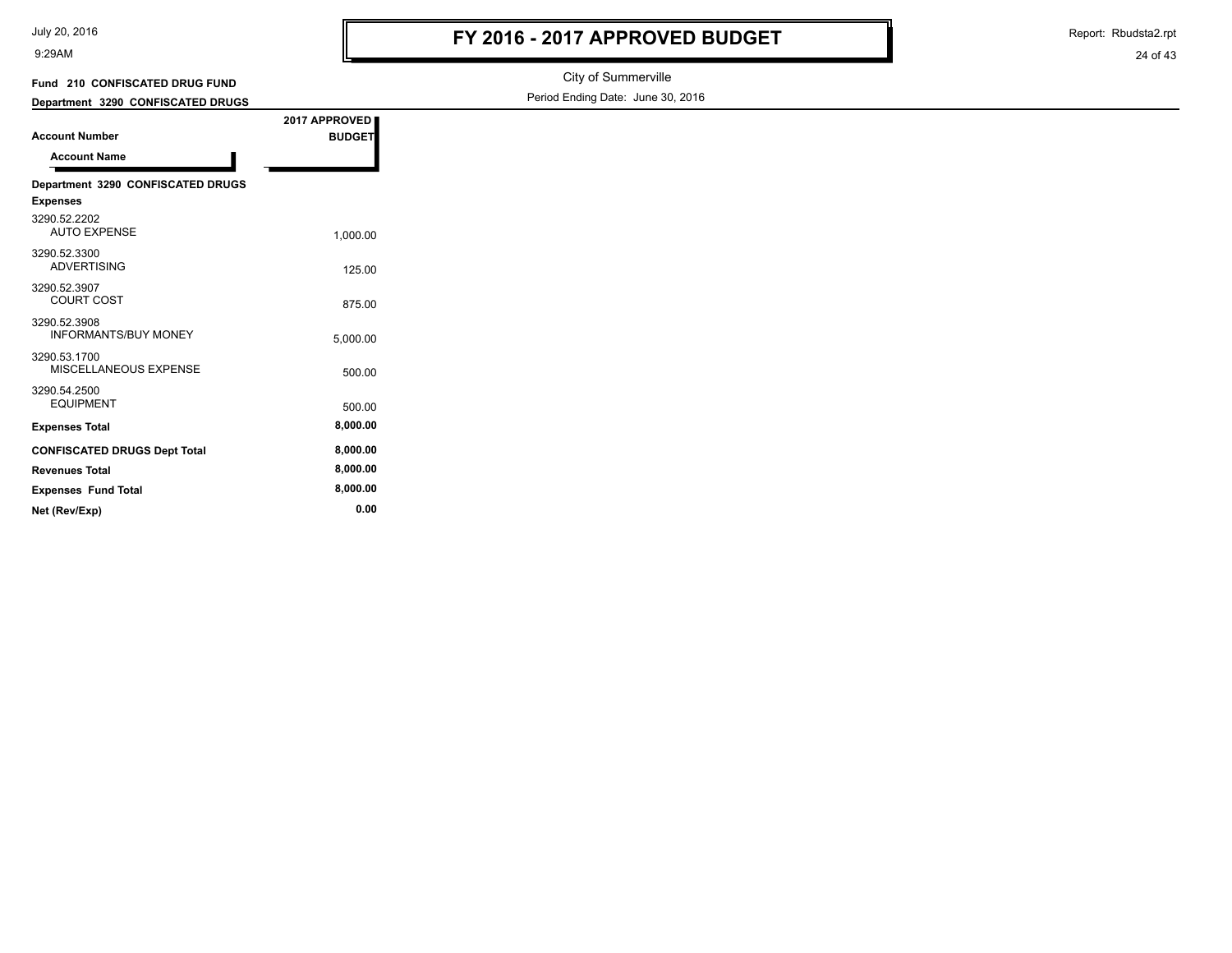Report: Rbudsta2.rpt

25 of 43

### **Fund 325 2014 S.P.L.O.S.T. ACCOUNT**

**Department 0000 2014 S.P.L.O.S.T. ACCOUNT**

City of Summerville Period Ending Date: June 30, 2016

| <b>Account Number</b>                     | 2017 APPROVED<br><b>BUDGET</b> |  |
|-------------------------------------------|--------------------------------|--|
| <b>Account Name</b>                       |                                |  |
| Fund 325 2014 S.P.L.O.S.T. ACCOUNT        |                                |  |
| 2016<br>Fiscal Year                       |                                |  |
| Department 0000 2014 S.P.L.O.S.T. ACCOUNT |                                |  |
| <b>Revenues</b>                           |                                |  |
| 0000 31 3200<br>2014 SPIOST REVENUE       | 575.000.00                     |  |
| <b>Revenues Total</b>                     | 575,000.00                     |  |
| 2014 S.P.L.O.S.T. ACCOUNT Dept<br>Total   | 575,000.00                     |  |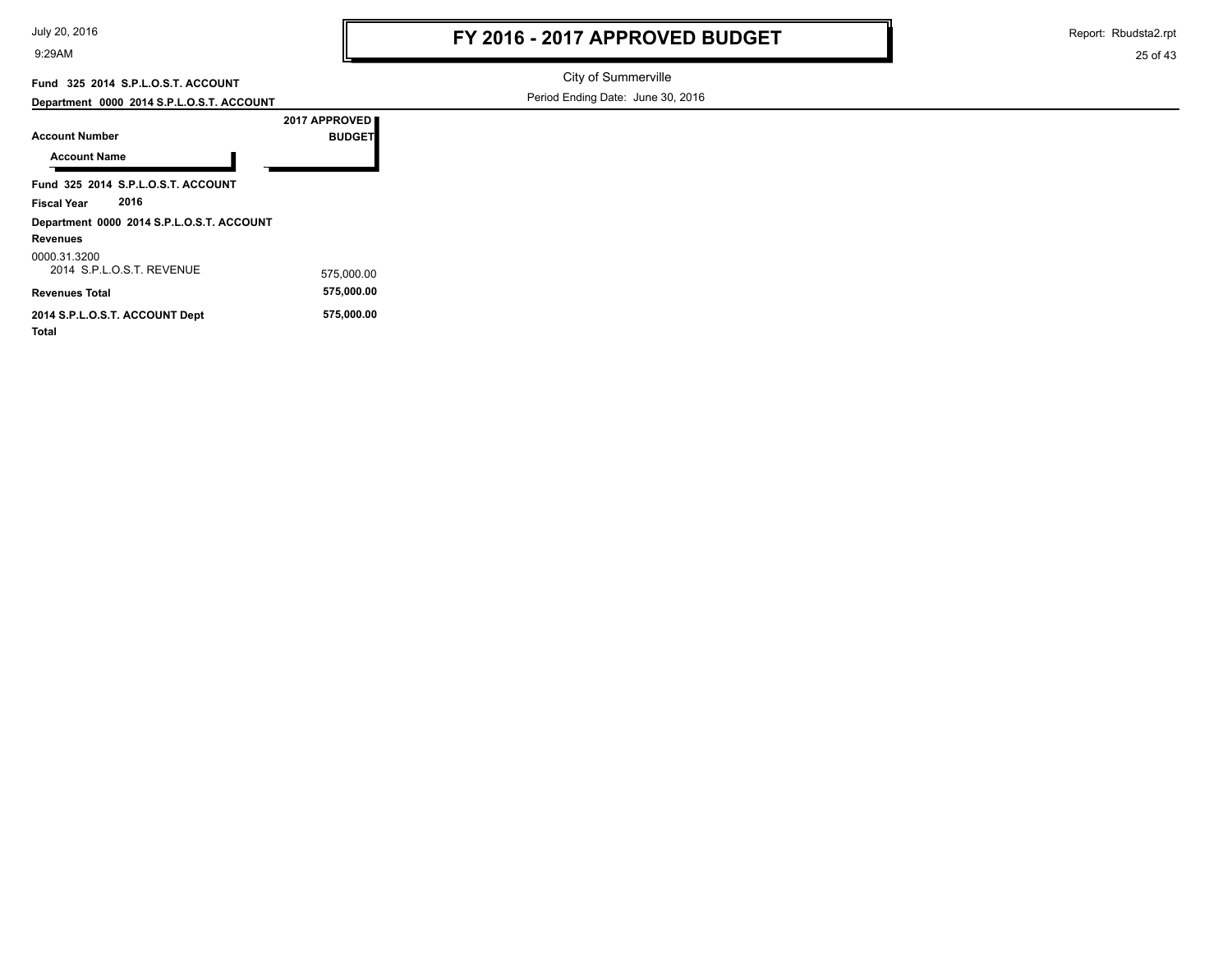| July 20, 2016 |
|---------------|
|---------------|

Report: Rbudsta2.rpt

26 of 43

# **Fund 325 2014 S.P.L.O.S.T. ACCOUNT**

City of Summerville

|  | Department 3200 POLICE DEPARTMENT |
|--|-----------------------------------|
|  |                                   |

Period Ending Date: June 30, 2016

| <b>Account Number</b>                            | 2017 APPROVED<br><b>BUDGET</b> |  |  |  |
|--------------------------------------------------|--------------------------------|--|--|--|
| <b>Account Name</b>                              |                                |  |  |  |
| Department 3200 POLICE DEPARTMENT                |                                |  |  |  |
| <b>Expenses</b>                                  |                                |  |  |  |
| 3200.54.1400<br>IMPROVEMENTS - POLICE DEPARTMENT | 43.200.00                      |  |  |  |
| <b>Expenses Total</b>                            | 43,200.00                      |  |  |  |
| <b>POLICE DEPARTMENT Dept Total</b>              | 43.200.00                      |  |  |  |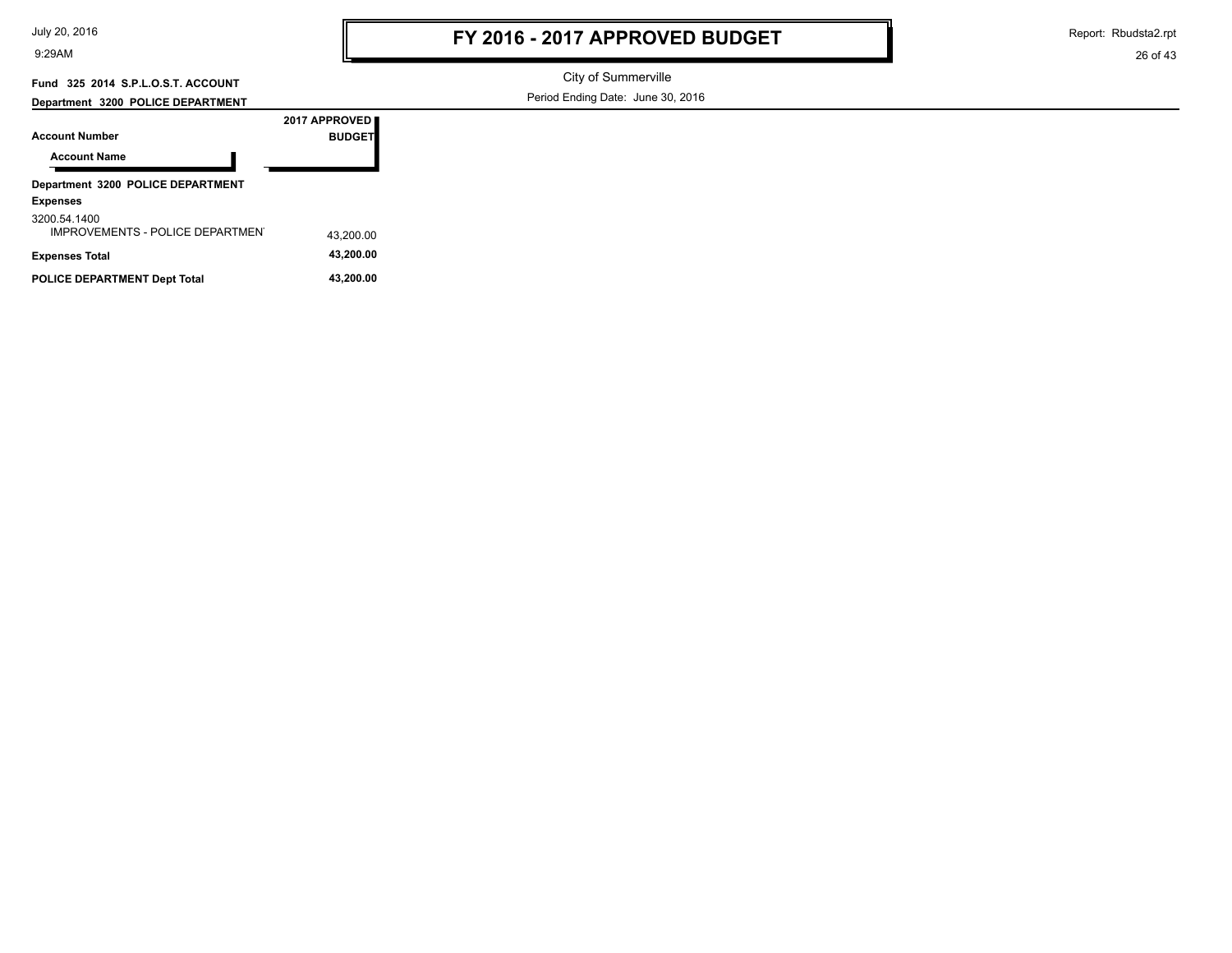| July 20, 2016 |  |  |
|---------------|--|--|
|---------------|--|--|

Report: Rbudsta2.rpt

27 of 43

# **Fund 325 2014 S.P.L.O.S.T. ACCOUNT**

City of Summerville Period Ending Date: June 30, 2016

#### **Department 3500 FIRE DEPARTMENT**

| <b>Account Number</b>                                 | 2017 APPROVED<br><b>BUDGET</b> |
|-------------------------------------------------------|--------------------------------|
| <b>Account Name</b>                                   |                                |
| Department 3500 FIRE DEPARTMENT                       |                                |
| <b>Expenses</b>                                       |                                |
| 3500.54.1400<br><b>IMPROVEMENTS - FIRE DEPARTMENT</b> | 20,000.00                      |
| <b>Expenses Total</b>                                 | 20,000.00                      |

FIRE DEPARTMENT Dept Total **20,000.00**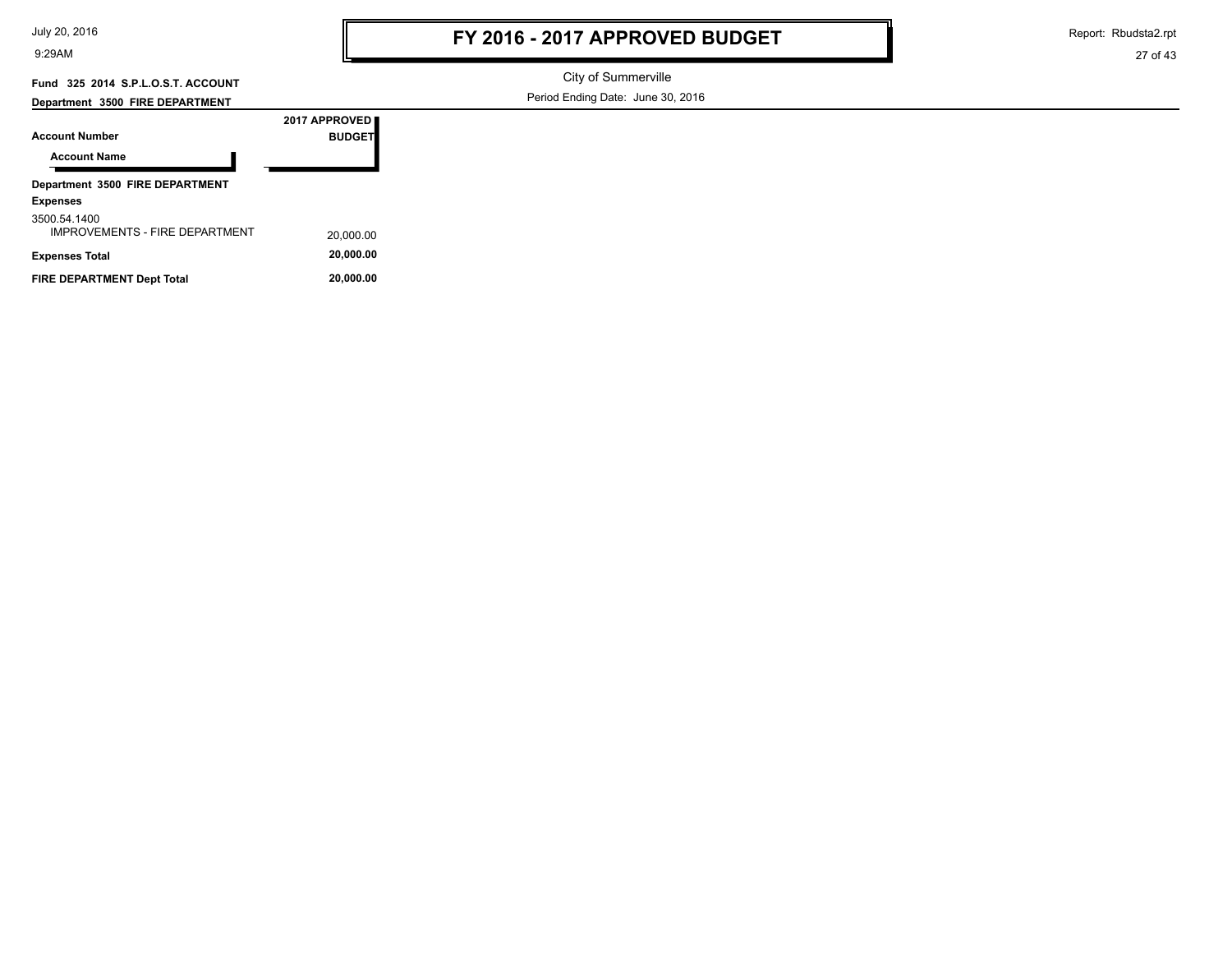| July 20, 2016 |
|---------------|
|---------------|

Report: Rbudsta2.rpt

28 of 43

## **Fund 325 2014 S.P.L.O.S.T. ACCOUNT**

City of Summerville Period Ending Date: June 30, 2016

| Department 4200 STREET DEPARTMENT |               |
|-----------------------------------|---------------|
|                                   | 2017 APPROVED |
| <b>Account Number</b>             | <b>BUDGET</b> |
| <b>Account Name</b>               |               |
|                                   |               |
| Department 4200 STREET DEPARTMENT |               |
| <b>Expenses</b>                   |               |

#### 4200.54.1400

| 4200.J4.I400<br><b>IMPROVEMENTS - STREET DEPARTMEN</b> | 94.760.00 |
|--------------------------------------------------------|-----------|
| Expenses Total                                         | 94.760.00 |
| STREET DEPARTMENT Dept Total                           | 94.760.00 |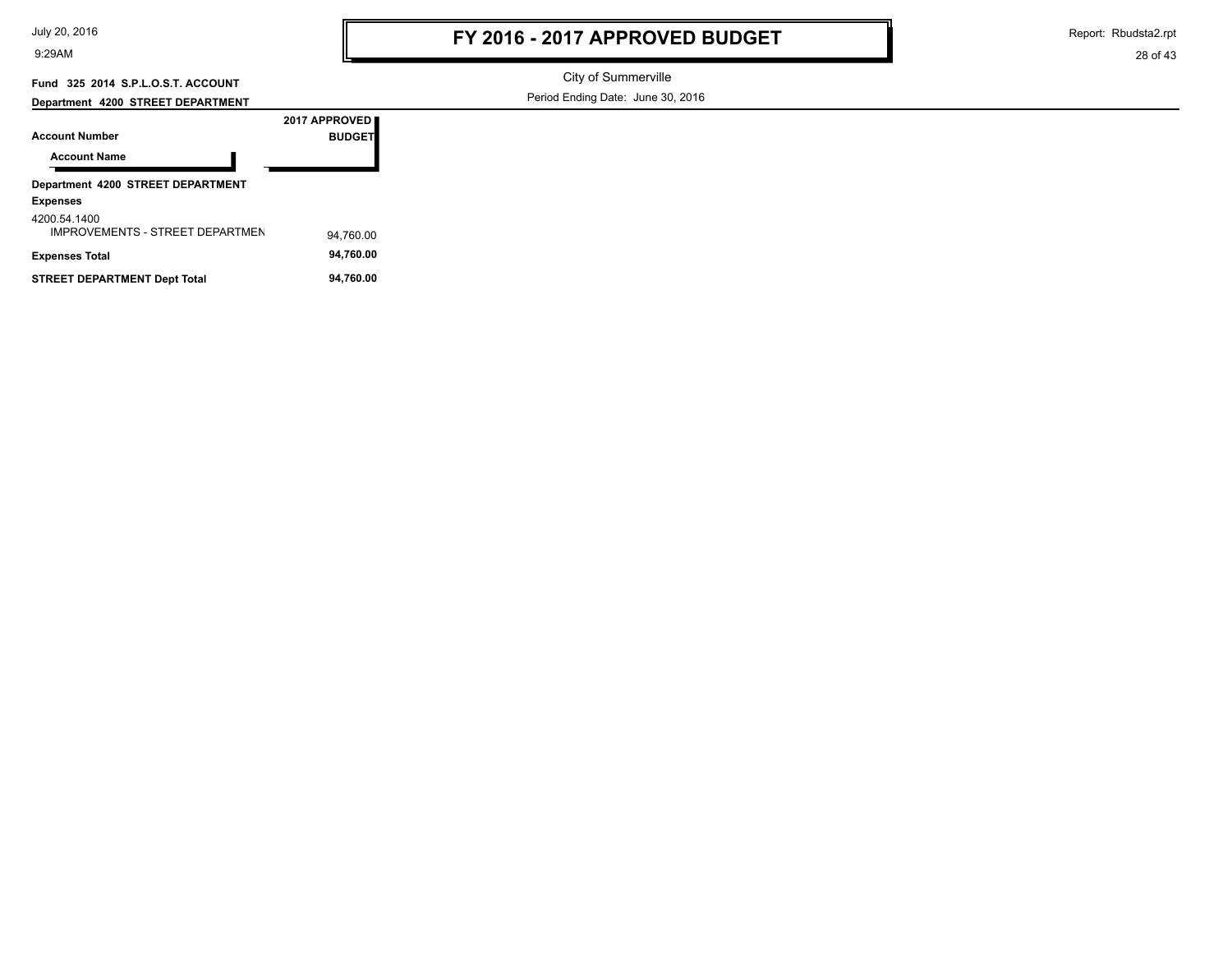Report: Rbudsta2.rpt

29 of 43

## **Fund 325 2014 S.P.L.O.S.T. ACCOUNT**

**Department 4330 WATER / SEWER DISTRIBUTION**

City of Summerville

Period Ending Date: June 30, 2016

| 2017 APPROVED                                            |               |  |  |  |
|----------------------------------------------------------|---------------|--|--|--|
| <b>Account Number</b>                                    | <b>BUDGET</b> |  |  |  |
| <b>Account Name</b>                                      |               |  |  |  |
| Department 4330 WATER / SEWER DISTRIBUTION               |               |  |  |  |
| <b>Expenses</b>                                          |               |  |  |  |
| 4330.54.1400<br><b>IMPROVEMENTS - WATER / SEWER DIST</b> | 257.589.76    |  |  |  |
| 4330.54.1403<br>2016 CDBG - SEWER IMPROVEMENT            | 64.500.00     |  |  |  |
| <b>Expenses Total</b>                                    | 322,089.76    |  |  |  |
| <b>WATER / SEWER DISTRIBUTION Dept</b><br>Total          | 322,089.76    |  |  |  |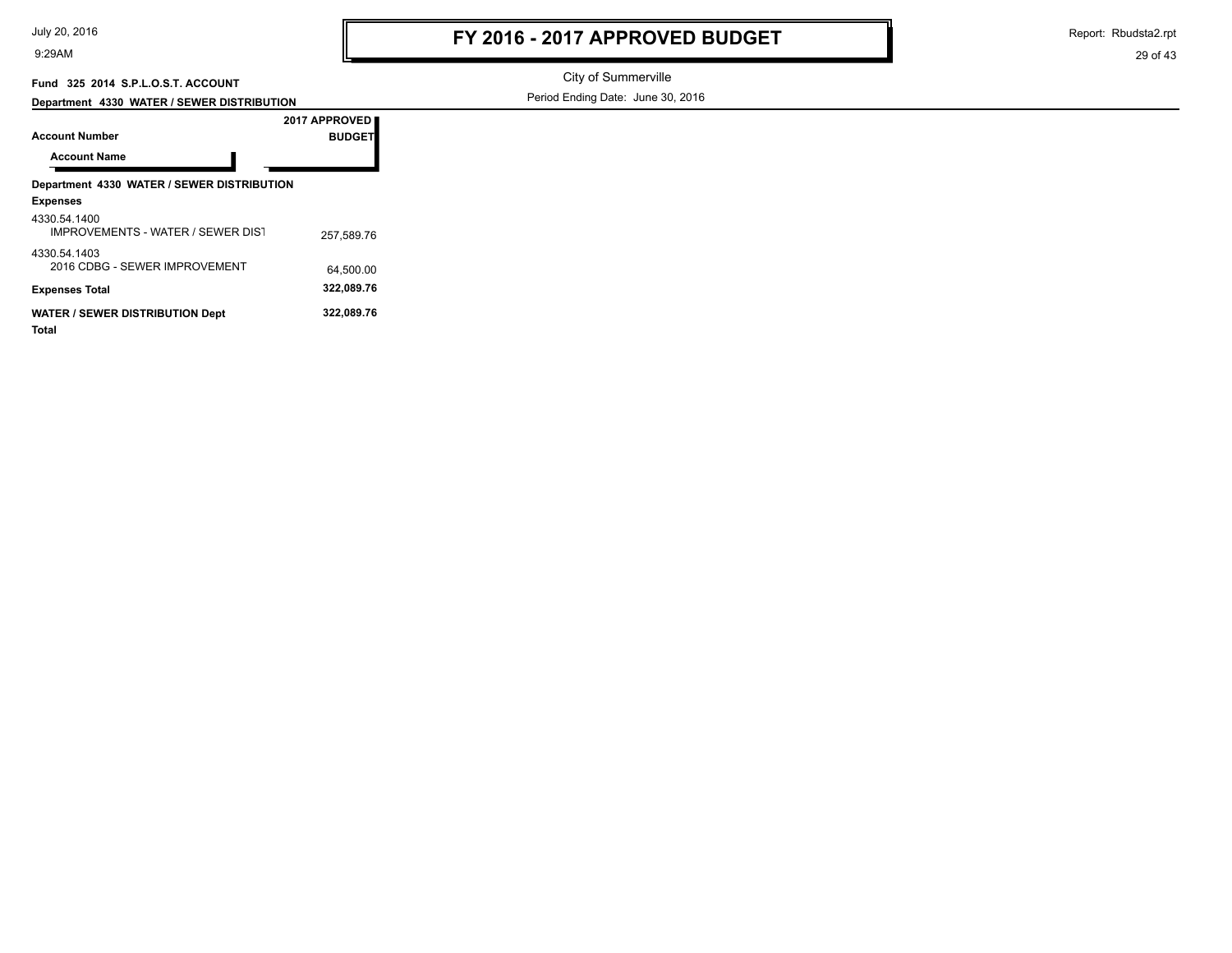Report: Rbudsta2.rpt

30 of 43

### **Fund 325 2014 S.P.L.O.S.T. ACCOUNT**

**Department 4335 WASTEWATER TREATMENT**

City of Summerville

Period Ending Date: June 30, 2016

|                                                 | 2017 APPROVED |
|-------------------------------------------------|---------------|
| <b>Account Number</b>                           | <b>BUDGET</b> |
| <b>Account Name</b>                             |               |
| Department 4335 WASTEWATER TREATMENT            |               |
| <b>Expenses</b>                                 |               |
| 4335.54.1400<br>IMPROVEMENTS - WASTEWATER TREAT | 25,000.00     |
| <b>Expenses Total</b>                           | 25,000.00     |

**WASTEWATER TREATMENT Dept Total 25,000.00**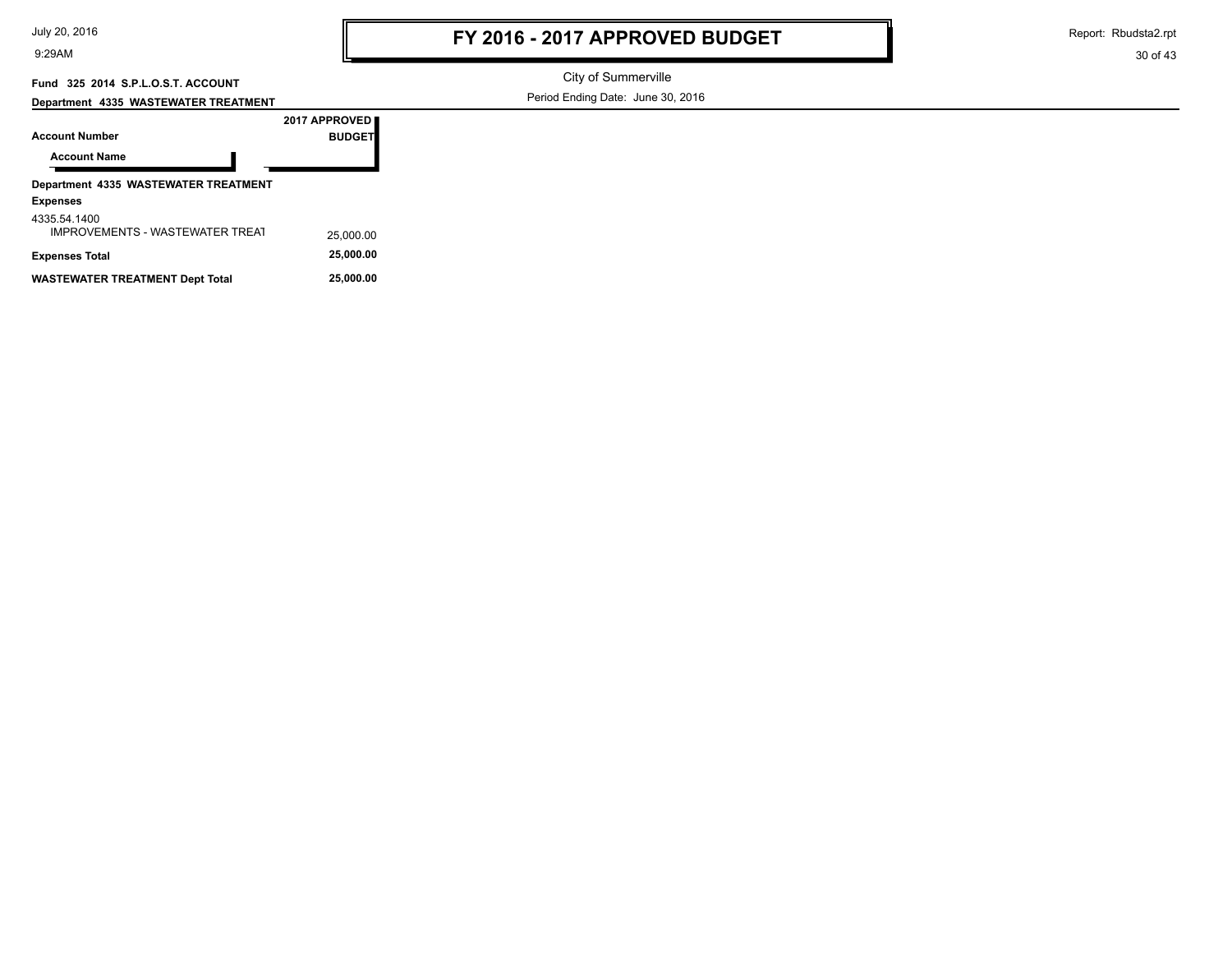| July 20, 2016 |  |  |  |
|---------------|--|--|--|
|---------------|--|--|--|

Report: Rbudsta2.rpt

#### 31 of 43

### **Fund 325 2014 S.P.L.O.S.T. ACCOUNT**

City of Summerville Period Ending Date: June 30, 2016

#### **Department 4700 GAS DEPARTMENT**

| <b>Account Number</b>                                | 2017 APPROVED<br><b>BUDGET</b> |  |
|------------------------------------------------------|--------------------------------|--|
| <b>Account Name</b>                                  |                                |  |
| Department 4700 GAS DEPARTMENT<br><b>Expenses</b>    |                                |  |
| 4700.54.1400<br><b>IMPROVEMENTS - GAS DEPARTMENT</b> | 69.950.24                      |  |
| <b>Expenses Total</b>                                | 69.950.24                      |  |
| <b>GAS DEPARTMENT Dept Total</b>                     | 69.950.24                      |  |
| <b>Revenues Total</b>                                | 575.000.00                     |  |

**Expenses Fund Total 575,000.00 Net (Rev/Exp) 0.00**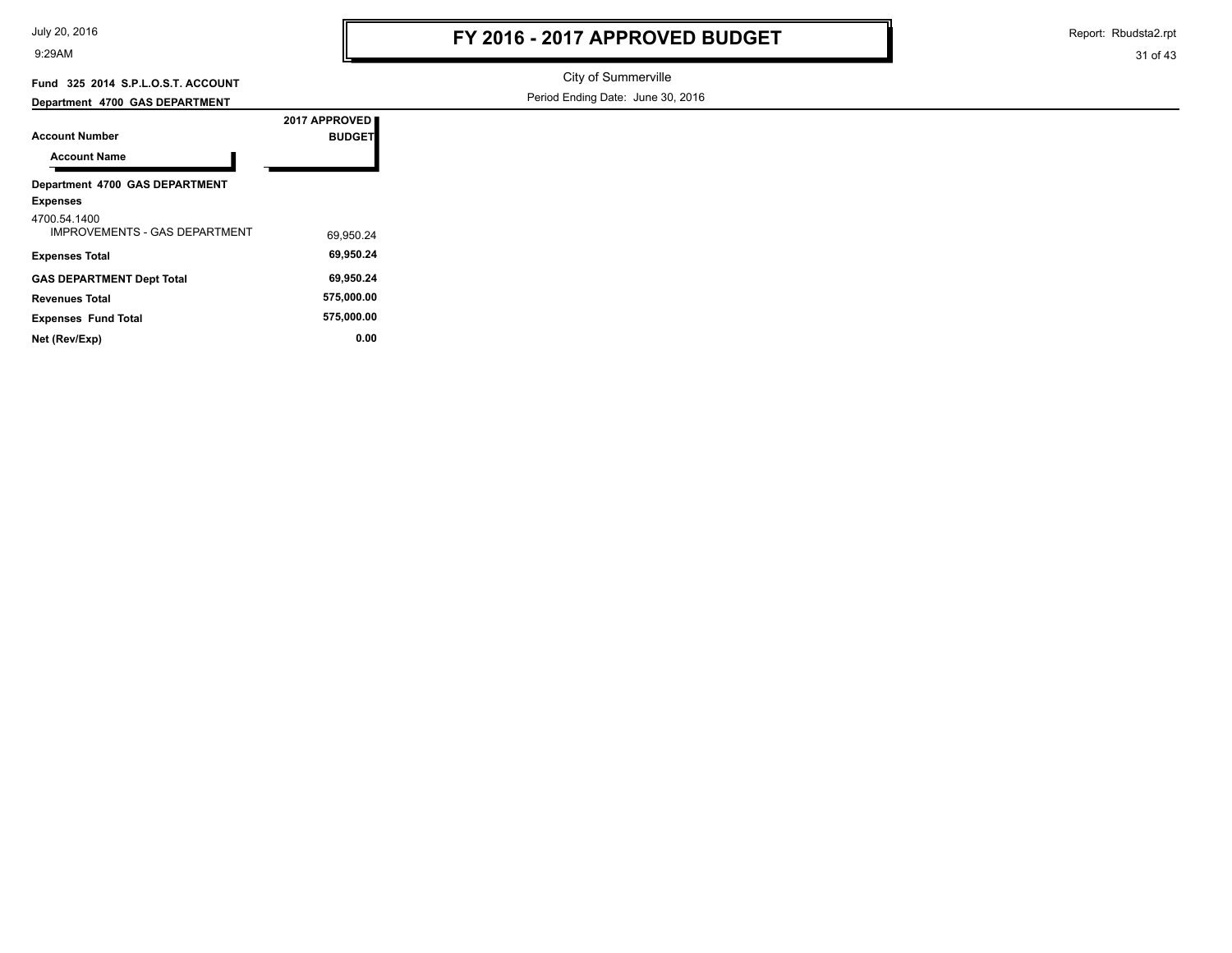July 20, 2016

Report: Rbudsta2.rpt

| $0$ uly $20, 20, 0$<br>9:29AM                  |                                | FY 2016 - 2017 APPROVED BUDGET    |  |  |
|------------------------------------------------|--------------------------------|-----------------------------------|--|--|
| Fund 505 WATER/SEWER FUND                      | City of Summerville            |                                   |  |  |
| <b>Department</b>                              |                                | Period Ending Date: June 30, 2016 |  |  |
| <b>Account Number</b><br><b>Account Name</b>   | 2017 APPROVED<br><b>BUDGET</b> |                                   |  |  |
| Fund 505 WATER/SEWER FUND                      |                                |                                   |  |  |
| 2016<br><b>Fiscal Year</b>                     |                                |                                   |  |  |
| Department 0000<br>Revenues                    |                                |                                   |  |  |
| 0000.33.4200<br>MOHAWK GRAY WATER PROJECT      | 11,500.08                      |                                   |  |  |
| 0000.34.4210<br><b>WATER REVENUE</b>           | 2,570,000.00                   |                                   |  |  |
| 0000.34.4211<br><b>WATER CUT-INS</b>           | 10,000.00                      |                                   |  |  |
| 0000.34.4212<br><b>SERVICE CHARGES</b>         | 40,000.00                      |                                   |  |  |
| 0000.34.4218<br>PENALTIES - WATER              | 17,000.00                      |                                   |  |  |
| 0000.34.4230<br><b>SEWER REVENUE</b>           | 1,690,000.00                   |                                   |  |  |
| 0000.34.4231<br><b>SEWER CUT-INS</b>           | 2,000.00                       |                                   |  |  |
| 0000.34.4234<br><b>PENALTIES - SEWER</b>       | 9,000.00                       |                                   |  |  |
| 0000.34.4291<br><b>REIMBURSEMENTS</b>          | 5,000.00                       |                                   |  |  |
| 0000.36.1000<br><b>INTEREST</b>                | 700.00                         |                                   |  |  |
| 0000.39.1102<br>TRANSFER/CAPITAL PROJECTS FUND | 55,652.14                      |                                   |  |  |
| <b>Revenues Total</b>                          | 4,410,852.22                   |                                   |  |  |
| <b>Dept Total</b>                              | 4,410,852.22                   |                                   |  |  |
|                                                |                                |                                   |  |  |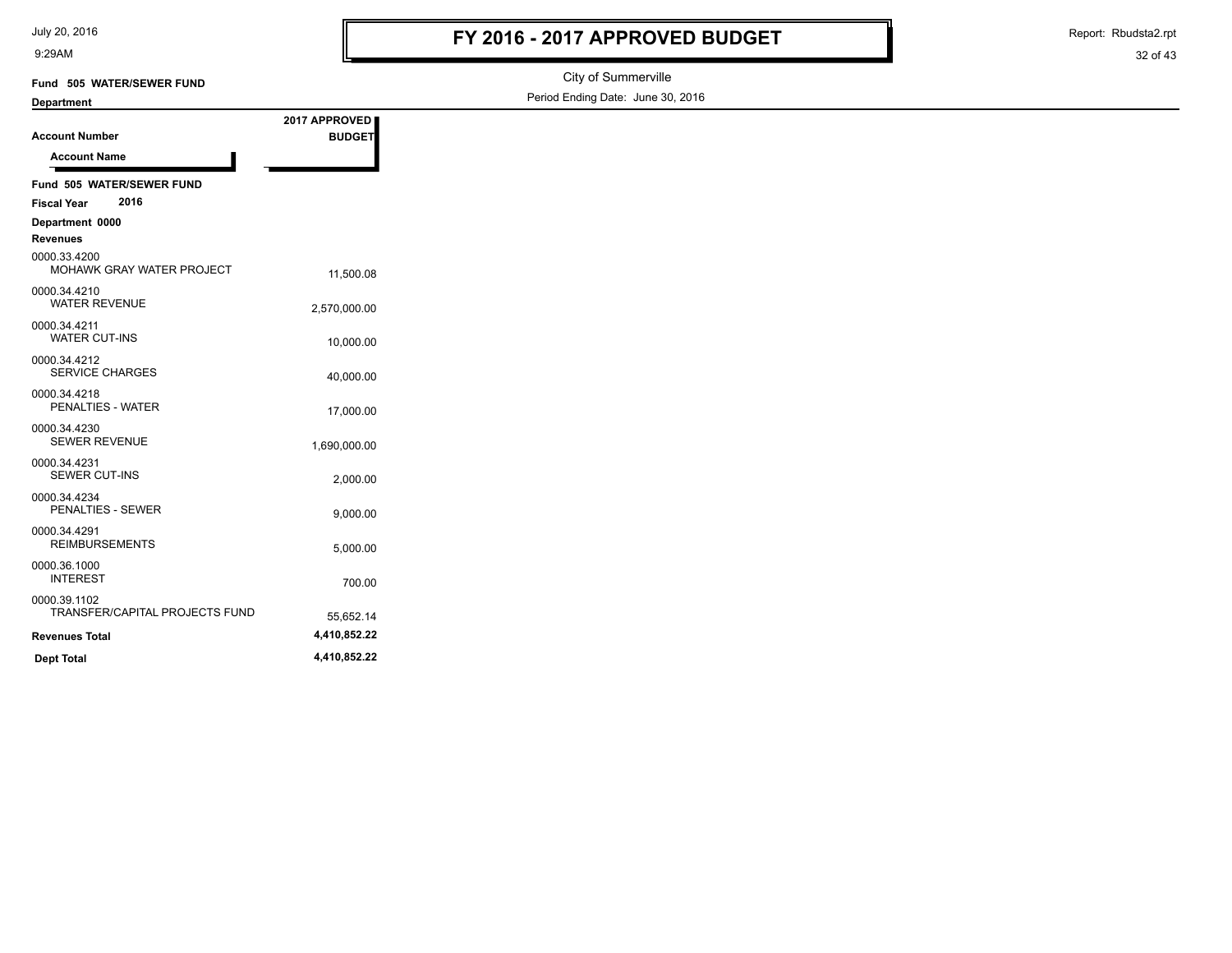PROPERTY & CASUALTY INS. 19,124.97

5,600.00 TELEPHONE

250.00 ADVERTISEMENT

4330.52.3200

4330.52.3300

9:29AM

Report: Rbudsta2.rpt

33 of 43

#### City of Summerville Period Ending Date: June 30, 2016 **Account Number Department 4330 WATER/SEWER DIST. DEPT. Fund 505 WATER/SEWER FUND 2017 APPROVED BUDGET Account Name Department 4330 WATER/SEWER DIST. DEPT. Expenses** 392,682.00 SALARIES 4330.51.1104 OVERTIME 25,000.00 4330.51.1300 141,246.35 EMP INS/LIFE,HEALTH,ACC. 4330.51.2100 31,952.68 SOC. SEC - CITY 4330.51.2200 PENSION PLAN - CITY 43,687.71 4330.51.2400 23,964.96 LIAB/DISAB/WORKERS COMP 4330.51.2700 1,000.00 JANITOR SUPPLIES 4330.52.1102 1,000.00 LEGAL FEES 4330.52.1201 3,000.00 AUDITOR FEE 4330.52.1202 DRUG SCREENING/INNOCULATIONS 1,000.00 4330.52.1203 TECHNICAL SERVICES 8,000.00 4330.52.1300 ENGINEERING FEES 5,000.00 4330.52.1301 MAINTENANCE & MATERIALS 100.000.00 4330.52.2200 BUILDING MAINTENANCE<br>2,000.00 4330.52.2201 21,000.00 AUTO REPAIRS & EQUIPMENT 4330.52.2202 REPL. COMMERCIAL METERS/HYDRANT 35,000.00 4330.52.2203 3,000.00 TIRES & TUBES 4330.52.2204 BACKFLOW REPAIRS & REPLACEMENT 10.000.00 4330.52.2208 4330.52.3100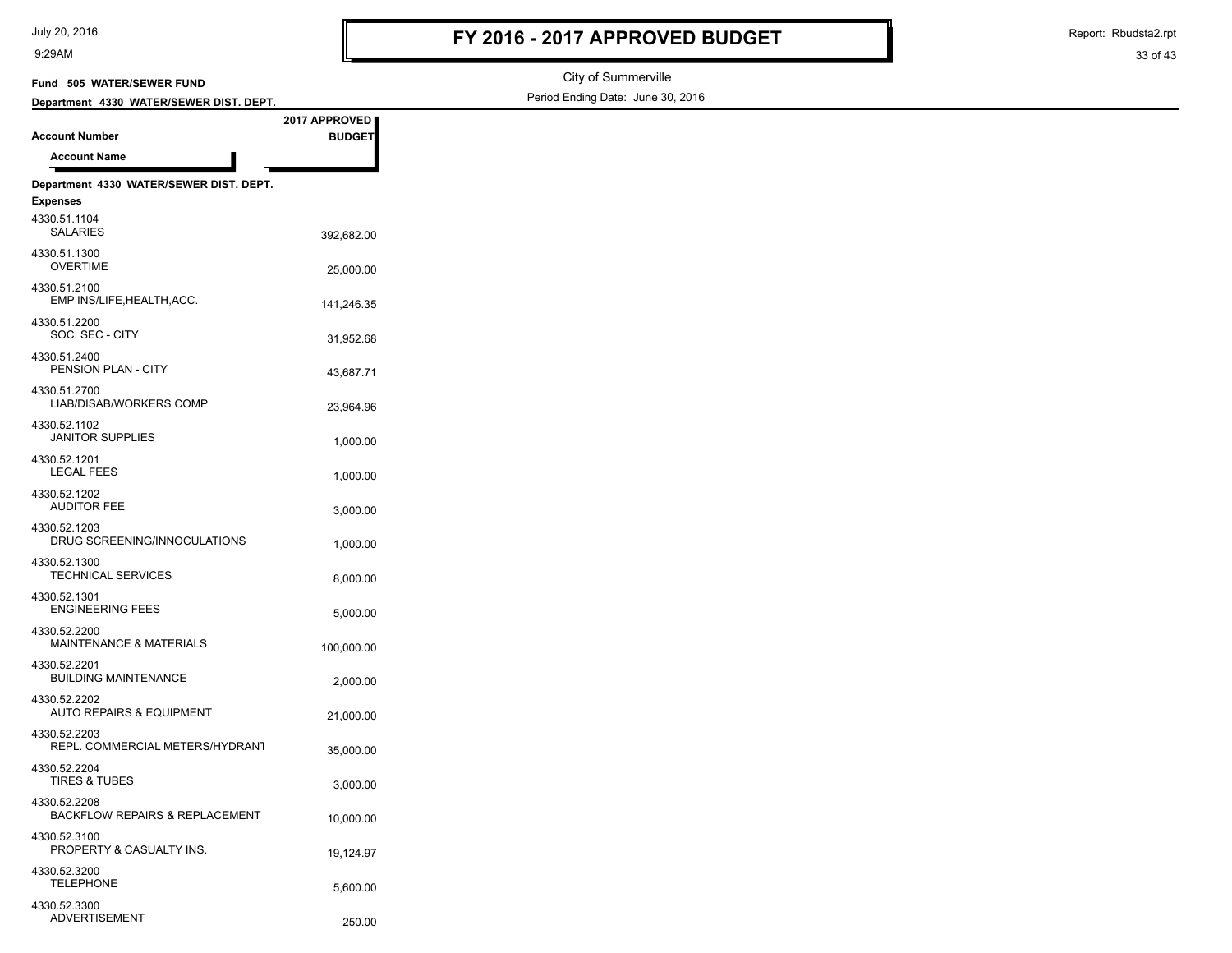|  |  | July 20, 2016 |
|--|--|---------------|
|--|--|---------------|

GEFA LOAN - MOHAWK GRAY WATER  $7,475.83$ 

9:29AM

Report: Rbudsta2.rpt

| Fund 505 WATER/SEWER FUND                                        |               | City of Summerville               |
|------------------------------------------------------------------|---------------|-----------------------------------|
| Department 4330 WATER/SEWER DIST. DEPT.                          |               | Period Ending Date: June 30, 2016 |
|                                                                  | 2017 APPROVED |                                   |
| <b>Account Number</b>                                            | <b>BUDGET</b> |                                   |
| <b>Account Name</b>                                              |               |                                   |
| 4330.52.3600<br><b>DUES &amp; REGISTRATION</b>                   | 2,000.00      |                                   |
| 4330.52.3602<br><b>AUTO TAGS &amp; TITLES</b>                    | 100.00        |                                   |
| 4330.52.3700<br><b>TRAVEL &amp; TRAINING</b>                     | 4,000.00      |                                   |
| 4330.52.3906<br>SERVICE CHARGES                                  | 1,500.00      |                                   |
| 4330.53.1100<br>OFFICE SUPPLIES                                  | 1,000.00      |                                   |
| 4330.53.1103<br><b>FREIGHT &amp; EXPRESS</b><br>4330.53.1104     | 250.00        |                                   |
| <b>POSTAGE</b><br>4330.53.1220                                   | 7,500.00      |                                   |
| <b>HEAT</b><br>4330.53.1230                                      | 1,500.00      |                                   |
| POWER<br>4330.53.1270                                            | 35,000.00     |                                   |
| <b>GAS &amp; OIL</b><br>4330.53.1600                             | 30,000.00     |                                   |
| <b>TOOLS &amp; SMALL EQUIPMENT</b>                               | 4,000.00      |                                   |
| 4330.53.1701<br><b>UNIFORMS</b>                                  | 3,550.00      |                                   |
| 4330.54.1100<br>RIGHT - OF - WAYS                                | 1,000.00      |                                   |
| 4330.54.1401<br><b>RESIDENTIAL WATER METERS</b>                  | 1,500.00      |                                   |
| 4330.54.1405<br>MAINTENANCE PUMPS & PUMP STATION<br>4330.54.1407 | 15,000.00     |                                   |
| TESTING OF COMMERCIAL METERS<br>4330.54.2400                     | 10,000.00     |                                   |
| COMPUTER UPGRADE & EQUIP.<br>4330.58.1100                        | 2,000.00      |                                   |
| PRINCIPAL ON BONDS LOAN<br>4330.58.1300                          | 774,973.25    |                                   |
| PRINCIPAL ON GEFA LOAN - WWTP<br>4330.58.1301                    | 65,182.70     |                                   |
| PRINCIPAL ON GEFA WATER METERS<br>4330.58.2300                   | 21,773.21     |                                   |
| INT ON GEFA LOAN - WWTP<br>4330.58.2303                          | 48,213.75     |                                   |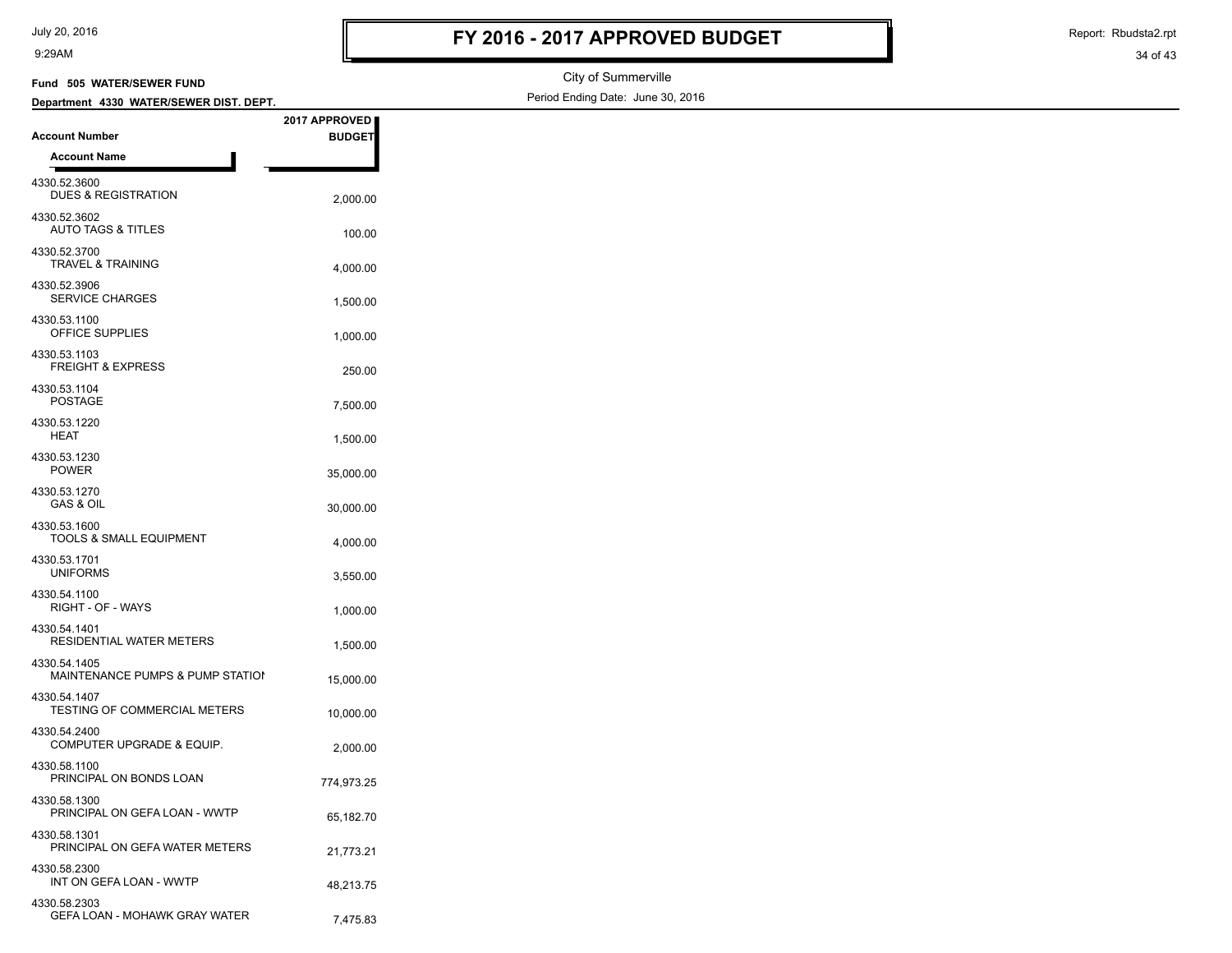| July 20, 2016 |  |  |  |
|---------------|--|--|--|
|---------------|--|--|--|

4330.58.2305

9:29AM

Report: Rbudsta2.rpt

35 of 43

#### **Fund 505 WATER/SEWER FUND**

**Department 4330 WATER/SEWER DIST. DEPT.**

City of Summerville Period Ending Date: June 30, 2016

|                                                   | 2017 APPROVED  |
|---------------------------------------------------|----------------|
| Account Number                                    | <b>BUDGETI</b> |
| <b>Account Name</b>                               |                |
| 4330.58.2304<br>INT GEFA LOAN DW09036 -WTP UPGRAI | 55.652.14      |

2,269.36 INT ON GEFA LOAN - AMR METERS

**Expenses Total 1,968,948.91** WATER/SEWER DIST. DEPT. Dept Total 1,968,948.91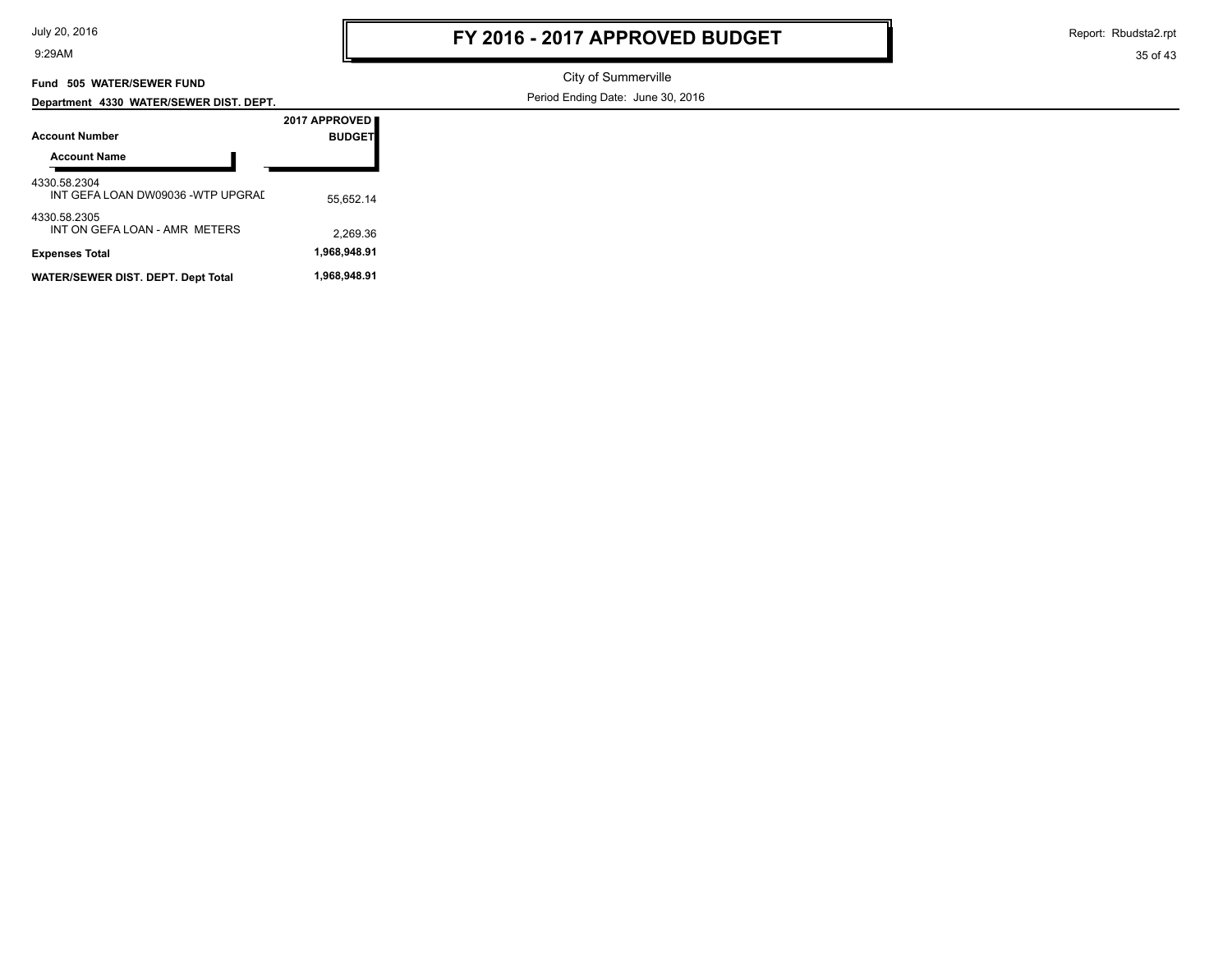Report: Rbudsta2.rpt

| Fund 505 WATER/SEWER FUND                           |               | City of Summerville               |
|-----------------------------------------------------|---------------|-----------------------------------|
| Department 4335 WASTEWATER TRTMT. PL.               |               | Period Ending Date: June 30, 2016 |
|                                                     | 2017 APPROVED |                                   |
| <b>Account Number</b>                               | <b>BUDGET</b> |                                   |
| <b>Account Name</b>                                 |               |                                   |
| Department 4335 WASTEWATER TRTMT. PL.               |               |                                   |
| <b>Expenses</b>                                     |               |                                   |
| 4335.51.1102<br>SALARIES                            | 268,204.00    |                                   |
| 4335.51.1300<br><b>OVERTIME</b>                     | 25,000.00     |                                   |
| 4335.51.2100<br>EMP INS/LIFE, HEALTH, ACC.          | 55,725.34     |                                   |
| 4335.51.2200<br>SOC. SEC - CITY                     | 22,430.11     |                                   |
| 4335.51.2400<br>PENSION PLAN - CITY                 | 17,475.06     |                                   |
| 4335.51.2700<br>LIAB/DISAB/WORKERS COMP             | 2,943.07      |                                   |
| 4335.52.1201<br>LEGAL FEES/PENALTIES                | 5,000.00      |                                   |
| 4335.52.1202<br><b>AUDITOR FEE</b>                  | 3,000.00      |                                   |
| 4335.52.1203<br>DRUG SCREENING/INNOCULATIONS        | 400.00        |                                   |
| 4335.52.1300<br><b>TECHNICAL SERVICES</b>           | 60,000.00     |                                   |
| 4335.52.2110<br><b>DUMPSTER SERVICE</b>             | 1,600.00      |                                   |
| 4335.52.2111<br><b>SLUDGE PROJECT</b>               | 66,000.00     |                                   |
| 4335.52.2200<br>MAINTENANCE & MATERIALS             | 90,000.00     |                                   |
| 4335.52.2201<br><b>BUILDING MAINTENANCE</b>         | 5,000.00      |                                   |
| 4335.52.2202<br><b>AUTO REPAIRS &amp; EQUIPMENT</b> | 4,650.00      |                                   |
| 4335.52.2204<br><b>TIRES &amp; TUBES</b>            | 1,000.00      |                                   |
| 4335.52.3100<br>PROPERTY & CASUALTY INS.            | 4,711.95      |                                   |
| 4335.52.3200<br><b>TELEPHONE</b>                    | 4,000.00      |                                   |
| 4335.52.3300<br>ADVERTISEMENT                       | 500.00        |                                   |
| 4335.52.3600<br><b>DUES &amp; REGISTRATION</b>      | 3,000.00      |                                   |
| 4335.52.3700<br>TRAVEL & TRAINING                   | 3,000.00      |                                   |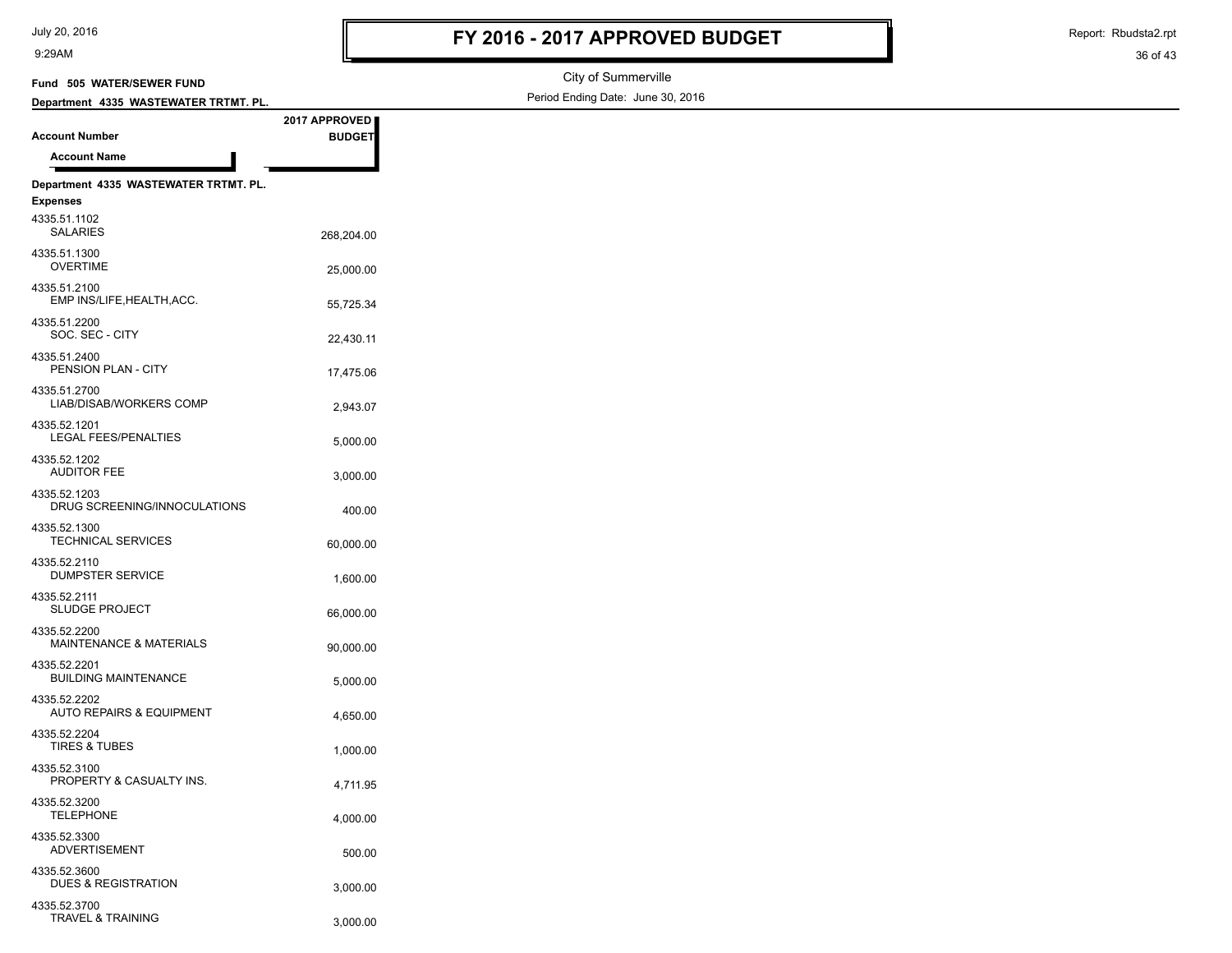| July 20, 2016 |  |  |
|---------------|--|--|
|---------------|--|--|

Report: Rbudsta2.rpt

| Fund 505 WATER/SEWER FUND                      |               | City of Summerville               |
|------------------------------------------------|---------------|-----------------------------------|
| Department 4335 WASTEWATER TRTMT. PL.          |               | Period Ending Date: June 30, 2016 |
|                                                | 2017 APPROVED |                                   |
| <b>Account Number</b>                          | <b>BUDGET</b> |                                   |
| <b>Account Name</b>                            |               |                                   |
| 4335.53.1101<br>OFFICE SUPPLIES                | 2,500.00      |                                   |
| 4335.53.1102<br><b>JANITOR SUPPLIES</b>        | 2,000.00      |                                   |
| 4335.53.1104<br>POSTAGE & FREIGHT              | 1,500.00      |                                   |
| 4335.53.1105<br><b>CHEMICALS</b>               | 60,000.00     |                                   |
| 4335.53.1113<br>INDUSTRIAL PRE-TREATMENT PROG. | 2,800.00      |                                   |
| 4335.53.1210<br><b>WATER</b>                   | 80,000.00     |                                   |
| 4335.53.1230<br><b>POWER</b>                   | 240,000.00    |                                   |
| 4335.53.1270<br><b>GAS &amp; OIL</b>           | 8,000.00      |                                   |
| 4335.53.1600<br>TOOLS & SMALL EQUIPMENT        | 2,000.00      |                                   |
| 4335.53.1701<br><b>UNIFORMS</b>                | 1,200.00      |                                   |
| 4335.54.2400<br>COMPUTER EQUIPMENT & UPGRADE   | 2,000.00      |                                   |
| 4335.54.2500<br>LAB EQUIPMENT & SUPPLIES       | 18,000.00     |                                   |
| <b>Expenses Total</b>                          | 1,063,639.53  |                                   |
| <b>WASTEWATER TRTMT. PL. Dept Total</b>        | 1,063,639.53  |                                   |
|                                                |               |                                   |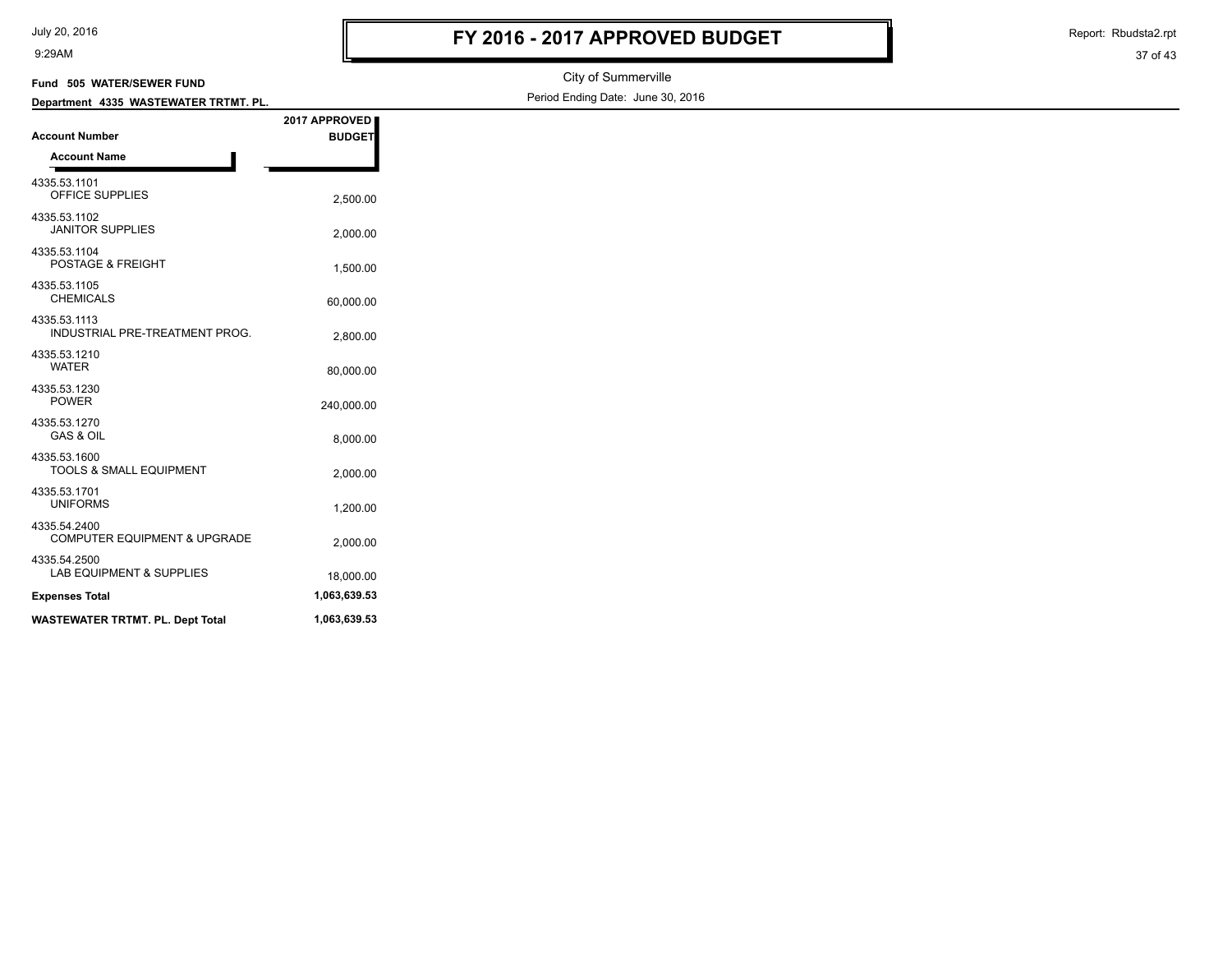Report: Rbudsta2.rpt

| Fund 505 WATER/SEWER FUND                           |               | City of Summerville               |
|-----------------------------------------------------|---------------|-----------------------------------|
| Department 4430 WATER TREATMENT PLANT               |               | Period Ending Date: June 30, 2016 |
|                                                     | 2017 APPROVED |                                   |
| <b>Account Number</b>                               | <b>BUDGET</b> |                                   |
| <b>Account Name</b>                                 |               |                                   |
| Department 4430 WATER TREATMENT PLANT               |               |                                   |
| <b>Expenses</b>                                     |               |                                   |
| 4430.51.1100<br><b>SALARIES</b>                     | 264,586.00    |                                   |
| 4430.51.1300<br><b>OVERTIME</b>                     | 20,000.00     |                                   |
| 4430.51.2100<br>EMP INS/LIFE, HEALTH, ACC.          | 55,484.13     |                                   |
| 4430.51.2200<br>SOC. SEC - CITY                     | 21,770.83     |                                   |
| 4430.51.2400<br>PENSION PLAN - CITY                 | 27,801.22     |                                   |
| 4430.51.2600<br>LIAB/DISAB/WORKERS COMP             | 14,855.48     |                                   |
| 4430.52.1202<br><b>AUDITOR FEE</b>                  | 3,000.00      |                                   |
| 4430.52.1203<br>DRUG SCREENING/INNOCULATIONS        | 250.00        |                                   |
| 4430.52.1300<br>TECHNICAL SERVICES                  | 15,000.00     |                                   |
| 4430.52.1304<br><b>STATE SAMPLING</b>               | 5,350.00      |                                   |
| 4430.52.2200<br><b>MAINTENANCE &amp; MATERIAL</b>   | 28,500.00     |                                   |
| 4430.52.2201<br><b>BUILDING MAINTENANCE</b>         | 8,000.00      |                                   |
| 4430.52.2202<br><b>AUTO REPAIRS &amp; EQUIPMENT</b> | 3,700.00      |                                   |
| 4430.52.2204<br><b>TIRES &amp; TUBES</b>            | 500.00        |                                   |
| 4430.52.2208<br>POND MAINTENANCE                    | 40,000.00     |                                   |
| 4430.52.3100<br>PROPERTY & CASUALTY INS             | 4,019.02      |                                   |
| 4430.52.3200<br><b>TELEPHONE</b>                    | 2,000.00      |                                   |
| 4430.52.3300<br><b>ADVERTISEMENT</b>                | 200.00        |                                   |
| 4430.52.3600<br><b>DUES &amp; REGISTRATION</b>      | 2,000.00      |                                   |
| 4430.52.3700<br><b>TRAVEL &amp; TRAINING</b>        | 3,000.00      |                                   |
| 4430.53.1101<br>OFFICE SUPPLIES                     | 1,800.00      |                                   |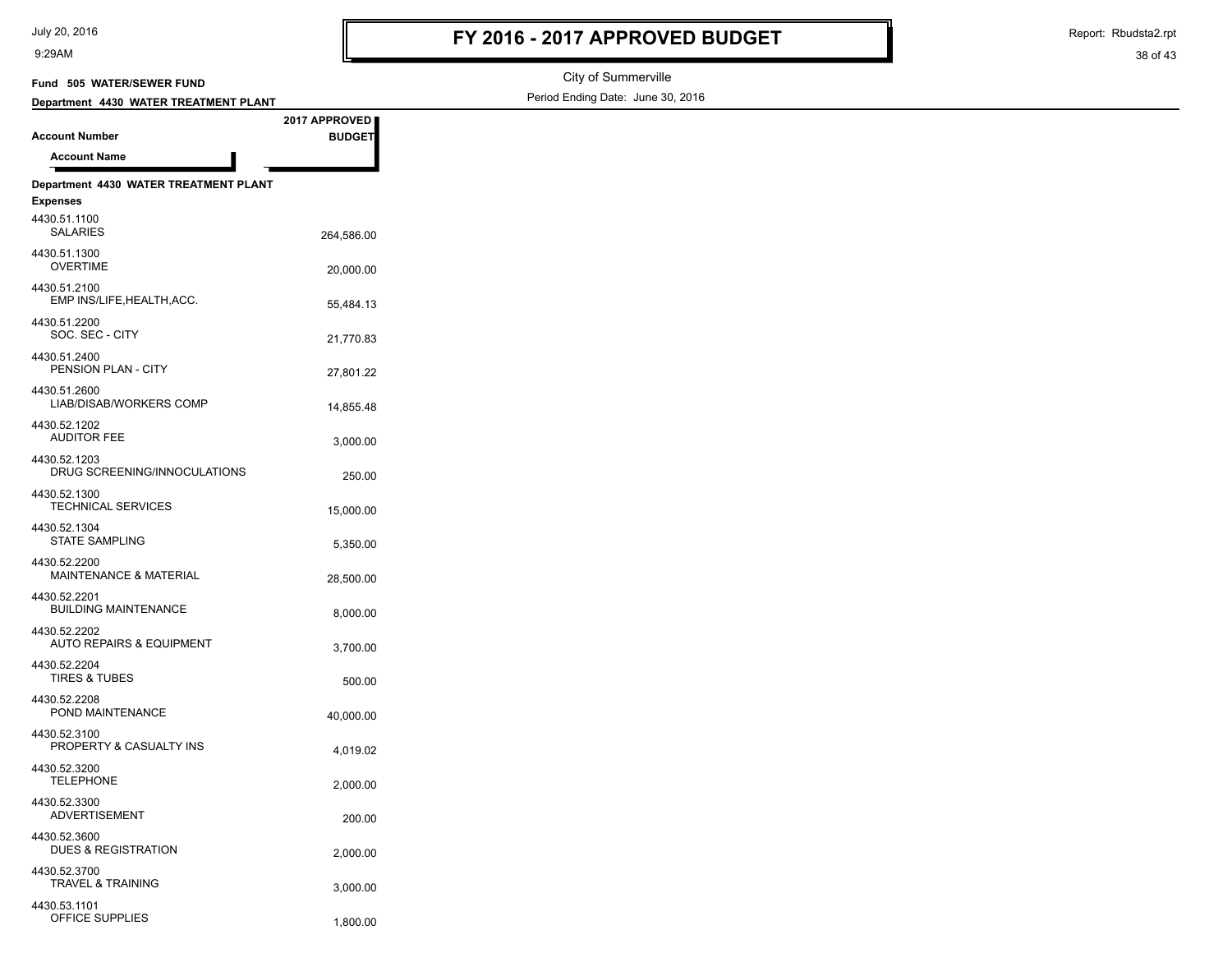| July 20, 2016 |  |  |
|---------------|--|--|
|---------------|--|--|

Report: Rbudsta2.rpt

| Fund 505 WATER/SEWER FUND                    |               | City of Summerville               |
|----------------------------------------------|---------------|-----------------------------------|
| Department 4430 WATER TREATMENT PLANT        |               | Period Ending Date: June 30, 2016 |
|                                              | 2017 APPROVED |                                   |
| <b>Account Number</b>                        | <b>BUDGET</b> |                                   |
| <b>Account Name</b>                          |               |                                   |
| 4430.53.1102<br><b>JANITORIAL SUPPLIES</b>   | 1,500.00      |                                   |
| 4430.53.1103<br><b>FREIGHT &amp; POSTAGE</b> | 4,500.00      |                                   |
| 4430.53.1105<br><b>CHEMICALS</b>             | 50,000.00     |                                   |
| 4430.53.1220<br><b>HEAT</b>                  | 5,000.00      |                                   |
| 4430.53.1230<br><b>POWER</b>                 | 85,000.00     |                                   |
| 4430.53.1270<br>GAS & OIL                    | 3,500.00      |                                   |
| 4430.53.1600<br>TOOLS & SMALL EQUIPMENT      | 3,500.00      |                                   |
| 4430.53.1701<br><b>UNIFORMS</b>              | 800.00        |                                   |
| 4430.54.0000<br><b>LOWE SPRING WTP</b>       | 55,000.00     |                                   |
| 4430.54.2300<br>OFFICE FURNITURE             | 500.00        |                                   |
| 4430.54.2400<br>COMPUTER UPGRADE & EQUIP.    | 3,500.00      |                                   |
| 4430.54.2500<br>LAB EQUIPMENT/SUPPLIES       | 15,000.00     |                                   |
| <b>Expenses Total</b>                        | 749,616.68    |                                   |
| <b>WATER TREATMENT PLANT Dept Total</b>      | 749,616.68    |                                   |
| <b>Revenues Total</b>                        | 4,410,852.22  |                                   |
| <b>Expenses Fund Total</b>                   | 3,782,205.12  |                                   |
| Net (Rev/Exp)                                | 628,647.10    |                                   |
|                                              |               |                                   |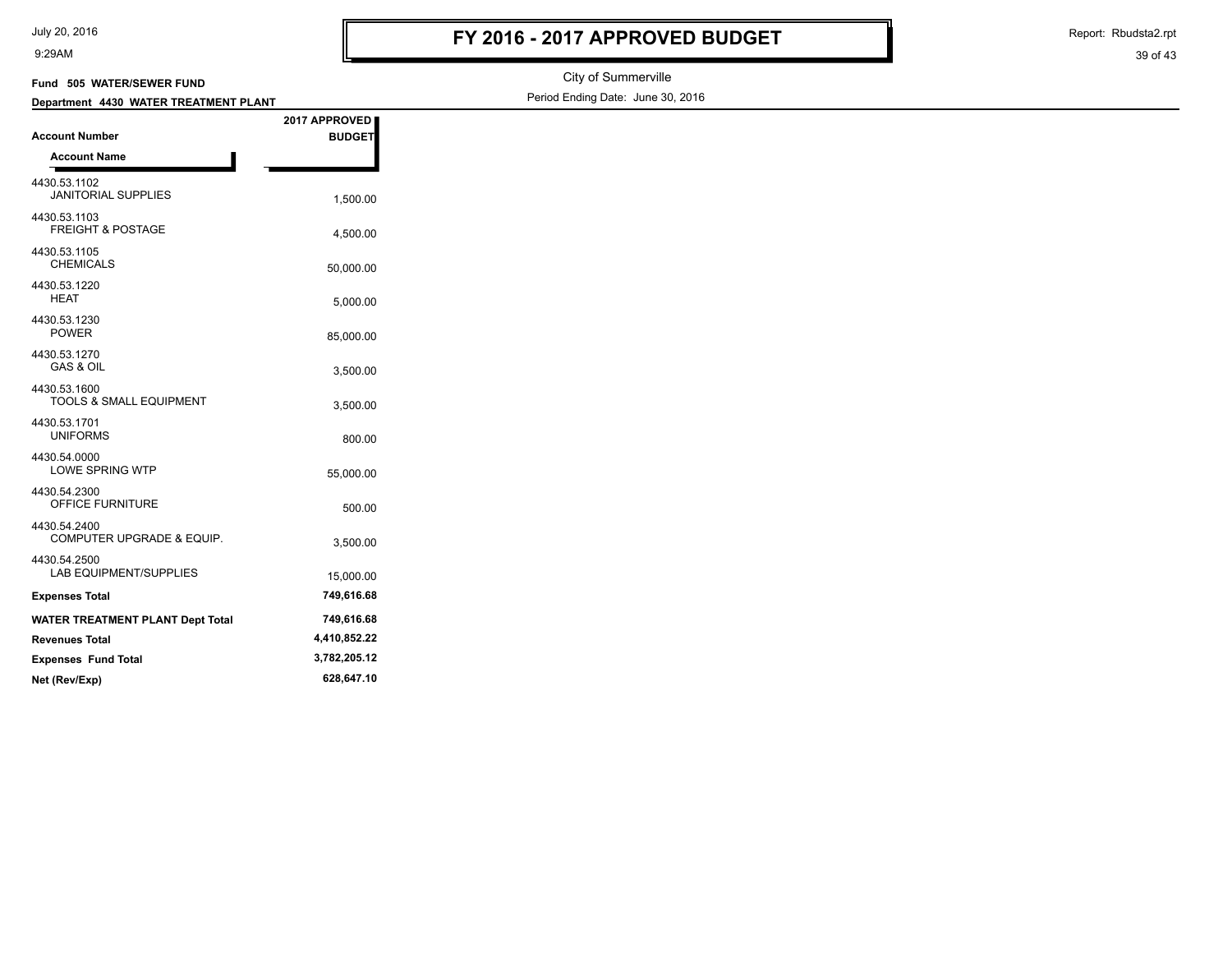July 20, 2016

9:29AM

# **FY 2016 - 2017 APPROVED BUDGET**

Report: Rbudsta2.rpt

| Fund 515 GAS FUND                                   |               | City of Summerville               |
|-----------------------------------------------------|---------------|-----------------------------------|
| <b>Department</b>                                   |               | Period Ending Date: June 30, 2016 |
|                                                     | 2017 APPROVED |                                   |
| <b>Account Number</b>                               | <b>BUDGET</b> |                                   |
| <b>Account Name</b>                                 |               |                                   |
| Fund 515 GAS FUND                                   |               |                                   |
| 2016<br><b>Fiscal Year</b>                          |               |                                   |
| Department 0000<br><b>Revenues</b>                  |               |                                   |
| 0000.32.2990<br>PERMITS CHATTOOGA CO                | 2,000.00      |                                   |
| 0000.32.2991<br>PERMITS FLOYD CO.                   | 2,000.00      |                                   |
| 0000.34.4410<br><b>GAS REVENUE</b>                  | 6,125,350.00  |                                   |
| 0000.34.4411<br>CUT-INS CHATTOOGA CO.               | 10,000.00     |                                   |
| 0000.34.4412<br>CUT-INS FLOYD CO.                   | 800.00        |                                   |
| 0000.34.4418<br>PENALTY CHARGES                     | 20,000.00     |                                   |
| 0000.34.4419<br>SERVICE CHARGES CHATT CO            | 14,000.00     |                                   |
| 0000.34.4420<br>SERVICE CHARGES FLOYD CO            | 8,000.00      |                                   |
| 0000.34.4421<br>TRANSPORTATION-TRION/LAFA           | 25,000.00     |                                   |
| 0000.34.4423<br>STATE SALES & USE TAX               | 306,267.50    |                                   |
| 0000.36.1000<br><b>INTEREST</b>                     | 100.00        |                                   |
| 0000.38.9001<br><b>REIMBURSEMENTS</b>               | 1,000.00      |                                   |
| 0000.38.9003<br>So.Nat.Gas-Promotional Reimbursemen | 5,656.45      |                                   |
| 0000.38.9004<br>MGAG ADMINISTRATIVE RETURN          | 288,000.00    |                                   |
| <b>Revenues Total</b>                               | 6,808,173.95  |                                   |
| <b>Dept Total</b>                                   | 6,808,173.95  |                                   |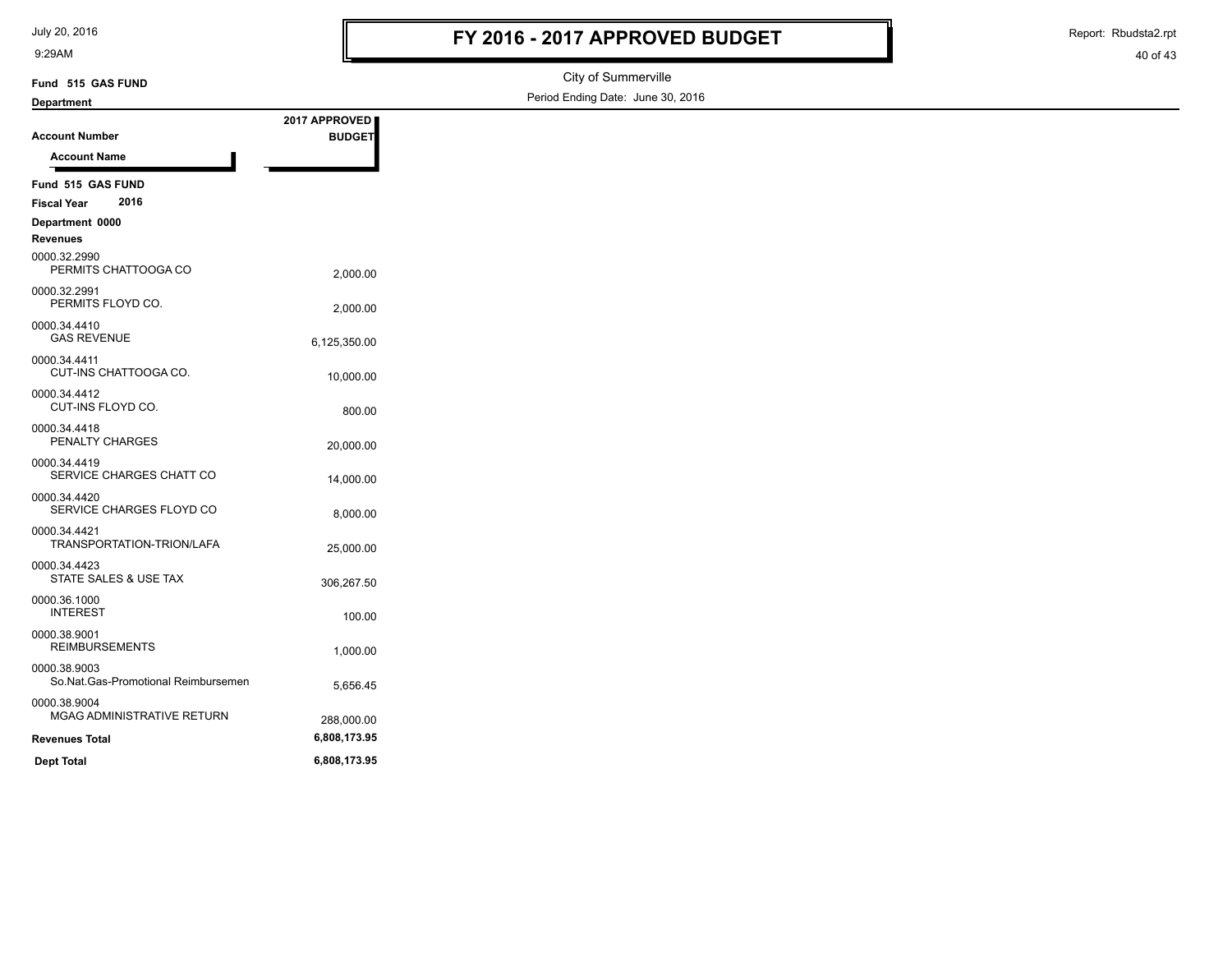| July 20, 2016 |  |
|---------------|--|
|---------------|--|

DUES & REGISTRATION 3,000.00

9:29AM

Report: Rbudsta2.rpt

| Fund 515 GAS FUND                               |                                | City of Summerville               |
|-------------------------------------------------|--------------------------------|-----------------------------------|
| Department 4700 GAS DEPARTMENT                  |                                | Period Ending Date: June 30, 2016 |
| <b>Account Number</b>                           | 2017 APPROVED<br><b>BUDGET</b> |                                   |
| <b>Account Name</b>                             |                                |                                   |
| Department 4700 GAS DEPARTMENT                  |                                |                                   |
| <b>Expenses</b>                                 |                                |                                   |
| 4700.51.1104<br><b>SALARIES</b>                 | 517,634.00                     |                                   |
| 4700.51.1300<br><b>OVERTIME</b>                 | 16,000.00                      |                                   |
| 4700.51.2100<br>EMP INS/LIFE, HEALTH, ACC       | 137,330.94                     |                                   |
| 4700.51.2200<br>SOC. SEC - CITY                 | 40,823.01                      |                                   |
| 4700.51.2400<br>PENSION PLAN - CITY             | 79,432.30                      |                                   |
| 4700.51.2700<br>LIAB/DISAB/WORKERS COMP         | 10,510.95                      |                                   |
| 4700.52.1201<br><b>LEGAL FEES</b>               | 5,000.00                       |                                   |
| 4700.52.1202<br><b>AUDITOR FEE</b>              | 3,000.00                       |                                   |
| 4700.52.1203<br>DRUG SCREENING/INNOCULATIONS    | 2,800.00                       |                                   |
| 4700.52.1300<br>TECHNICAL/PROFESSIONAL FEES     | 500.00                         |                                   |
| 4700.52.1301<br><b>ENGINEERING FEES</b>         | 10,000.00                      |                                   |
| 4700.52.1303<br><b>MAPPING</b>                  | 23,140.00                      |                                   |
| 4700.52.2200<br>MAINTENANCE & MATERIALS         | 55,000.00                      |                                   |
| 4700.52.2201<br><b>BUILDING MAINTENANCE</b>     | 3,000.00                       |                                   |
| 4700.52.2202<br>AUTO REPAIRS & EQUIPMENT        | 17,000.00                      |                                   |
| 4700.52.2203<br>REPAIRS/PROOFING:METERS,REGULAT | 15,000.00                      |                                   |
| 4700.52.2204<br>TIRES & TUBES                   | 4,000.00                       |                                   |
| 4700.52.3100<br>PROPERTY & CASUALTY INS.        | 17,461.95                      |                                   |
| 4700.52.3200<br><b>TELEPHONE</b>                | 10,000.00                      |                                   |
| 4700.52.3300<br>ADVERTISEMENT                   | 6,500.00                       |                                   |
| 4700.52.3600                                    |                                |                                   |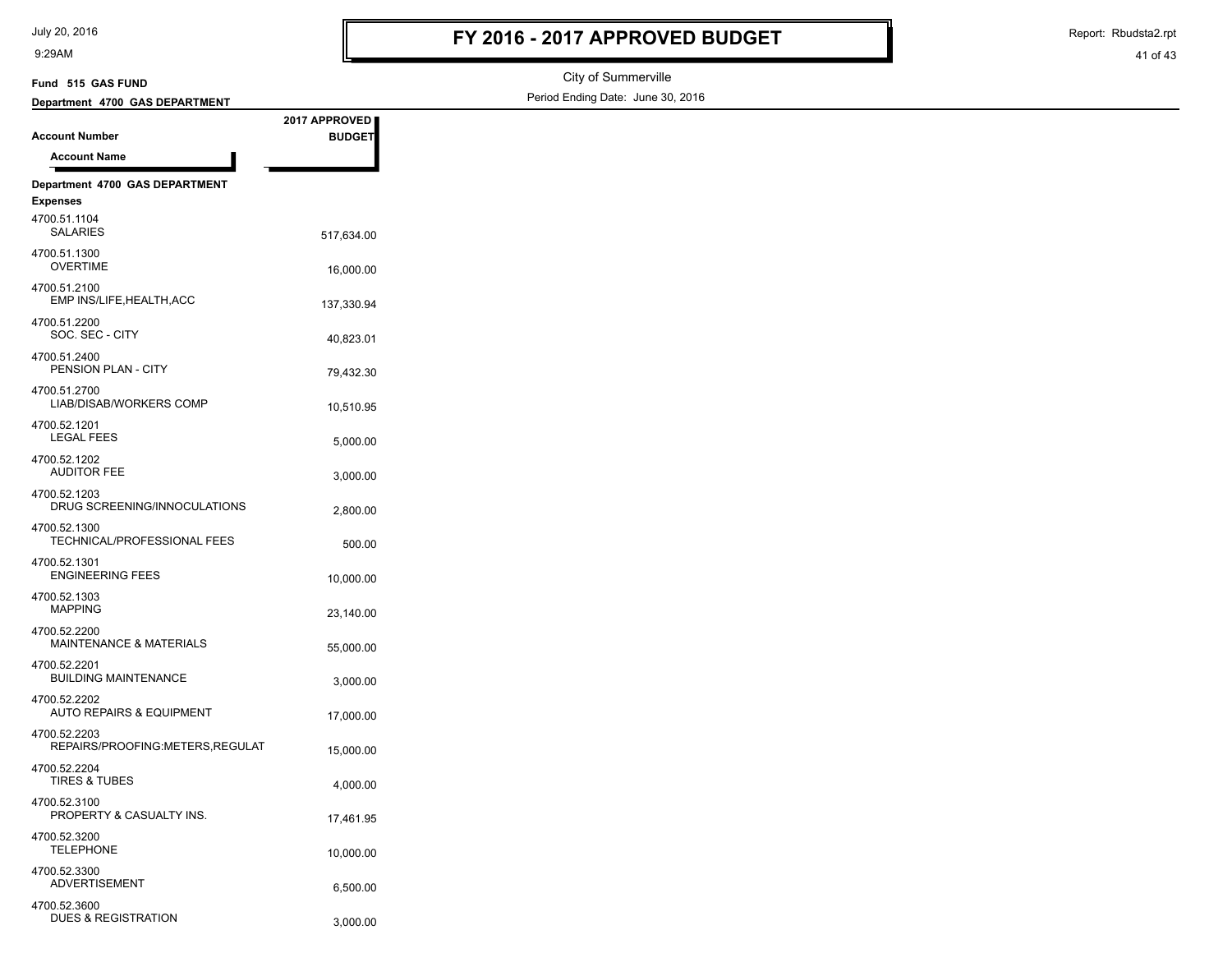| July 20, 2016 |  |
|---------------|--|
|---------------|--|

# **FY 2016 - 2017 APPROVED BUDGET**

Report: Rbudsta2.rpt

| Fund 515 GAS FUND                                  |               | City of Summerville               |
|----------------------------------------------------|---------------|-----------------------------------|
| Department 4700 GAS DEPARTMENT                     |               | Period Ending Date: June 30, 2016 |
|                                                    | 2017 APPROVED |                                   |
| <b>Account Number</b>                              | <b>BUDGET</b> |                                   |
| <b>Account Name</b>                                |               |                                   |
| 4700.52.3601<br>FRANCHISE PAYMENTS                 | 3,250.00      |                                   |
| 4700.52.3602<br><b>AUTO TAGS &amp; TITLES</b>      | 100.00        |                                   |
| 4700.52.3700<br><b>TRAVEL &amp; TRAINING</b>       | 5,000.00      |                                   |
| 4700.53.1101<br>OFFICE SUPPLIES                    | 4,000.00      |                                   |
| 4700.53.1102<br><b>JANITOR SUPPLIES</b>            | 800.00        |                                   |
| 4700.53.1104<br><b>POSTAGE</b>                     | 16,000.00     |                                   |
| 4700.53.1210<br>WATER BILL FLOYD CO OFF.           | 475.00        |                                   |
| 4700.53.1220<br><b>HEAT</b>                        | 6,500.00      |                                   |
| 4700.53.1230<br><b>POWER</b>                       | 14,500.00     |                                   |
| 4700.53.1250<br><b>GAS &amp; OIL</b>               | 27,000.00     |                                   |
| 4700.53.1520<br>MGAG- NATURAL GAS PURCHD.          | 3,626,350.00  |                                   |
| 4700.53.1521<br><b>GAS SALES TAX</b>               | 271,976.25    |                                   |
| 4700.53.1590<br><b>ODORIZATION PLANT</b>           | 20,000.00     |                                   |
| 4700.53.1600<br>TOOLS & SMALL EQUIPMENT            | 6,500.00      |                                   |
| 4700.53.1701<br><b>UNIFORMS</b>                    | 3,000.00      |                                   |
| 4700.54.1100<br>RIGHT - OF - WAYS                  | 12,500.00     |                                   |
| 4700.54.1400<br>NEW AND REBUILT METERS/REG.        | 23,000.00     |                                   |
| 4700.54.1401<br><b>SIGNS</b>                       | 2,500.00      |                                   |
| 4700.54.1402<br>CATHODIC PROTECTION                | 12,000.00     |                                   |
| 4700.54.2300<br>OFFICE FURNITURE                   | 500.00        |                                   |
| 4700.54.2400<br>COMPUTER UPGRADE & EQUIP.          | 2,000.00      |                                   |
| 4700.57.3000<br><b>GAS PROMOTIONS / INCENTIVES</b> | 13,500.00     |                                   |